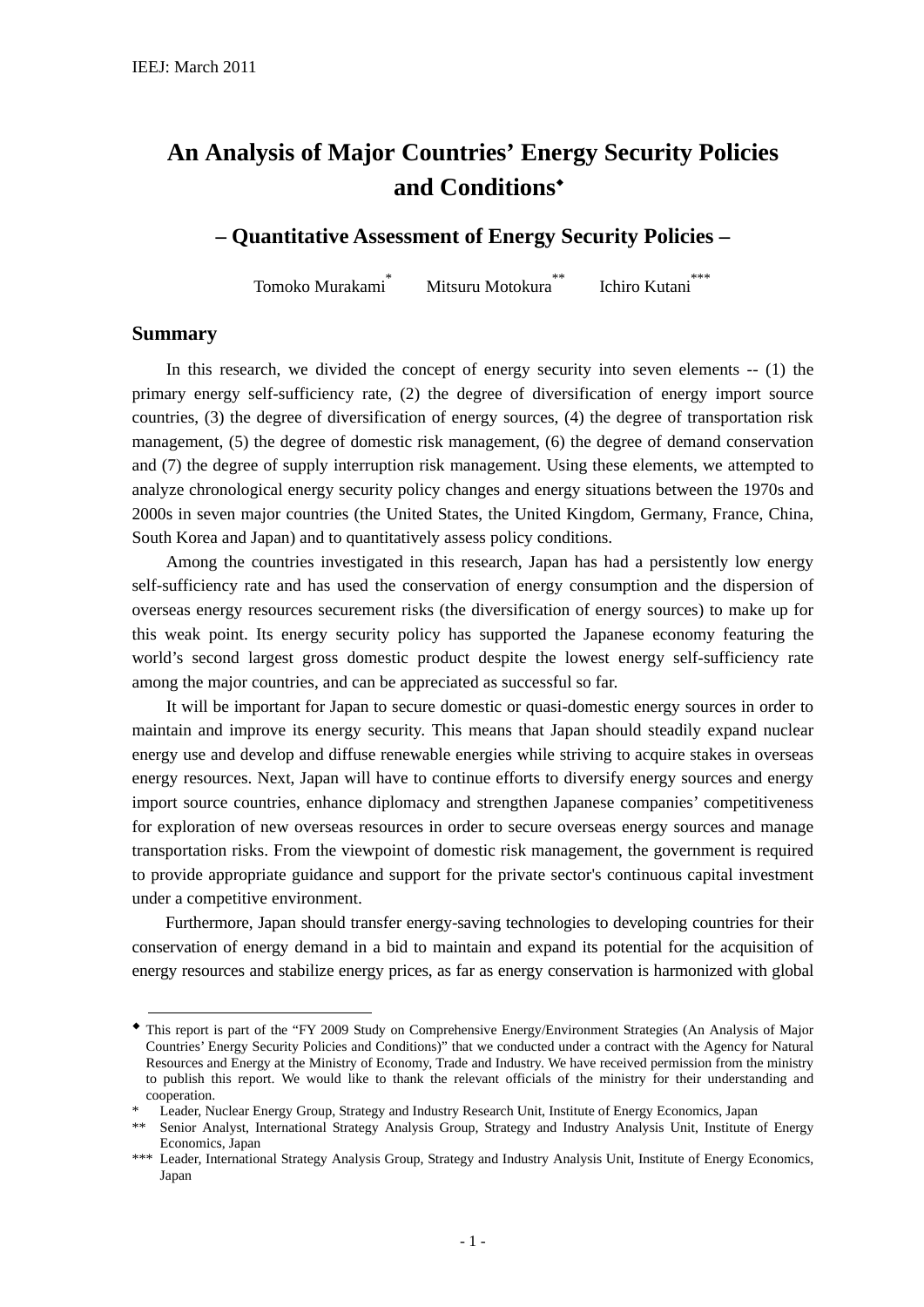warming measures and Japanese technologies for these measures are selected and diffused.

#### **Introduction – Objective and Significance of This Research**

The world energy situation has dramatically changed since the late 20th century. In line with remarkable economic growth in emerging countries since the early 2000s, global energy demand has rapidly increased with the supply/demand balance multi-polarized. New geopolitical risks have begun to be pointed out. Furthermore, we have seen growing "resource nationalism" under which resource-rich countries attempt to take strategic advantage of their resources for expanding their presence. As a result, it has become difficult to get access to interests in resources. These changes have been combined to frequently cause resource price spikes.

The objective of this research is to make contributions to Japan's future energy security policy planning by extracting characteristics of major countries' energy security policies and analyzing whether the policies adopted by them have been effective. In this process, an important point is that we have taken note of not only factors that directly affect the energy supply/demand balance, geopolitical risks and energy security but also indirect factors including constraints under global warming prevention measures, progress in various low-carbon technologies and major countries' energy industry structures.

#### **1. Energy Security Assessment Model Development and Assessment Method**

This chapter specifies the definition of energy security and explains how to extract energy security components, how to select assessment indicators meeting components and how to quantify indicators into scores.

#### **1-1 Definition and Components of Energy Security**

If energy security is defined as "securing the amount of energy required for people's life, economic and social activities, defense and other purposes for acceptable prices," we can consider a supply chain (on the supply side) from the obtainment of resources or energy production sites to demand sites and how to use energy efficiently (on the demand side) as basic components of energy security. Therefore, we have decided that this research should consider key supply chain points and efficient energy uses as energy security policy components.

Fig. 1-1 indicates energy security components (major items) involving key supply chain points.

Basic principles are the management of risks and the improvement of energy security. The management of risks includes the dispersion of risks (including the diversification of energy sources), the absorption of risks (including sufficient margins) and the preparation against risks (including reserves). The improvement of energy security includes the development of domestic and quasidomestic energy sources, the expansion of overseas resources development and imports and the positive development of an energy procurement environment. We would like to discuss their components below.

The energy supply chain consists of three stages – "resources/energy securement," "domestic supply" and "domestic demand stability." A generally conceivable resources/energy securement method is to discover or secure resources at home or abroad and transport them to consumption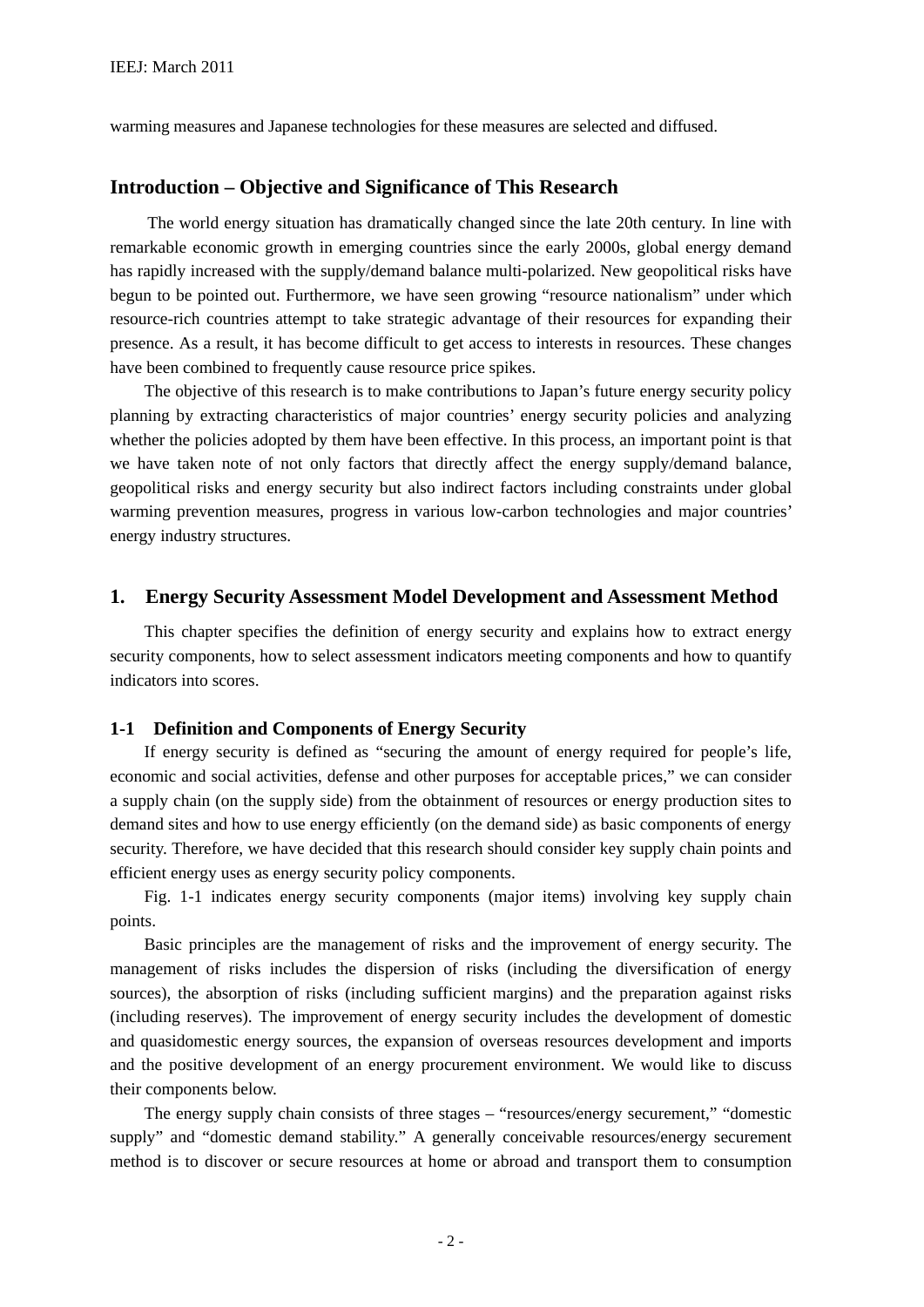points. Therefore, "the development and utilization of domestic and quasidomestic energy resources," "the securement of overseas energy resources" and "the management of resources transportation risks" are deemed major items constituting this stage. "Domestic risk management" is required for sustaining "domestic supply" stably and is deemed a major item for this stage. "Demand conservation" is cited as a major item indicating the "domestic demand stability."

If any of these factors is dropped, it may be structurally difficult for the supply chain to sustain the stable securement of energy. Therefore, whether responses to supply interruptions are prepared for each major item is adopted as a major item for energy security components.

### **Fig. 1-1 Energy Security Components (Major Items) Involving Key Supply Chain Points**



# **1-2 Building Energy Security Assessment Model**

This section discusses how we conducted the quantitative assessment of energy security.

We extracted several indicators of characteristics of the four major items cited in the previous section. Of these indicators, apparently important ones are treated as "key indicators" subject to quantitative assessment. The others are classified as "supplementary indicators" subject to referential assessment. The following table indicates relations between major items, key indicators and supplementary indicators :

| Major item                                                                          | Key indicator                                                                                                                                                                                                      | Supplementary indicator                                                                  |
|-------------------------------------------------------------------------------------|--------------------------------------------------------------------------------------------------------------------------------------------------------------------------------------------------------------------|------------------------------------------------------------------------------------------|
| Securement of<br>domestic/quasidomestic<br>energy                                   | 1. Primary energy self-sufficiency rate<br>(covering nuclear)                                                                                                                                                      | S-1 Power supply facility<br>capacity utilization rate<br>S-2 Life of domestic resources |
| Securement of overseas<br>energy resources and<br>Transportation risk<br>management | 2. $HIT$ for degree of diversification of<br>energy import source countries<br>3. HI for degree of diversification of<br>energy sources<br>4. Degree of dependence on choke<br>points for crude oil transportation | S-3 Direct investment in<br>resource-producing countries<br>as a percentage of GDP       |

 <sup>1</sup> HI (Hirschmann-Herfindahl Index): The HI is defined as the sum of the squares of the individual market shares of every firm in the market. An HI of 1 would mean there is just one firm in the market, a monopoly structure. The HI comes closer to 0 as competition spreads. It is also called the oligopoly index. If two companies oligopolize a market with equal market shares at 50%, the HI is " $2 \times (0.5^2) = 0.5$ ." If 100 companies each have a 1% market share, the HI is " $100 \times (0.01^{2}) = 0.01$ ."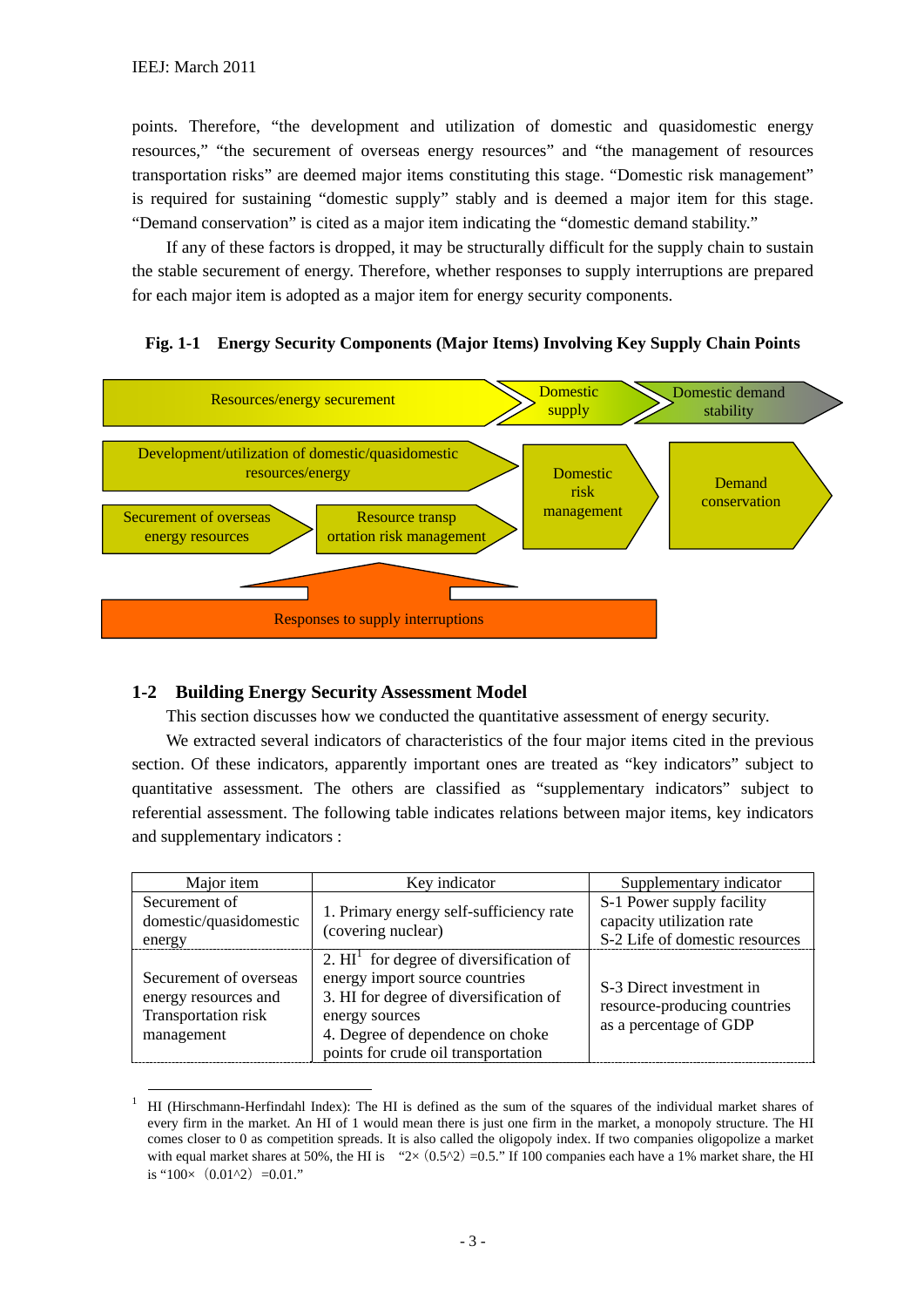| Domestic risk<br>management          | 5. Electricity supply reliability<br>(reserve supply rate) | S-4 Power outage frequency<br>S-5 Energy R&D government<br>budget<br>S-6 Power generation capacity<br>utilization rate |
|--------------------------------------|------------------------------------------------------------|------------------------------------------------------------------------------------------------------------------------|
| Conservation of<br>demand            | 6. Energy consumption per GDP                              | S-7 Energy consumption per<br>GDP by sector                                                                            |
| Responses to supply<br>interruptions | 7. Number of days of on-land oil<br>reserves               |                                                                                                                        |

The following procedure was used to assess energy security in each country and decade:

#### **1-2-1 Selection of Research Target Countries**

Comprehensive data over dozens of years must be collected and analyzed to assess energy security. Considering that a detailed analysis of several countries whose data are useful for Japan would be more appropriate than a shallow analysis of dozens of countries, we selected seven countries – France, Germany, the United Kingdom, the United States, China, South Korea and Japan. For some items for assessment, China or South Korea is excluded because of limited data availability.

#### **1-2-2 Selection of Statistics and Other Materials**

We decided to use statistics and other materials that have been published by domestic or overseas organizations and used widely and generally.

#### **1-2-3 Computing Assessment Values**

Data such as the primary energy self-sufficiency rate and the life of domestic resources were collected from statistics and other materials as given in 1-2-2 above and 10-year averages were adopted for the 1970s, 1980s, 1990s and 2000s (e.g., Japan's primary energy self-sufficiency rate came to 10.5% in the 1970s). These data were indexed based on 100 for the OECD average in each decade (e.g., Japan's primary energy self-sufficiency rate index stood at 16 against 100 for the OECD average in the 1970s). A score of 10 points is given to a country with the highest index for each indicator. For other countries, ratios of their indicators to the highest-index country's indicator were computed as scores of points (e.g., when China with the highest primary energy self-sufficiency rate index at 152 in the 1970s was given a score of 10 points, the score for Japan stood at 1.0 point).

The statistics we have used do not necessarily cover data for the 30 OECD countries for all assessment items. For some assessment items for which data do not cover all of the 30 OECD countries, we selected OECD countries with available data and used their averages as OECD averages.

#### **2. Assessment Results by Key Indicator**

This chapter overviews the results of energy security assessment by key indicator for each decade and each country, using the assessment model built through the 1-2 process.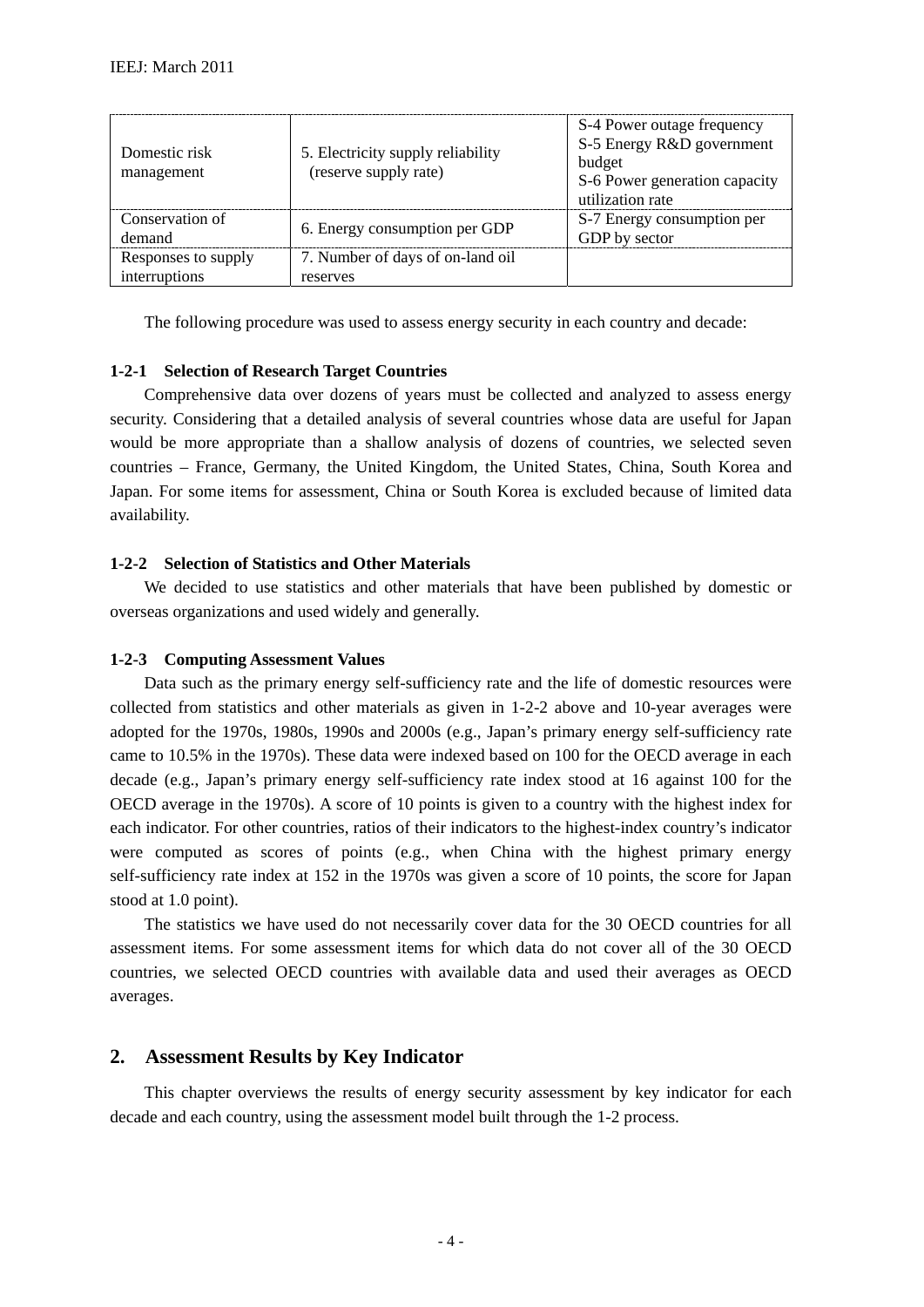# **2-1 Primary Energy Self-sufficiency Rate (Covering Nuclear Energy)**

### **2-1-1 Adopted Statistics/Materials and Research Target Periods**

・IEA "Energy Balances of OECD, Non-OECD Countries" 1971-2007

#### **2-1-2 Basic Concept of Assessment**

As the statistics treats nuclear energy as domestically produced energy, we included nuclear energy into domestic and quasidomestic energy. Although higher self-sufficiency rates lead to higher scores as a matter of course, crude oil, coal and natural gas self-sufficiency rates depend heavily on domestic resources. Even if domestic crude oil, coal or natural gas resources are limited, nuclear energy's higher share of total primary energy supply may result in a high primary energy self-sufficiency rate.

### **2-1-3 Details of Computation Method**

Primary energy self-sufficiency rate = Total domestic energy output / Total primary energy supply \* 100

Based on this definition and the statistics in 2-1-1, we computed primary energy self-sufficiency rates for the seven research target countries in each decade and divided these rates by an OECD average for each decade to compute their respective ratios to the OECD average.

### **2-1-4 Computation Results**

Following are decade-by-decade and country-by-country assessment results. The graphs below compare energy self-sufficient rates (%) in the 1980s after the second oil crisis and in the 2000s when energy price prices spiked.

|              |                              | 1970s                              |       | 1980s                        |                                    |       |                              | 1990s                              |       | 2000s                        |                                    |       |
|--------------|------------------------------|------------------------------------|-------|------------------------------|------------------------------------|-------|------------------------------|------------------------------------|-------|------------------------------|------------------------------------|-------|
| Country      | Self-<br>sufficiency<br>rate | Ratio to<br><b>OECD</b><br>average | Score | Self-<br>sufficiency<br>rate | Ratio to<br><b>OECD</b><br>average | Score | Self-<br>sufficiency<br>rate | Ratio to<br><b>OECD</b><br>average | Score | Self-<br>sufficiency<br>rate | Ratio to<br><b>OECD</b><br>average | Score |
| France       | 25.7                         | 38                                 | 2.5   | 42.5                         | 55                                 | 3.8   | 52.2                         | 69                                 | 4.6   | 51.3                         | 72                                 | 4.9   |
| Germany      | 52.4                         | 78                                 | 5.1   | 56.2                         | 73                                 | 5.0   | 44.5                         | 59                                 | 3.9   | 40.0                         | 56                                 | 3.9   |
| U.K.         | 62.7                         | 93                                 | 6.1   | 112.5                        | 146                                | 10.0  | 112.9                        | 149                                | 10.0  | 103.7                        | 145                                | 10.0  |
| U.S.         | 83.3                         | 124                                | 8.2   | 87.2                         | 113                                | 7.7   | 80.6                         | 107                                | 7.1   | 72.3                         | 101                                | 7.0   |
| China        | 101.9                        | 152                                | 10.0  | 104.9                        | 136                                | 9.3   | 101.2                        | 134                                | 9.0   | 95.9                         | 134                                | 9.2   |
| Japan        | 10.5                         | 16                                 | 1.0   | 16.6                         | 22                                 | 1.5   | 19.5                         | 26                                 | 1.7   | 18.9                         | 26                                 | 1.8   |
| South Korea  | 29.0                         | 43                                 | 2.8   | 27.1                         | 35                                 | 2.4   | 16.7                         | 22                                 | 1.5   | 18.6                         | 26                                 | 1.8   |
| OECD average | 67.1                         |                                    |       | 76.9                         |                                    |       | 75.5                         |                                    |       | 71.5                         |                                    |       |



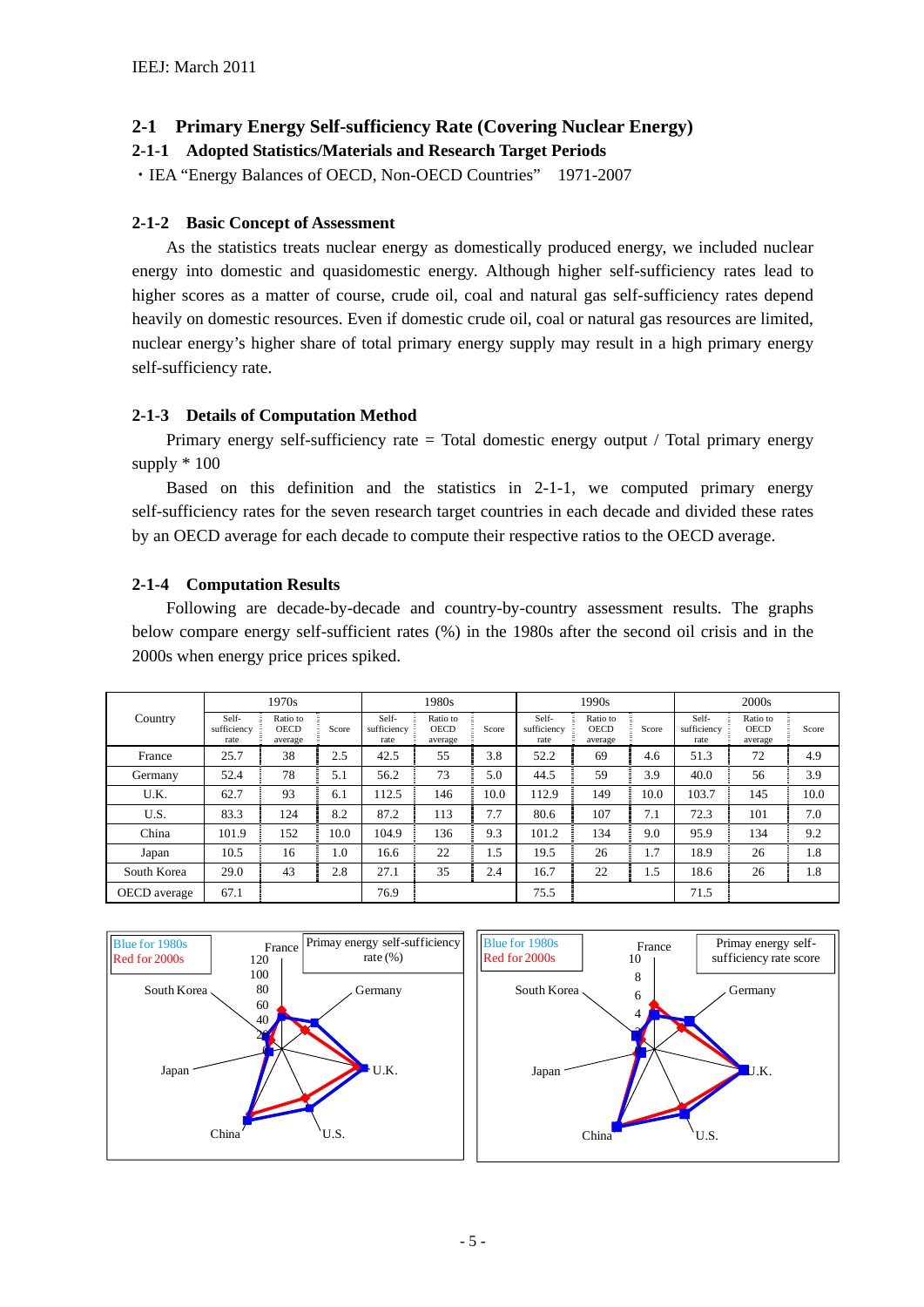The graph area size for the 2000s is smaller than for the 1980s, indicating that the seven countries' energy self-sufficiency rates declined.

The assessment score has remained high in all decades for China that is rich with fossil fuel resources. The score for the United Kingdom with the North Sea oilfields in addition to coal resources has soared since the 1980s. The United States with fossil fuel resources gained the third highest score after China and the United Kingdom. The score for Germany with coal resources ranked fourth in the 1970s and 1980s before falling to fifth place in the 1990s.

Among the three other countries that have little fossil fuel resources, France logged the fifth highest score in the 1970s and 1980s before getting the fourth highest score in place of Germany in the 1990s. Japan's score remained the lowest for all of the decades. South Korea's score in the 2000s was the same as Japan's. France's energy self-sufficiency rate gaps with Japan and South Korea indicate its greater nuclear power generation.

For reference, the self-sufficiency rates (%) for energy sources excluding nuclear are given below :

| Country      | 1970s | 1980s | 1990s | 2000 <sub>s</sub> |
|--------------|-------|-------|-------|-------------------|
| France       | 22.8  | 17.3  | 12.3  | 8.2               |
| Germany      | 50.4  | 47.9  | 32.5  | 27.4              |
| U.K.         | 58.5  | 105.5 | 102.5 | 94.1              |
| U.S.         | 80.7  | 81.4  | 72    | 63.2              |
| China        | 101.9 | 104.9 | 100.9 | 95.2              |
| Japan        | 8.1   | 6.5   | 4.7   | 4.2               |
| South Korea  | 28.4  | 17.6  | 3.6   | 2.2               |
| OECD average | 64.7  | 69.7  | 64.7  | 60.3              |

#### **2-2 HI for Degree of Diversification of Energy Import Source Countries**

The HI was computed each for crude oil, natural gas and coal and converted into a score. Finally, a simple average of scores for crude oil, natural gas and coal was computed for each decade and country.

#### **2-2-1 Adopted Statistics/Materials**

- IEA "Oil Information," "Natural Gas Information," "Coal Information"

Research target periods differ from country to country.

- For China, we used its import statistics.
- OECD Country Risk Classifications of the Participants to the Arrangement on Officially Supported Export Credits (October 23, 2009)

#### **2-2-2 Basic Concept of Assessment**

#### **(a) Import source country risk**

For stable resources imports, the degree of political stability in import source countries is also an important factor. We attempted to quantify the factor as country risks. Specifically, we adopted OECD export credit data as country risk data. The OECD publishes eight country risk classifications ranging from 0 to 7 based on export credits. According to the above-cited OECD data, country risk classifications for major resources producing countries are as follows :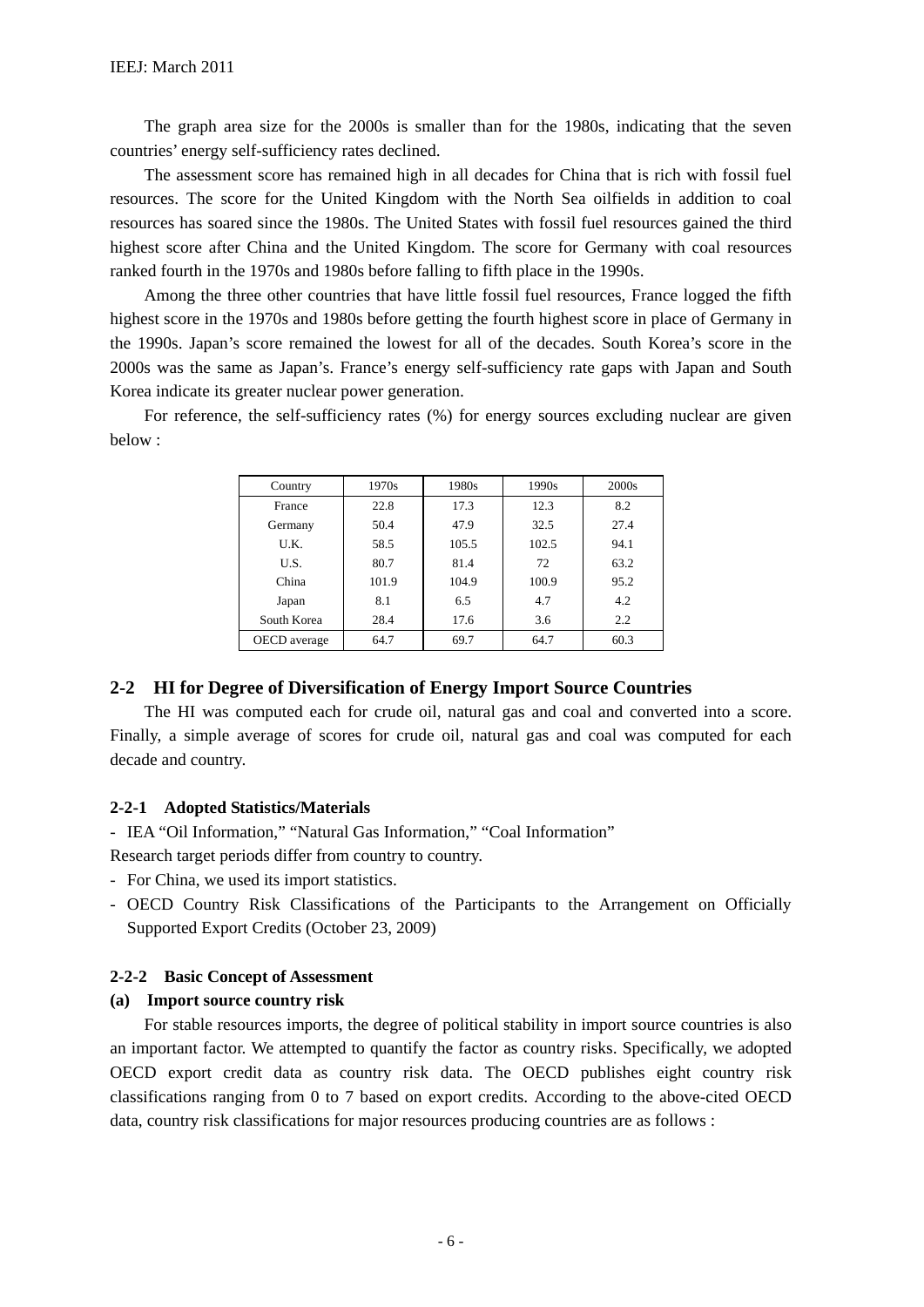|   | Iraq, Sudan, Venezuela, etc.                             |
|---|----------------------------------------------------------|
| 6 | Angola, Iran, Libya, Nigeria, etc.                       |
| 5 | Kazakhstan, Papua New Guinea, Vietnam, etc.              |
| 4 | Egypt, Indonesia, Russia, etc.                           |
| 3 | Brazil, Mexico, South Africa, Tunisia, UAE, etc.         |
| 2 | China, Kuwait, Malaysia, Oman, Qatar, Saudi Arabia, etc. |
|   | Australia, Canada, Netherlands, Norway, U.K., etc.       |

For the sake of computation convenience, we here deemed the OECD export credit data plus 1 as a country risk value. But countries classified as "others" are excluded from our computation as their country risk values cannot be computed. Data for the former Soviet Union are represented by Russia.

The country risk indicator here is defined as the volume of imports from each country multiplied by its country risk value.

#### **(b) Details of assessment methods**

We computed the HI by multiplying the country risk indicator with a share for each import source country in each decade. Each HI was divided by the OECD average to calculate the ratio of each HI to the OECD average. For each country, the ratio in each decade was multiplied by primary energy supply shares for coal, crude oil and natural gas to compute a value for assessment here. One reason we adopted this computation procedure is that a heavy dependence on one country for supply of some energy source may not be any serious threat to security if the source's share of total primary energy supply is small. The reverse may also be true. Based on this assessment method, oligopoly assessments are interpreted as follows:

- (1) A lower HI is represented by a higher assessment score.
- (2) Relations between an assessment score and a combination of each fuel's HI and primary energy supply share are as follows :

| HI for crude oil, natural gas or coal | Share for crude oil, natural gas or coal | Assessment score |
|---------------------------------------|------------------------------------------|------------------|
| High                                  | High                                     | Low              |
| High                                  | Low                                      | Medium to High   |
| Low                                   | High                                     | Medium to High   |
| Low                                   | Low                                      | High             |

- (3) When a high-risk country's share of imports increases, the HI may rise (the assessment score may decline) further than in a case where an import volume share is simply used for computation. This result is reasonable because a heavy dependence on a high-risk country poses a greater threat to security than that on a low-risk country.
- (4) When a certain fuel's share of total primary energy supply is conspicuously large, the HI assessment score may be low even if an import source country for the fuel has a low country risk.

#### **2-2-3 Fuel-by-fuel Assessment Results**

#### **(a) HIs for crude oil import source countries**

The period for the assessment is between 1978 and 2008. For China, however, the period is between 1990 and 2008. For South Korea, the period between 1994 and 2008 is adopted because country-by-country import data have been available since 1994. For each country, crude oil import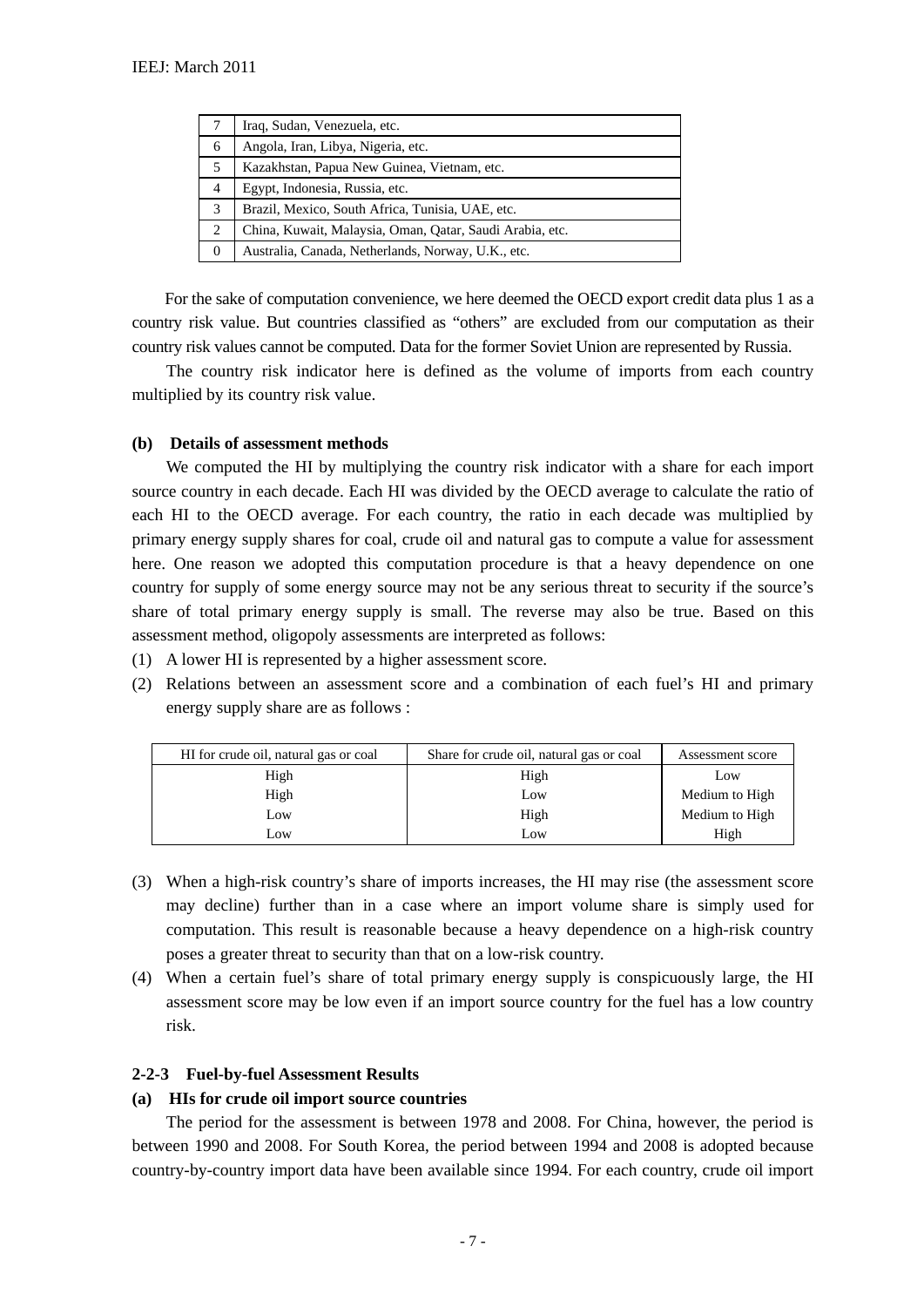source countries' shares were computed and multiplied by country risk values to determine the HIs.

For reference, the three largest crude import source countries for each major country in each decade are indicated below :

| Country     | Rank                | 1970s              |      | 1980s        |     | 1990s        |     | 2000 <sub>s</sub> |     |
|-------------|---------------------|--------------------|------|--------------|-----|--------------|-----|-------------------|-----|
|             |                     | Saudi Arabia       | 35%  | Saudi Arabia | 25% | Saudi Arabia | 24% | Former USSR       | 21% |
| France      | $\overline{c}$<br>. | Iraq               | 19%  | U.K.         | 11% | Norway       | 15% | Norway            | 19% |
|             | 3                   | UAE, Iran, Nigeria | 7-8% | Nigeria      | 9%  | U.K., Iran   | 11% | Saudi Arabia      | 13% |
|             | .                   | Saudi Arabia       | 13%  | U.K.         | 18% | Former USSR  | 23% | Former USSR       | 39% |
| Germany     | $\overline{c}$<br>  | Libya              | 13%  | Saudi Arabia | 11% | Norway       | 18% | Norway            | 18% |
|             | 3                   | Iran               | 12%  | Libva        | 11% | U.K.         | 16% | U.K.              | 12% |
|             | .                   | Saudi Arabia       | 28%  | Norway       | 32% | Norway       | 60% | Norway            | 63% |
| U.K.        | $\overline{c}$      | Kuwait             | 20%  | Saudi Arabia | 21% | Saudi Arabia | 11% | Former USSR       | 9%  |
|             | 3                   | Iran               | 14%  | Iraq         | 7%  | Former USSR  | 4%  | Saudi Arabia      | 3%  |
|             | 1<br>.              | Saudi Arabia       | 18%  | Saudi Arabia | 15% | Saudi Arabia | 19% | Canada            | 16% |
| U.S.        | $\overline{c}$<br>  | Nigeria            | 15%  | Mexico       | 15% | Venezuela    | 16% | Venezuela         | 15% |
|             | 3                   | Libya              | 11%  | Tunisia      | 11% | Mexico       | 14% | Saudi Arabia      | 15% |
|             | 1<br>.              |                    |      |              | ٠   | Oman         | 23% | Saudi Arabia      | 16% |
| China       | $\overline{c}$<br>. |                    |      |              | ٠   | Indonesia    | 23% | Angola            | 14% |
|             | 3                   |                    |      |              | ٠   | Iran         | 8%  | Iran              | 12% |
|             | 1                   | Saudi Arabia       | 30%  | Saudi Arabia | 26% | <b>UAE</b>   | 26% | Saudi Arabia      | 28% |
| Japan       | 2<br>.              | <b>UAE</b>         | 16%  | <b>UAE</b>   | 18% | Saudi Arabia | 23% | <b>UAE</b>        | 25% |
|             | 3                   | Iran, Indonesia    | 14%  | Indonesia    | 13% | Iran         | 10% | Iran              | 13% |
|             |                     |                    |      |              | ٠   | Saudi Arabia | 32% | Saudi Arabia      | 30% |
| South Korea | $\overline{c}$<br>  |                    |      |              |     | <b>UAE</b>   | 14% | <b>UAE</b>        | 16% |
|             | 3                   |                    |      |              |     | Iran         | 9%  | Iran              | 8%  |

# Computation results are as follows :

|                        |                |                                    |                       | 1970s                    |                                   |       |       |                                    |                       | 1980s                    |                                   |       |
|------------------------|----------------|------------------------------------|-----------------------|--------------------------|-----------------------------------|-------|-------|------------------------------------|-----------------------|--------------------------|-----------------------------------|-------|
| Country                | H <sub>I</sub> | Ratio to<br><b>OECD</b><br>average | Crude<br>oil<br>Share | Assess-<br>ment<br>value | Inverse of<br>assessment<br>value | Score | H     | Ratio to<br><b>OECD</b><br>average | Crude<br>oil<br>share | Assess-<br>ment<br>value | Inverse of<br>assessment<br>value | Score |
| France                 | 1,831          | 173                                | 72.7                  | 126                      | 0.0079                            | 4.4   | 1,065 | 138                                | 63.4                  | 87                       | 0.0115                            | 6.5   |
| Germany                | 1,499          | 142                                | 42.3                  | 60                       | 0.0167                            | 9.2   | 1,656 | 214                                | 34.1                  | 73                       | 0.0137                            | 7.7   |
| U.K.                   | 1,646          | 156                                | 50.3                  | 78                       | 0.0128                            | 7.1   | 1,003 | 130                                | 43.6                  | 56                       | 0.0177                            | 10.0  |
| U.S.                   | 1,211          | 114                                | 48.4                  | 55                       | 0.0181                            | 10.0  | 1.009 | 130                                | 46.9                  | 61                       | 0.0164                            | 9.2   |
| China                  |                |                                    |                       |                          |                                   |       |       | $\overline{a}$                     |                       |                          |                                   |       |
| Japan                  | 1,763          | 167                                | 78.1                  | 130                      | 0.0077                            | 4.3   | 1,386 | 179                                | 65                    | 116                      | 0.0086                            | 4.9   |
| South Korea            |                | ä,                                 |                       |                          |                                   | ٠     |       | $\overline{\phantom{a}}$           |                       |                          |                                   |       |
| <b>OECD</b><br>average | 1,058          |                                    |                       |                          |                                   |       | 774   |                                    |                       |                          |                                   |       |
|                        |                |                                    |                       |                          |                                   |       |       |                                    |                       |                          |                                   |       |
|                        |                |                                    |                       | 1990s                    |                                   |       |       |                                    |                       | 2000s                    |                                   |       |
| Country                | HI             | Ratio to<br><b>OECD</b><br>average | Crude<br>oil<br>share | Assess-<br>ment<br>value | Inverse of<br>assessment<br>value | Score | H     | Ratio to<br><b>OECD</b><br>average | Crude<br>oil<br>share | Assess-<br>ment<br>value | Inverse of<br>assessment<br>value | Score |
| France                 | 1,203          | 154                                | 63.7                  | 98                       | 0.0102                            | 5.5   | 1.306 | 157                                | 61.8                  | 97                       | 0.0103                            | 4.1   |
| Germany                | 1,755          | 225                                | 39.2                  | 88                       | 0.0114                            | 6.1   | 3,401 | 409                                | 41.1                  | 168                      | 0.0059                            | 2.4   |
| U.K.                   | 1,384          | 177                                | 46.4                  | 82                       | 0.0122                            | 6.5   | 2,085 | 251                                | 42.3                  | 106                      | 0.0094                            | 3.8   |
| U.S.                   | 1,432          | 183                                | 45.8                  | 84                       | 0.0119                            | 6.4   | 1,347 | 162                                | 45.9                  | 74                       | 0.0134                            | 5.4   |
| China                  | 2,147          | 275                                | 19.6                  | 54                       | 0.0186                            | 10.0  | 1,487 | 179                                | 22.3                  | 40                       | 0.0251                            | 10.0  |
| Japan                  | 1,521          | 195                                | 62.4                  | 122                      | 0.0082                            | 4.4   | 1,733 | 209                                | 54.5                  | 114                      | 0.0088                            | 3.5   |
| South Korea            | 1,424          | 182                                | 71                    | 129                      | 0.0077                            | 4.2   | 1,411 | 170                                | 62.1                  | 105                      | 0.0095                            | 3.8   |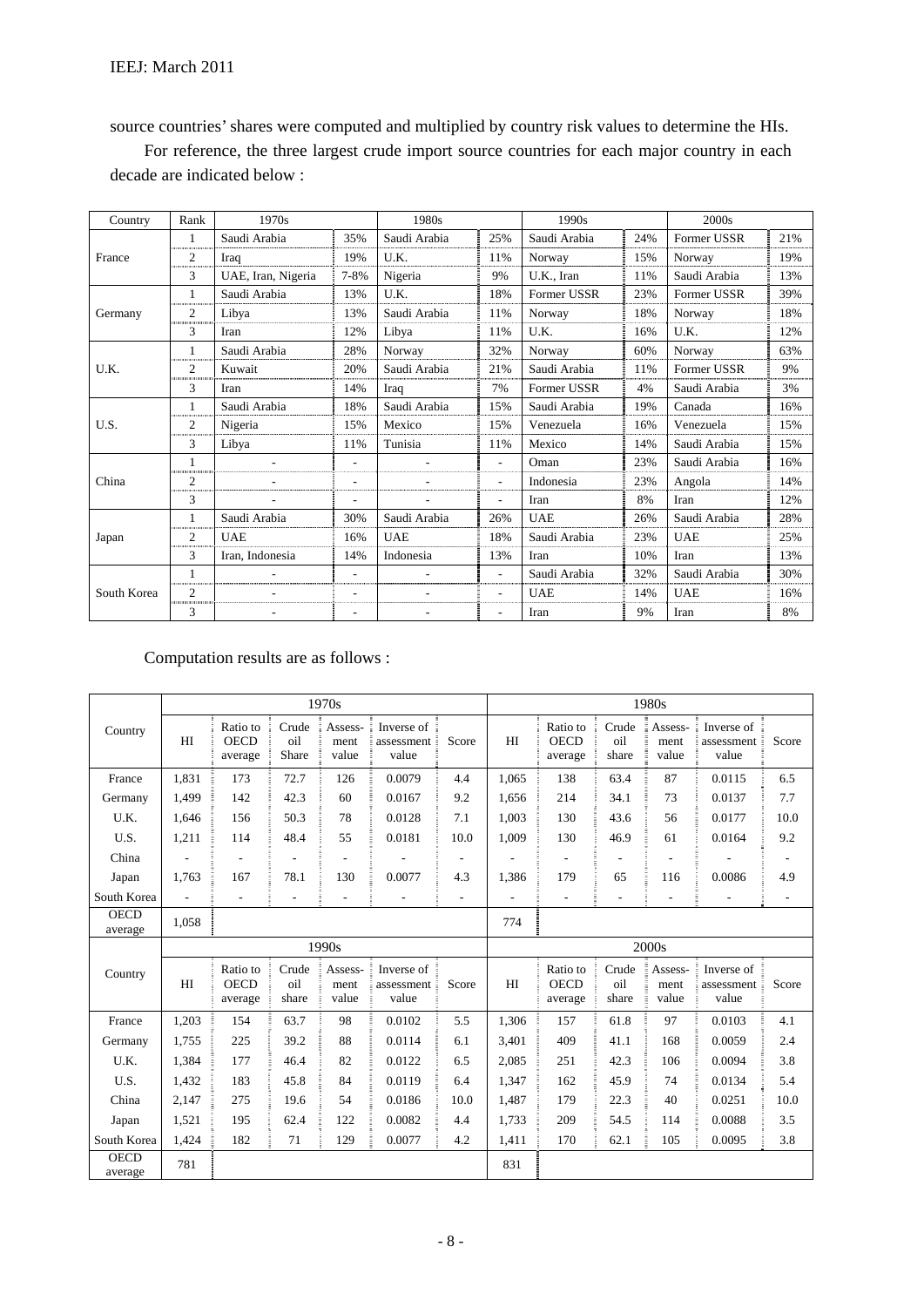The right figure compares HIs for crude oil import source countries for France, Germany, the United Kingdom, the United States and Japan in the 1980s after the second oil crisis and in the 2000s when energy prices spiked. The graph area size for the 2000s is larger than that for the 1980s, indicating that crude oil import source countries for the five research target countries have been going in the direction of oligopoly.



#### **(b) HIs for natural gas import source countries**

The period for the assessment is between 1978 and 2008. For China, however, the period is two years between 2006 and 2008. For South Korea, the period is between 1986 and 2008. For each country, natural gas import source countries' shares were computed and multiplied by country risk values to determine the HIs.

For reference, the three largest natural gas import source countries for each major country in each decade are indicated below :

| Country     | Rank               | 1970s              |     | 1980s          |                          | 1990s         |                          | 2000s             |        |  |  |
|-------------|--------------------|--------------------|-----|----------------|--------------------------|---------------|--------------------------|-------------------|--------|--|--|
|             | 1<br>              | Netherlands        | 60% | Algeria        | 30%                      | Former USSR   | 33%                      | Norway            | 28%    |  |  |
| France      | $\overline{2}$     | Algeria            | 17% | Netherlands    | 29%                      | Algeria       | 26%                      | Former USSR       | 21%    |  |  |
|             | 3                  | Norway             | 13% | Former USSR    | 25%                      | Norway        | 25%                      | Algeria           | 18%    |  |  |
|             | $\mathbf{1}$<br>   | <b>Netherlands</b> | 77% | Former USSR    | 43%                      | Former USSR   | 43%                      | Former USSR       | 43%    |  |  |
| Germany     | $\overline{c}$<br> | Former USSR        | 17% | Netherlands    | 41%                      | Netherlands   | 36%                      | Norway            | 28%    |  |  |
|             | 3                  | Norway             | 6%  | Norway         | 16%                      | Norway        | 19%                      | Netherlands       | 25%    |  |  |
|             |                    | Norway             | 58% | Norway         | 99%                      | Norway        | 98%                      | Norway            | 68%    |  |  |
| U.K.        | $\overline{2}$<br> | Algeria            | 42% | Algeria        | 1%                       | Others        | 2%                       | Netherlands       | 12%    |  |  |
|             | 3                  |                    |     |                |                          | Algeria       | ٠                        | Belgium           | 12%    |  |  |
|             | $\mathbf{1}$<br>   | Canada             | 96% | Canada         | 91%                      | Canada        | 97%                      | Canada            | 88%    |  |  |
| U.S.        | $\overline{c}$<br> | Algeria            | 4%  | Mexico         | 4%                       | Algeria       | 2%                       | Trinidad & Tobago | 7%     |  |  |
|             | 3                  | Mexico             | 1%  | Algeria        | 4%                       | Mexico        | $\sim$                   | Algeria           | 1%     |  |  |
|             | $\mathbf{1}$       |                    | ٠   | $\overline{a}$ | $\overline{\phantom{a}}$ |               | ٠                        | Australia         | 85%    |  |  |
| China       | 2<br>              |                    |     |                |                          |               | $\overline{\phantom{a}}$ | Algeria           | 6%     |  |  |
|             | 3                  |                    |     |                |                          |               |                          | Nigeria           | 3%     |  |  |
|             |                    | <b>Brunei</b>      | 54% | Indonesia      | 52%                      | Indonesia     | 42%                      | Indonesia         | 26%    |  |  |
| Japan       | $\overline{c}$     | Indonesia          | 20% | <b>Brunei</b>  | 21%                      | Malaysia      | 19%                      | Malaysia          | 21%    |  |  |
|             | 3                  | U.S.               | 10% | Malaysia       | 13%                      | Australia     | 13%                      | Australia         | 16%    |  |  |
|             |                    |                    |     | Indonesia      | 100%                     | Indonesia     | 73%                      | Oatar             | 29%    |  |  |
| South Korea | $\overline{2}$     |                    |     |                |                          | Malaysia      | 21%                      | Indonesia         | 23%    |  |  |
|             | 3                  |                    |     |                |                          | <b>Brunei</b> | 5%                       | Oman, Malaysia    | 19-20% |  |  |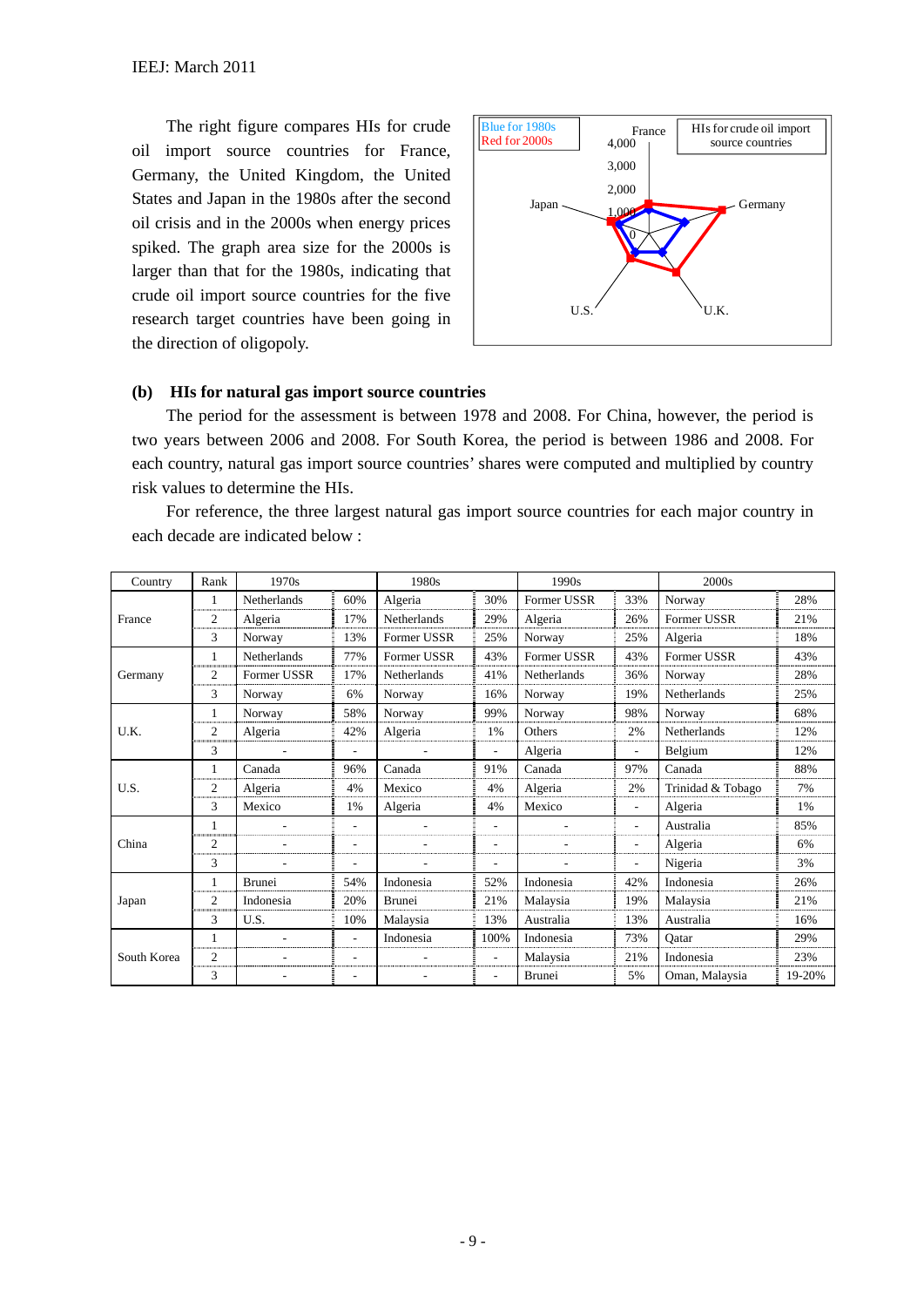|                        |                          |                                    |              | 1970s                    |                                   |                          | 1980s  |                                    |              |                          |                                   |       |
|------------------------|--------------------------|------------------------------------|--------------|--------------------------|-----------------------------------|--------------------------|--------|------------------------------------|--------------|--------------------------|-----------------------------------|-------|
| Country                | HI                       | Ratio to<br><b>OECD</b><br>average | Gas<br>share | Assess-<br>ment<br>value | Inverse of<br>assessment<br>value | Score                    | HI     | Ratio to<br><b>OECD</b><br>average | Gas<br>share | Assess-<br>ment<br>value | Inverse of<br>assessment<br>value | Score |
| France                 | 2,951                    | 130                                | 9.2          | 12                       | 0.083                             | 4.9                      | 3,683  | 134                                | 17.7         | 24                       | 0.0423                            | 2.1   |
| Germany                | 4.688                    | 207                                | 12.2         | 25                       | 0.0397                            | 2.3                      | 6.463  | 234                                | 17.4         | 41                       | 0.0246                            | 1.2   |
| U.K.                   | 6.182                    | 273                                | 14.7         | 40                       | 0.025                             | 1.5                      | 9,120  | 331                                | 23.1         | 76                       | 0.0131                            | 0.6   |
| U.S.                   | 7,271                    | 321                                | 31           | 100                      | 0.01                              | 0.6                      | 5,638  | 205                                | 27.1         | 55                       | 0.0181                            | 0.9   |
| China                  |                          |                                    |              |                          |                                   |                          |        |                                    |              |                          |                                   |       |
| Japan                  | 4,311                    | 190                                | 3.1          | 6                        | 0.1709                            | 10                       | 5,200  | 189                                | 11           | 21                       | 0.0482                            | 2.3   |
| South Korea            | $\overline{\phantom{a}}$ | $\overline{\phantom{0}}$           |              |                          |                                   | $\overline{\phantom{a}}$ | 10,000 | 363                                | 1.3          | 5                        | 0.21                              | 10    |
| <b>OECD</b><br>average | 2,264                    |                                    |              |                          |                                   |                          | 2,757  |                                    |              |                          |                                   |       |
|                        |                          |                                    |              |                          |                                   |                          |        |                                    |              |                          |                                   |       |
|                        |                          |                                    |              | 1990s                    |                                   |                          |        |                                    |              | 2000s                    |                                   |       |
| Country                | H <sub>I</sub>           | Ratio to<br><b>OECD</b><br>average | Gas<br>share | Assess-<br>ment<br>value | Inverse of<br>assessment<br>value | Score                    | HI     | Ratio to<br><b>OECD</b><br>average | Gas<br>share | Assess-<br>ment<br>value | Inverse of<br>assessment<br>value | Score |
| France                 | 4.082                    | 159                                | 23.2         | 37                       | 0.0272                            | 5.1                      | 2.518  | 138                                | 28.2         | 39                       | 0.0257                            | 1.3   |
| Germany                | 6,487                    | 253                                | 24.3         | 61                       | 0.0163                            | 3.1                      | 6,654  | 365                                | 28.1         | 103                      | 0.0097                            | 0.5   |
| U.K.                   | 9,502                    | 370                                | 30.4         | 112                      | 0.0089                            | 1.7                      | 3,896  | 214                                | 39.8         | 85                       | 0.0117                            | 0.6   |
| U.S.                   | 7,991                    | 311                                | 27.1         | 84                       | 0.0118                            | 2.2                      | 4,972  | 273                                | 26.5         | 72                       | 0.0139                            | 0.7   |
| China                  |                          |                                    |              |                          |                                   | $\overline{\phantom{a}}$ | 3,272  | 180                                | 2.9          | 5                        | 0.1952                            | 10    |
| Japan                  | 4,407                    | 172                                | 14.9         | 26                       | 0.0392                            | 7.4                      | 2.613  | 143                                | 18.3         | 26                       | 0.038                             | 1.9   |
| South Korea            | 7,284                    | 284                                | 6.6          | 19                       | 0.0531                            | 10                       | 2,418  | 133                                | 12.5         | 17                       | 0.0601                            | 3.1   |

#### Computation results are as follows :

The right figure compares HIs for natural gas import source countries for France, Germany, the United Kingdom, the United States, Japan and South Korea in the 1980s after the second oil crisis and in the 2000s when energy prices spiked. The graph area size for the 2000s is smaller than that for the 1980s, indicating that natural gas import source countries for the six research target countries have been going in the direction of diversification, instead of the oligopoly seen for crude oil.



As Japan in the 1970s, South Korea in the 1980s and 1990s and China in the 2000s had very small shares for natural gas, these countries were given high assessment scores. This may be the reason scores for Europe and the United States were relatively lower.

#### **(c) HIs for coal import source countries**

The period for the assessment is between 1978 and 2008. For China, however, the period is between 1997 and 2008. For each country, coal import source countries' shares were computed and multiplied by country risk values to determine the HIs.

For reference, the three largest coal import source countries for each major country in each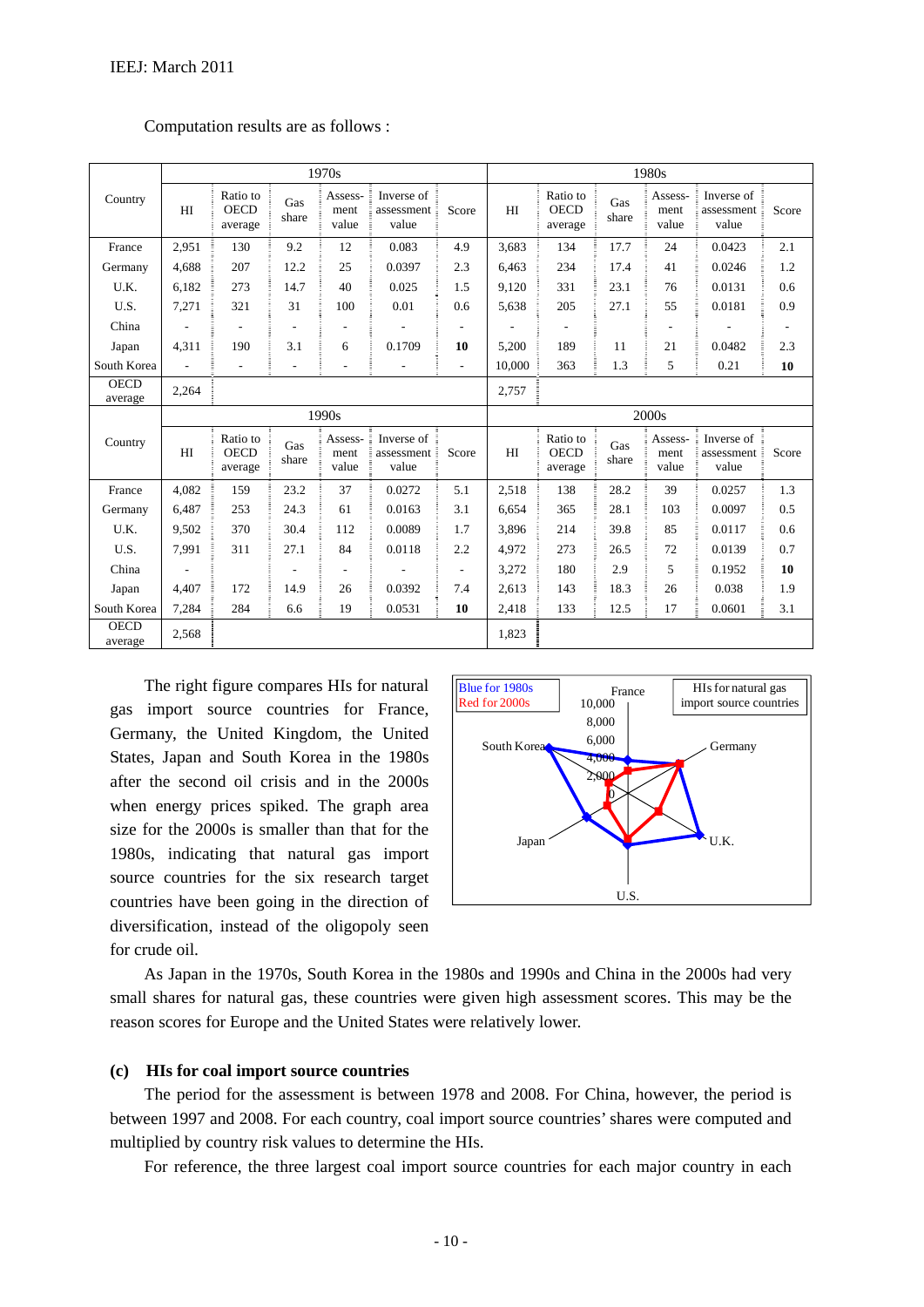# decade are indicated below :

| Country     | Rank                | 1970s          |     | 1980s          |     | 1990s          |          | 2000s             |     |
|-------------|---------------------|----------------|-----|----------------|-----|----------------|----------|-------------------|-----|
|             |                     | South Africa   | 30% | U.S.           | 28% | U.S.           | 29%      | Australia         | 27% |
| France      | $\overline{2}$<br>  | Germany        | 27% | South Africa   | 21% | Australia      | 20%      | South Africa      | 22% |
|             | 3                   | Poland         | 18% | Germany        | 16% | South Africa   | 15%      | U.S.              | 13% |
|             |                     | Poland         | 11% | Czech Republic | 15% | South Africa   | 29%      | South Africa      | 21% |
| Germany     | $\overline{c}$      | Czech Republic | 9%  | South Africa   | 15% | Poland         | 22%      | Poland            | 19% |
|             | 3<br>               | South Africa   | 6%  | Poland         | 12% | Czech Republic | 15%      | Russia            | 14% |
|             |                     | Unknown/others | 53% | Unknown/others | 33% | Unknown/others | 1%       | Unknown/others    | 10% |
|             | 1                   | Australia      | 48% | U.S.           | 36% | U.S.           | 31%      | Russia            | 14% |
| U.K.        | 2<br>               | U.S.           | 22% | Australia      | 33% | Australia      | 23%      | South Africa      | 11% |
|             | 3                   | Poland         | 16% | Poland         | 10% | Colombia       | 16%      | Australia         | 6%  |
|             | 1<br>               | South Africa   | 44% | South Africa   | 34% | Colombia       | 45%      | Colombia          | 66% |
| U.S.        | $\overline{2}$<br>  | Poland         | 28% | Colombia       | 33% | Venezuela      | 21%      | Venezuela         | 13% |
|             | 3                   | Australia      | 24% | Canada         | 23% | Canada         | 17%      | Indonesia, Canada | 8%台 |
|             | 1<br>               |                |     |                |     | Australia      | 66%      | Vietnam           | 43% |
| China       | $\overline{2}$<br>  |                |     |                |     | New Zealand    | 7%       | Australia         | 19% |
|             | 3                   |                | ٠   |                | ٠   | South Africa   | 6%       | Indonesia         | 17% |
|             |                     | Australia      | 47% | Australia      | 47% | Australia      | 54%      | Australia         | 59% |
| Japan       | $\overline{2}$<br>. | U.S.           | 21% | U.S.           | 19% | Canada         | 14%      | Indonesia         | 14% |
|             | 3                   | Canada         | 19% | Canada         | 17% | China, U.S.    | $7 - 8%$ | China             | 13% |
|             |                     | Australia      | 50% | Australia      | 43% | Australia      | 42%      | Australia         | 37% |
| South Korea | $\overline{c}$      | Canada         | 19% | Canada         | 22% | China          | 17%      | China             | 30% |
|             | 3                   | U.S.           | 18% | U.S.           | 19% | Canada         | 13%      | Indonesia         | 18% |

# Computation results are as follows :

|                        |                |                                    |               | 1970s                    |                                   |       |       |                                    |               | 1980s                    |                                   |                  |
|------------------------|----------------|------------------------------------|---------------|--------------------------|-----------------------------------|-------|-------|------------------------------------|---------------|--------------------------|-----------------------------------|------------------|
| Country                | HI             | Ratio to<br><b>OECD</b><br>average | Coal<br>share | Assess-<br>ment<br>value | Inverse of<br>assessment<br>value | Score | HI    | Ratio to<br><b>OECD</b><br>average | Coal<br>share | Assess-<br>ment<br>value | Inverse of<br>assessment<br>value | Score            |
| France                 | 3,249          | 190                                | 18.1          | 34                       | 0.0291                            | 6.7   | 2,469 | 153                                | 18.9          | 29                       | 0.0345                            | 9.7              |
| Germany                | 2,242          | 131                                | 45.5          | 60                       | 0.0167                            | 3.9   | 2,472 | 153                                | 48.5          | 74                       | 0.0134                            | 3.8              |
| U.K.                   | 2,559          | 150                                | 35            | 52                       | 0.0191                            | 4.4   | 1,747 | 108                                | 33.3          | 36                       | 0.0277                            | 7.8              |
| U.S.                   | 4,725          | 277                                | 20.6          | 57                       | 0.0175                            | 4.1   | 3,532 | 219                                | 26            | 57                       | 0.0175                            | 4.9              |
| China                  |                |                                    |               |                          |                                   |       |       |                                    |               |                          |                                   |                  |
| Japan                  | 2,101          | 123                                | 18.8          | 23                       | 0.0431                            | 10    | 1,897 | 118                                | 24            | 28                       | 0.0354                            | 10               |
| South Korea            | 4227           | 248                                | 33.7          | 84                       | 0.012                             | 2.8   | 2,516 | 156                                | 40.4          | 63                       | 0.0159                            | 4.5              |
| <b>OECD</b><br>average | 1,707          |                                    |               |                          |                                   |       | 1,612 |                                    |               |                          |                                   |                  |
|                        |                |                                    |               | 1990s                    |                                   |       |       |                                    |               | 2000s                    |                                   |                  |
| Country                | H <sub>I</sub> | Ratio to<br><b>OECD</b><br>average | Coal<br>share | Assess-<br>ment<br>value | Inverse of<br>assessment<br>value | Score | HI    | Ratio to<br><b>OECD</b><br>average | Coal<br>share | Assess-<br>ment<br>value | Inverse of<br>assessment<br>value | Score            |
| France                 | 1,447          | 125                                | 13.1          | 16                       | 0.061                             | 10    | 1.776 | 131                                | 10.1          | 13                       | 0.0759                            | 10               |
| Germany                | 2,509          | 217                                | 36.5          | 79                       | 0.0126                            | 2.1   | 2,079 | 153                                | 30.8          | 47                       | 0.0212                            | 2.8              |
| U.K.                   | 1,961          | 169                                | 23.2          | 39                       | 0.0255                            | 4.2   | 2,816 | 208                                | 17.8          | 37                       | 0.027                             | 3.6              |
| U.S.                   | 3,494          | 302                                | 27            | 82                       | 0.0122                            | 2     | 4,807 | 355                                | 27.7          | 98                       | 0.0102                            | 1.3              |
| China                  | 3,985          | 344                                | 78.4          | 270                      | 0.0037                            | 0.6   | 4.938 | 364                                | 74.9          | 273                      | 0.0037                            | 0.5              |
| Japan                  | 1,776          | 153                                | 22.7          | 35                       | 0.0287                            | 4.7   | 2,601 | 192                                | 27.1          | 52                       | 0.0192                            | 2.5              |
| South Korea            | 2,037          | 176                                | 22.4          | 39                       | 0.0254                            | 4.2   | 3,475 | 256                                | 25.4          | 65                       | 0.0154                            | $\boldsymbol{2}$ |
| <b>OECD</b><br>average | 1,157          |                                    |               |                          |                                   |       | 1,355 |                                    |               |                          |                                   |                  |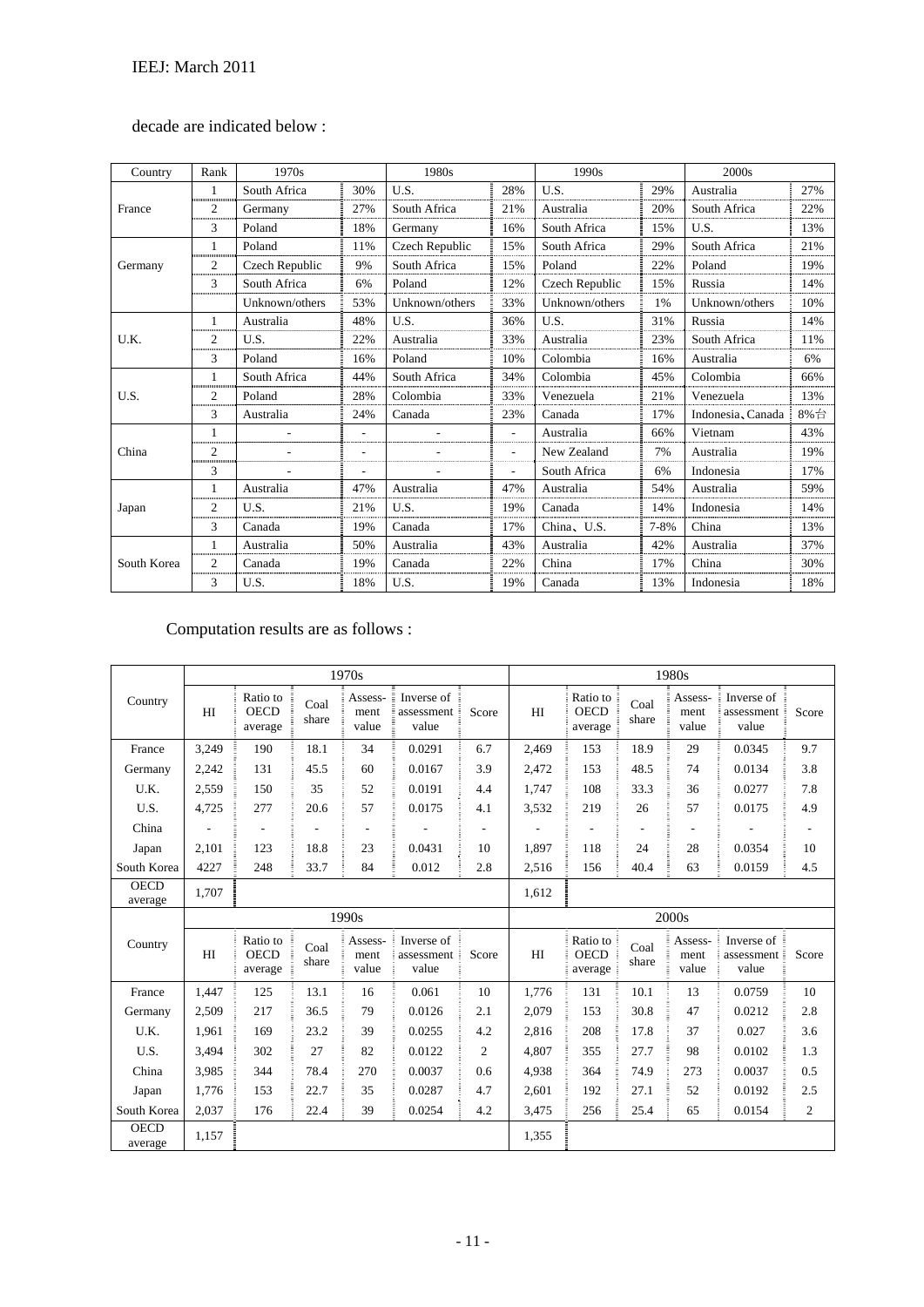The right figure compares HIs for coal import source countries for France, Germany, the United Kingdom, the United States, Japan and South Korea in the 1980s after the second oil crisis and in the 2000s when energy prices spiked. HIs rose for the United Kingdom, the United States, Japan and South Korea from the 1980s to the 2000s while falling for France and Germany. Changes during the period are described in Chapter 3.



# **(d) Overall assessment scores for HIs for degrees of diversification of energy import source countries**

The overall assessment of HIs for degrees of diversification of energy import source countries is as follows :

|                |               | 1970s average score |      |         |                            | 1980s average score |      |         |                            | 1990s average score      |      |         | 2000s average score |      |      |                |
|----------------|---------------|---------------------|------|---------|----------------------------|---------------------|------|---------|----------------------------|--------------------------|------|---------|---------------------|------|------|----------------|
| Country        | Crude:<br>oil | Gas                 | Coal | Average | Crude $\frac{1}{2}$<br>oil | Gas                 | Coal | Average | Crude $\frac{1}{2}$<br>oil | Gas                      | Coal | Average | Crude<br>oil        | Gas  | Coal | <b>Average</b> |
| France         | 4.4           | 4.9                 | 6.7  | 5.3     | 6.5                        | 2.1                 | 9.7  | 6.1     | 5.5                        | 5.1                      | 10.0 | 6.9     | 4.1                 | 1.3  | 10.0 | 5.1            |
| Germany        | 9.2           | 2.3                 | 3.9  | 5.1     | 7.7                        | 1.2                 | 3.8  | 4.2     | 6.1                        | 3.1                      | 2.1  | 3.7     | 2.4                 | 0.5  | 2.8  | 1.9            |
| U.K.           | 7.1           | 1.5                 | 4.4  | 4.3     | 10.0                       | 0.6                 | 7.8  | 6.2     | 6.5                        | 1.7                      | 4.2  | 4.1     | 3.8                 | 0.6  | 3.6  | 2.6            |
| U.S.           | 10.0          | 0.6                 | 4.1  | 4.9     | 9.2                        | 0.9                 | 4.9  | 5.0     | 6.4                        | 2.2                      | 2.0  | 3.5     | 5.4                 | 0.7  | 1.3  | 2.5            |
| China          |               |                     |      |         |                            |                     |      |         | 10.0                       | $\overline{\phantom{a}}$ | 0.6  | 5.3     | 10.0                | 10.0 | 0.5  | 6.8            |
| Japan          | 4.3           | 10.0                | 10.0 | 8.1     | 4.9                        | 2.3                 | 10.0 | 5.7     | 4.4                        | 7.4                      | 4.7  | 5.5     | 3.5                 | 1.9  | 2.5  | 2.7            |
| South<br>Korea |               |                     | 2.8  | 2.8     |                            | 10.0                | 4.5  | 7.2     | 4.2                        | 10.0                     | 4.2  | 6.1     | 3.8                 | 3.1  | 2.0  | 3.0            |

The right figure compares overall assessment scores in the 1980s and 2000s. No score is given for China for the 1980s.

Natural gas's share of total primary energy supply greatly affected assessment scores in each decade. The natural gas share was extremely small in Japan in the 1970s, in South Korea in the 1980s and 1990s, and in China in the 2000s, allowing these countries to log very high scores in these decades. As a result, scores for the other countries were relatively lower.



Among the seven research target countries, China has a unique energy mix including a very high share for coal and a very low share for natural gas. China has thus heavily depended on coal for which its self-sufficiency rate has been very high, allowing it to record a good overall assessment score. Among the six countries excluding China, France registered the highest score and Germany the lowest. The United Kingdom, the United States, Japan and South Korea logged scores in a medium range between the highest and lowest ones.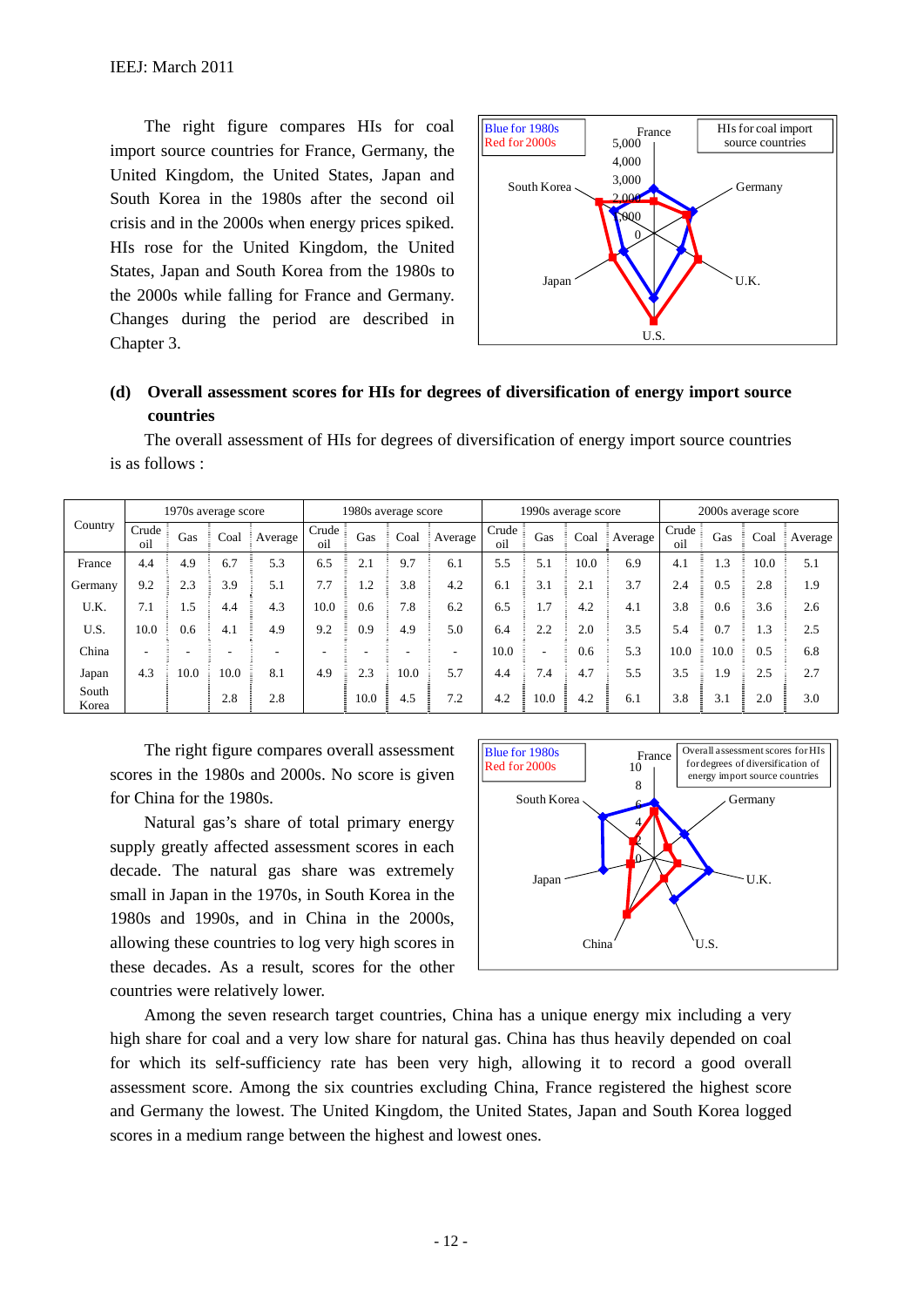### **2-3 HIs for Degrees of Diversification of Energy Sources**

This section assesses HIs for degrees of diversification of both primary energy supply and electricity generation.

#### **2-3-1 Adopted Statistics/Materials and Research Target Periods**

・IEA "Energy Balances of OECD, Non-OECD Countries," 1971-2007

#### **2-3-2 Details of Computation Procedure**

Based on the above statistics, we computed each energy source's percentage share of primary energy supply and electricity generation and HIs in the seven research target countries. Then, we computed each HI's ratio to the OECD average HI for each country and each decade by dividing each HI by the OECD average. Primary energy supply and electricity generation were divided into seven energy source categories  $- (1)$  coal, (2) crude oil, (3) natural gas, (4) nuclear, (5) hydraulic, (6) geothermal, solar and other new energies, and (7) combustible renewables.

Although no limit existed on the number of import source countries for the computation of HIs indicating degrees of oligopoly among resource import source countries, the number of primary energy sources or electricity sources is fixed at seven for the computation of HIs for degrees of diversification of energy sources. Therefore, a key assessment point is whether a country has diversified energy sources instead of depending heavily on some sources. In an ideal case, a country that has even primary energy or electricity generation shares for the seven categories of energy sources may have the highest assessment score. Under this assessment method, a lower value indicates a better condition. Therefore, we adopted inverses of assessment values as scores. Below are assessment results for primary energy supply and electricity generation sources.

#### **(a) Primary energy supply**

Following is a source-by-source breakdown of primary energy supply (%) for each country as a precondition for the assessment :

| Country     | Primary<br>energy source            | 1970s | 1980s | 1990s | 2000s | Country      | Primary<br>energy source | 1970s | 1980s | 1990s | 2000s |
|-------------|-------------------------------------|-------|-------|-------|-------|--------------|--------------------------|-------|-------|-------|-------|
|             | Coal                                | 17.3  | 12.5  | 7.1   | 5.2   |              | Coal                     | 40.5  | 40.1  | 28.6  | 24.9  |
|             | 43.6<br>34.9<br>32.4<br>Oil<br>62.7 |       |       | Oil   | 45.0  | 35.4         | 38.1                     | 35.0  |       |       |       |
| France      | Natural gas                         | 8.8   | 11.7  | 12.6  | 14.6  | Germany      | Natural gas              | 10.8  | 14.3  | 19.0  | 22.7  |
|             | Nuclear                             | 2.9   | 25.2  | 39.9  | 43.1  |              | Nuclear                  | 2.0   | 8.3   | 12.1  | 12.5  |
|             | Hydraulic, etc.                     | 8.2   | 7.0   | 5.5   | 4.7   |              | Hydraulic, etc.          | 1.5   | 1.9   | 2.2   | 4.8   |
|             | Coal                                | 34.6  | 32.1  | 22.7  | 17.3  |              | Coal                     | 18.5  | 23.0  | 23.6  | 23.8  |
|             | Oil                                 | 46.6  | 38.2  | 35.7  | 32.5  |              | Oil                      | 47.1  | 42.0  | 38.6  | 39.5  |
| U.K.        | Natural gas                         | 14.5  | 22.2  | 29.8  | 38.6  | U.S.         | Natural gas              | 27.9  | 23.8  | 23.7  | 22.8  |
|             | Nuclear                             | 4.2   | 7.0   | 10.4  | 9.6   |              | Nuclear                  | 2.5   | 5.8   | 8.6   | 9.2   |
|             | Hydraulic, etc.                     | 0.2   | 0.4   | 1.4   | 2.0   |              | Hydraulic, etc.          | 4.0   | 5.5   | 5.4   | 4.8   |
|             | Coal                                | 49.4  | 56.1  | 60.4  | 61.9  |              | Coal                     | 17.4  | 18.5  | 16.9  | 20.5  |
|             | Oil                                 | 14.0  | 13.8  | 15.8  | 19.4  |              | Oil                      | 75.1  | 59.6  | 53.8  | 47.4  |
| China       | Natural gas                         | 1.6   | 1.6   | 1.5   | 2.4   | Japan        | Natural gas              | 2.8   | 8.5   | 11.1  | 13.9  |
|             | Nuclear                             |       |       | 0.2   | 0.7   |              | Nuclear                  | 2.5   | 10.1  | 14.8  | 14.8  |
|             | Hydraulic, etc.                     | 35.0  | 28.5  | 22.0  | 15.6  |              | Hydraulic, etc.          | 2.2   | 3.3   | 3.4   | 3.4   |
|             | Coal                                | 33.9  | 36.7  | 20.1  | 23.5  |              | Coal                     | 22.7  | 24.8  | 21.6  | 20.8  |
|             | Oil                                 | 65.0  | 52.0  | 60.0  | 47.2  |              | Oil                      | 51.2  | 43.4  | 41.0  | 39.6  |
| South Korea | Natural gas                         | 0.0   | 1.2   | 6.0   | 11.6  | OECD average | Natural gas              | 18.8  | 18.6  | 20.3  | 22.2  |
|             | Nuclear                             | 0.6   | 9.5   | 13.1  | 16.5  |              | Nuclear                  | 2.3   | 7.3   | 10.8  | 11.1  |
|             | Hydraulic, etc.                     | 0.5   | 0.5   | 0.8   | 1.1   |              | Hydraulic, etc.          | 4.9   | 6.0   | 6.3   | 6.4   |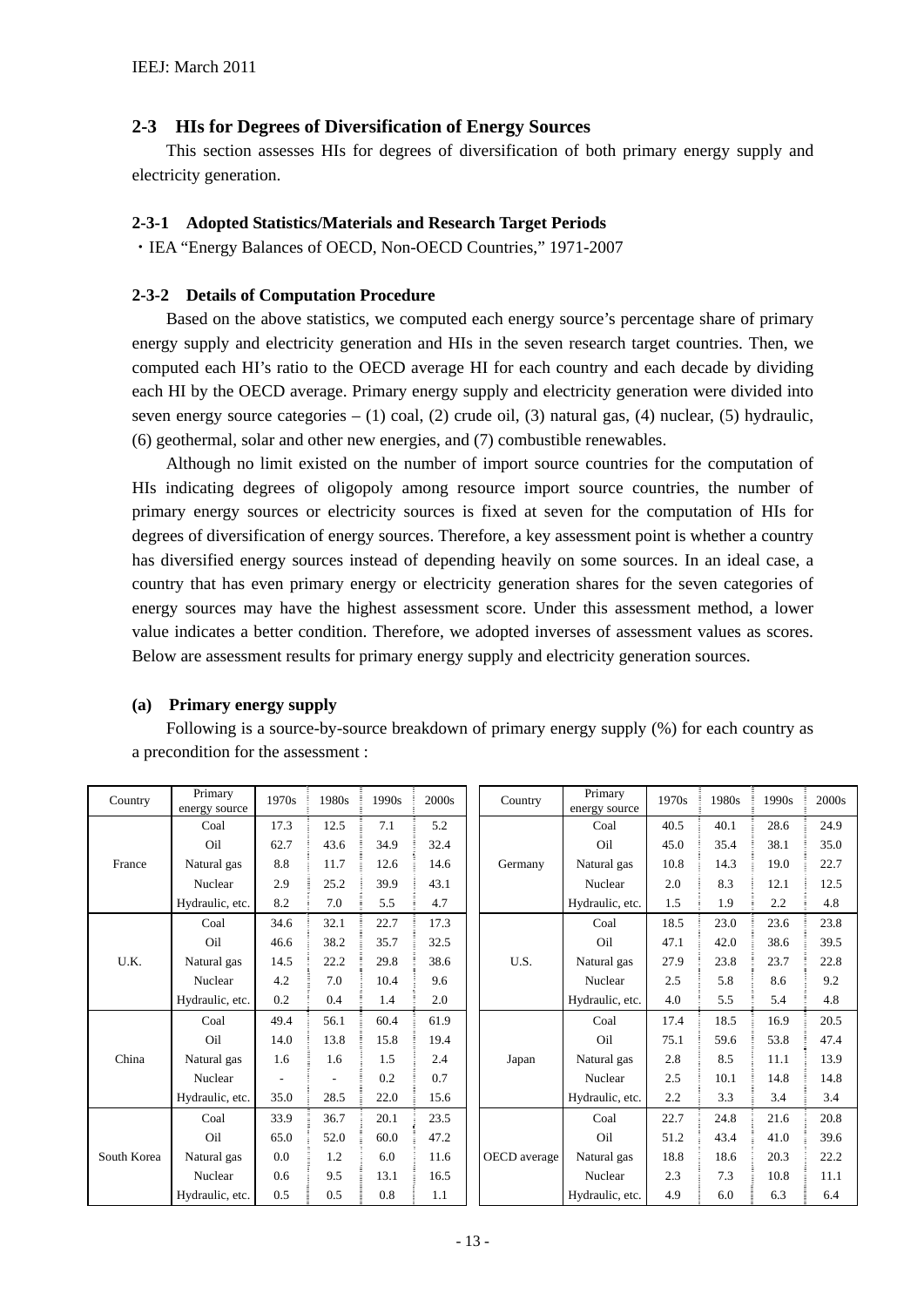|                        |       |                                    | 1970s                                            |       | 1980s |                                    |                                                                 |       |  |
|------------------------|-------|------------------------------------|--------------------------------------------------|-------|-------|------------------------------------|-----------------------------------------------------------------|-------|--|
| Country                | HI    | Ratio to<br><b>OECD</b><br>average | Inverse of<br>ratio to<br><b>OECD</b><br>average | Score | HI    | Ratio to<br><b>OECD</b><br>average | Inverse of $\bar{z}$<br>ratio to<br><b>OECD</b><br>average      | Score |  |
| France                 | 4.609 | 133                                | 0.0075                                           | 7.1   | 2.756 | 96                                 | 0.0105                                                          | 10.0  |  |
| Germany                | 3,726 | 107                                | 0.0093                                           | 8.7   | 3,121 | 108                                | 0.0092                                                          | 8.8   |  |
| U.K.                   | 3,658 | 105                                | 0.0095                                           | 8.9   | 3,118 | 108                                | 0.0093                                                          | 8.8   |  |
| U.S.                   | 3,257 | 94                                 | 0.0107                                           | 10.0  | 2,897 | 100                                | 0.01                                                            | 9.5   |  |
| China                  | 3,805 | 109                                | 0.0091                                           | 8.6   | 4,053 | 141                                | 0.0071                                                          | 6.8   |  |
| Japan                  | 5,860 | 169                                | 0.0059                                           | 5.6   | 3,703 | 128                                | 0.0078                                                          | 7.4   |  |
| South Korea            | 5,406 | 155                                | 0.0064                                           | 6.0   | 4,171 | 145                                | 0.0069                                                          | 6.6   |  |
| <b>OECD</b><br>average | 3,477 |                                    |                                                  |       | 2,885 |                                    |                                                                 |       |  |
|                        |       |                                    | 1990s                                            |       |       | 2000 <sub>s</sub>                  |                                                                 |       |  |
| Country                | HI    | Ratio to<br><b>OECD</b><br>average | Inverse of<br>ratio to<br><b>OECD</b><br>average | Score | HI    | Ratio to<br><b>OECD</b><br>average | Inverse of $\overline{z}$<br>ratio to<br><b>OECD</b><br>average | Score |  |
| France                 | 2,924 | 107                                | 0.0093                                           | 9.0   |       |                                    |                                                                 | 8.2   |  |
| Germany                |       |                                    |                                                  |       | 3,048 | 115                                | 0.0087                                                          |       |  |
|                        | 2.643 | 97                                 | 0.0103                                           | 10.0  | 2.495 | 94                                 | 0.0107                                                          | 10.0  |  |
| U.K.                   | 3,007 | 110                                | 0.0091                                           | 8.8   | 3,048 | 114                                | 0.0087                                                          | 8.2   |  |
| U.S.                   | 2.736 | 100                                | 0.01                                             | 9.7   | 2.743 | 103                                | 0.0097                                                          | 9.1   |  |
| China                  | 4,373 | 160                                | 0.0062                                           | 6.0   | 4.447 | 167                                | 0.006                                                           | 5.6   |  |
| Japan                  | 3,256 | 119                                | 0.0084                                           | 8.1   | 2,886 | 108                                | 0.0092                                                          | 8.6   |  |
| South Korea            | 4,343 | 159                                | 0.0063                                           | 6.1   | 3,514 | 132                                | 0.0076                                                          | 7.1   |  |

Following are the seven countries' HIs for degrees of diversification of energy sources based on the above primary energy supply breakdown.

The right figure compares HIs for degrees of diversification of energy sources in the 1980s after the second oil crisis and in the 2000s when energy prices spiked. It indicates that those other than China and France made progress in the diversification of primary energy supply between the 1980s and 2000s. For all seven research target countries, the diversification of primary energy supply made progress as indicated by the graph



area size for the 2000s that is smaller than for the 1980s.

Although no large gap is seen between the seven research target countries, HIs deteriorated in France and China while improving in the remaining countries through the 2000s. The deterioration might have been attributable to nuclear energy's rising share of primary energy supply in France and a further rise in the originally high share for coal in China.

#### **(b) Electricity generation**

Following is a source-by-source breakdown of electricity generation  $(\%)$  for each country as a precondition for the assessment :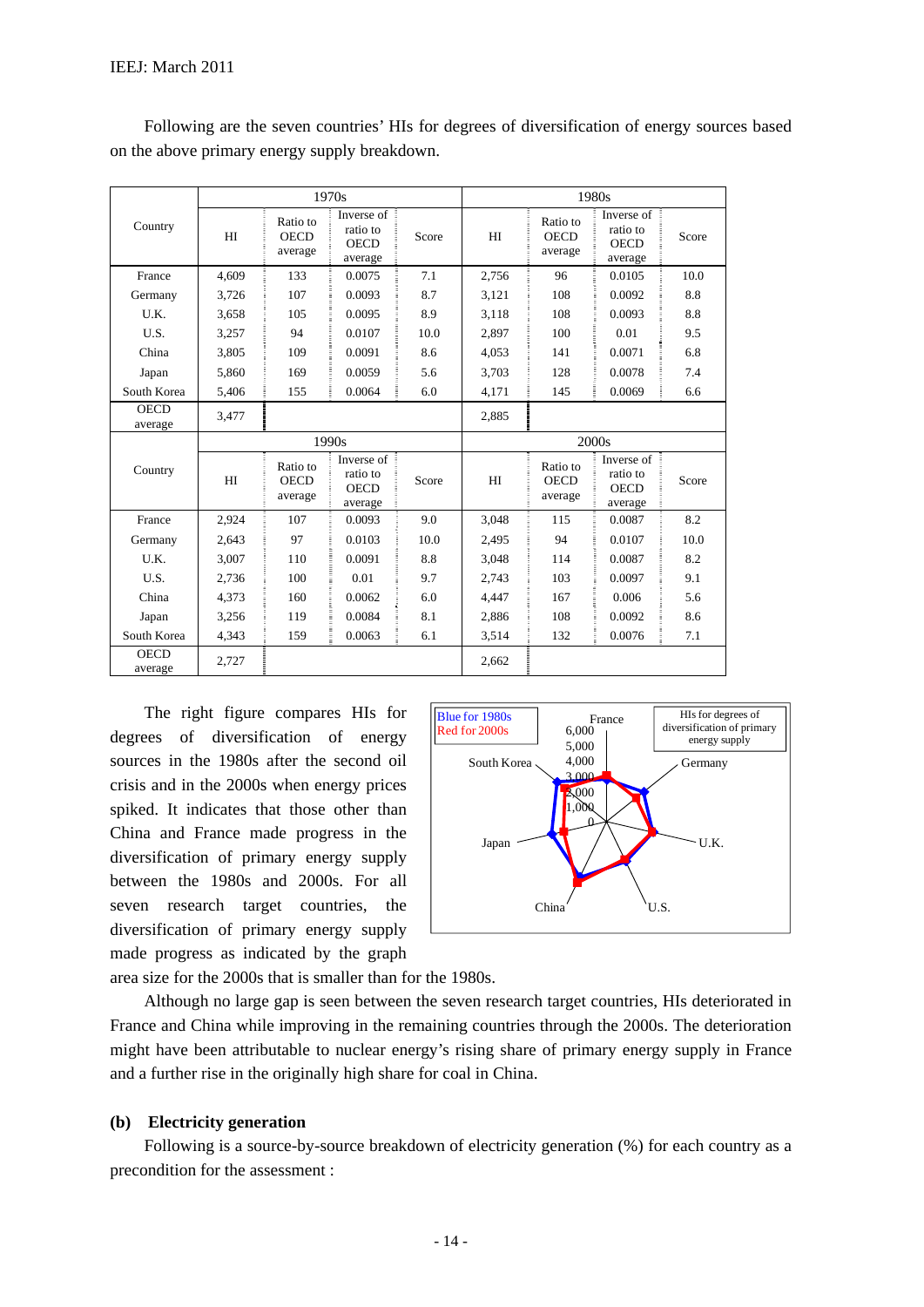| Country        | Power source    | 1970s          | 1980s                    | 1990s | 2000s | Country                | Power source    | 1970s | 1980s | 1990s | 2000 <sub>s</sub> |
|----------------|-----------------|----------------|--------------------------|-------|-------|------------------------|-----------------|-------|-------|-------|-------------------|
|                | Coal            | 25.2           | 14.7                     | 6.6   | 5.0   |                        | Coal            | 66.4  | 62.6  | 55.9  | 51.0              |
|                | Oil             | 30.1           | 5.0                      | 1.8   | 1.2   |                        | Oil             | 8.9   | 2.9   | 1.7   | 1.2               |
| France         | Natural gas     | 4.8            | 1.2                      | 0.9   | 3.4   | Germany                | Natural gas     | 13.4  | 7.9   | 8.0   | 10.5              |
|                | Nuclear         | 10.0           | 58.6                     | 76.3  | 78.4  |                        | Nuclear         | 6.5   | 21.9  | 29.2  | 27.2              |
|                | Hydraulic, etc. | 29.9           | 20.4                     | 14.4  | 12.0  |                        | Hydraulic, etc. | 4.9   | 4.7   | 5.1   | 10.1              |
|                | Coal            | 62.6           | 66.5                     | 47.6  | 34.7  |                        | Coal            | 45.4  | 55.2  | 52.8  | 50.7              |
|                | Oil             | 21.9           | 12.6                     | 5.7   | 1.4   |                        | Oil             | 15.8  | 6.3   | 3.4   | 2.8               |
| U.K.           | Natural gas     | 2.1            | 1.0                      | 18.7  | 38.8  | U.S.                   | Natural gas     | 17.0  | 12.2  | 13.7  | 18.1              |
|                | Nuclear         | 12.1           | 18.4                     | 25.8  | 21.0  |                        | Nuclear         | 8.2   | 15.1  | 19.4  | 19.6              |
|                | Hydraulic, etc. | 1.4            | 1.5                      | 2.1   | 4.1   |                        | Hydraulic, etc. | 13.5  | 11.2  | 10.8  | 8.8               |
|                | Coal            | 59.0           | 63.3                     | 75.2  | 79.1  |                        | Coal            | 9.0   | 13.5  | 17.2  | 26.1              |
|                | Oil             | 19.8           | 15.0                     | 5.4   | 2.4   |                        | Oil             | 63.1  | 33.6  | 21.7  | 12.2              |
| China          | Natural gas     | 0.0            | 0.4                      | 0.4   | 0.5   | Japan                  | Natural gas     | 5.6   | 17.3  | 21.2  | 24.2              |
|                | Nuclear         | $\overline{a}$ | $\overline{\phantom{a}}$ | 0.9   | 1.9   |                        | Nuclear         | 6.1   | 21.2  | 29.0  | 27.3              |
|                | Hydraulic, etc. | 21.1           | 21.3                     | 18.0  | 16.2  |                        | Hydraulic, etc. | 16.2  | 14.4  | 10.8  | 10.2              |
|                | Coal            | 5.2            | 18.7                     | 27.3  | 39.2  |                        | Coal            | 23.0  | 25.0  | 21.3  | 20.6              |
|                | Oil             | 84.1           | 37.0                     | 18.2  | 8.3   |                        | Oil             | 50.7  | 42.9  | 41.7  | 40.2              |
| South<br>Korea | Natural gas     | 0.0            | 4.7                      | 11.7  | 14.9  | <b>OECD</b><br>average | Natural gas     | 19.0  | 18.7  | 20.1  | 22.0              |
|                | Nuclear         | 2.9            | 34.0                     | 40.7  | 36.4  |                        | Nuclear         | 2.4   | 7.3   | 10.7  | 11.0              |
|                | Hydraulic, etc. | 7.8            | 5.5                      | 2.2   | 1.2   |                        | Hydraulic, etc. | 4.9   | 6.1   | 6.2   | 6.2               |

Following are the seven countries' HIs for degrees of diversification of energy sources based on the above electricity generation breakdown.

|                        |       |                                    | 1970s                                            |       | 1980s          |                                    |                                                                 |       |  |
|------------------------|-------|------------------------------------|--------------------------------------------------|-------|----------------|------------------------------------|-----------------------------------------------------------------|-------|--|
| Country                | HI    | Ratio to<br><b>OECD</b><br>average | Inverse of<br>ratio to<br><b>OECD</b><br>average | Score | H <sub>I</sub> | Ratio to<br><b>OECD</b><br>average | Inverse of $\frac{1}{2}$<br>ratio to<br><b>OECD</b><br>average  | Score |  |
| France                 | 2,534 | 99                                 | 0.0101                                           | 10    | 4,081          | 154                                | 0.0065                                                          | 5.4   |  |
| Germany                | 4,727 | 185                                | 0.0054                                           | 5.4   | 4,484          | 170                                | 0.0059                                                          | 5     |  |
| U.K.                   | 4.551 | 179                                | 0.0056                                           | 5.6   | 4.923          | 186                                | 0.0054                                                          | 4.5   |  |
| U.S.                   | 2,847 | 112                                | 0.009                                            | 8.9   | 3,578          | 135                                | 0.0074                                                          | 6.2   |  |
| China                  | 4,318 | 169                                | 0.0059                                           | 5.9   | 4.686          | 177                                | 0.0056                                                          | 4.7   |  |
| Japan                  | 4,394 | 172                                | 0.0058                                           | 5.8   | 2,224          | 84                                 | 0.0119                                                          | 10    |  |
| South Korea            | 7,166 | 281                                | 0.0036                                           | 3.5   | 2,931          | 111                                | 0.009                                                           | 7.6   |  |
| <b>OECD</b><br>average | 2,548 |                                    |                                                  |       | 2,645          |                                    |                                                                 |       |  |
|                        |       |                                    | 1990s                                            |       |                |                                    | 2000s                                                           |       |  |
| Country                | HI    | Ratio to<br><b>OECD</b><br>average | Inverse of<br>ratio to<br><b>OECD</b><br>average | Score | H <sub>I</sub> | Ratio to<br><b>OECD</b><br>average | Inverse of $\overline{a}$<br>ratio to<br><b>OECD</b><br>average | Score |  |
| France                 | 6.060 | 240                                | 0.0042                                           | 3.5   | 6.304          | 228                                | 0.0044                                                          | 3.5   |  |
| Germany                | 4,058 | 161                                | 0.0062                                           | 5.3   | 3.488          | 126                                | 0.0079                                                          | 6.4   |  |
| U.K.                   | 3.316 | 131                                | 0.0076                                           | 6.5   | 3.160          | 114                                | 0.0088                                                          | 7.1   |  |
| U.S.                   | 3.438 | 136                                | 0.0073                                           | 6.2   | 3.333          | 120                                | 0.0083                                                          | 6.7   |  |
| China                  | 6.006 | 238                                | 0.0042                                           | 3.6   | 6,519          | 235                                | 0.0042                                                          | 3.4   |  |
| Japan                  | 2,144 | 85                                 | 0.0118                                           | 10    | 2,228          | 80                                 | 0.0124                                                          | 10    |  |
| South Korea            | 2,870 | 114                                | 0.0088                                           | 7.5   | 3,152          | 114                                | 0.0088                                                          | 7.1   |  |
| <b>OECD</b><br>average | 2,524 |                                    |                                                  |       | 2,769          |                                    |                                                                 |       |  |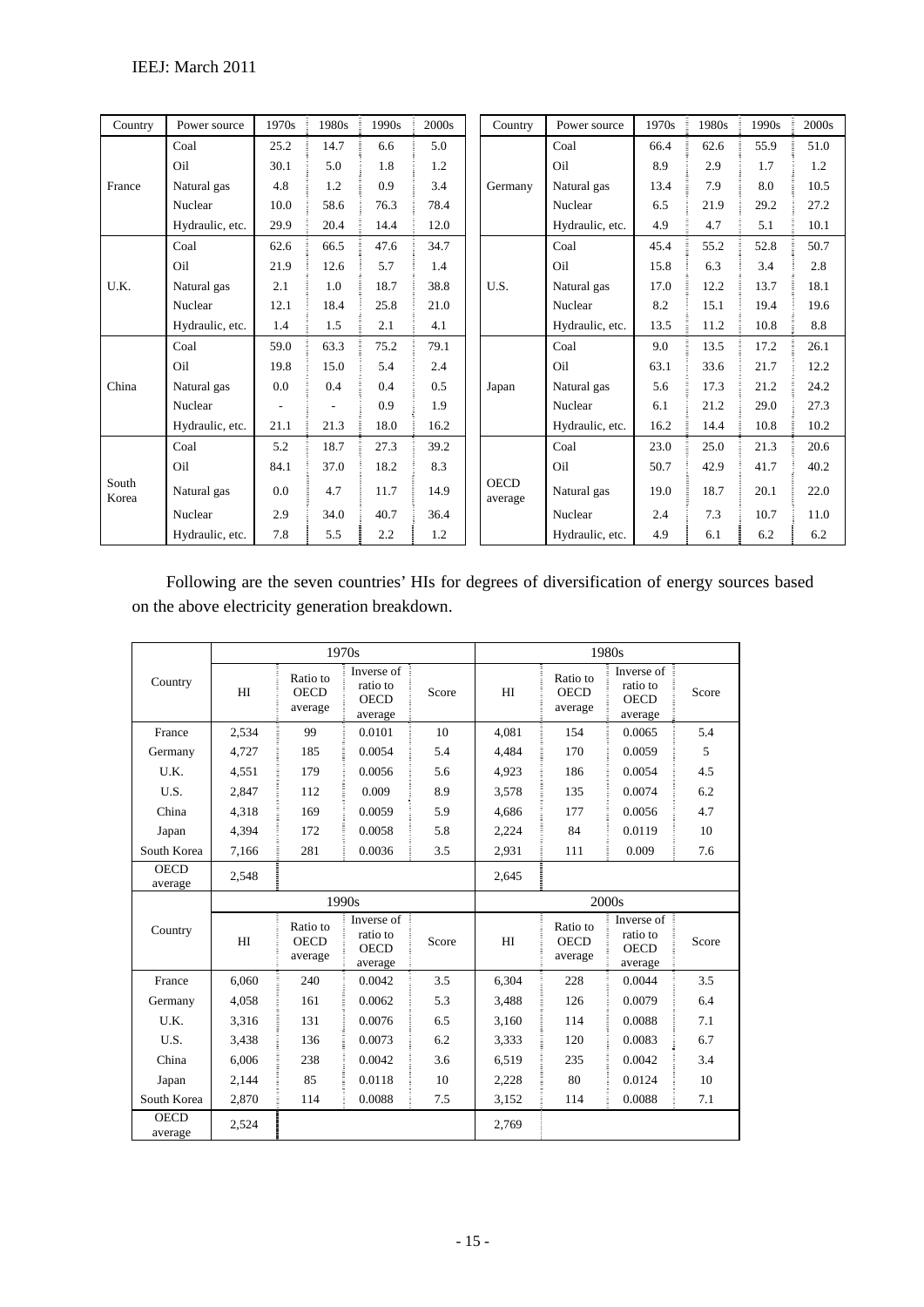The right figure compares HIs for degrees of diversification of electricity generation sources in the 1980s after the second oil crisis and in the 2000s when energy prices spiked. It indicates that the diversification made progress in Germany and the United Kingdom between the 1980s and 2000s. But France and China went in the direction of oligopoly. Japan and South Korea had already diversified electricity generation sources in the 1980s.

In contrast to degrees of diversification of primary energy supply, those of diversification of



electricity generation indicate large gaps between the seven countries. The assessment score was high for Japan that featured a balanced diversification and lower for France with a very high share for nuclear energy and China with a very high share for coal.

#### **(c) Overall assessment of HIs for degrees of diversification of energy sources**

Following are the results of the overall assessment of HIs for degrees of diversification of energy sources combining the above (a) and (b) :

|                |                   | 1970s                |         |                   | 1980s                |         |                   | 1990s                |         | 2000 <sub>s</sub> |                     |         |  |
|----------------|-------------------|----------------------|---------|-------------------|----------------------|---------|-------------------|----------------------|---------|-------------------|---------------------|---------|--|
| Country        | Primary<br>energy | Power<br>generation: | Average | Primary<br>energy | Power<br>generation: | Average | Primary<br>energy | Power<br>generation: | Average | Primary<br>energy | Power<br>generation | Average |  |
| France         | 7.1               | 10.0                 | 8.5     | 10.0              | 5.4                  | 7.7     | 9.0               | 3.5                  | 6.3     | 8.2               | 3.5                 | 5.9     |  |
| Germany        | 8.7               | 5.4                  | 7.1     | 8.8               | 5.0                  | 6.9     | 10.0              | 5.3                  | 7.6     | 10.0              | 6.4                 | 8.2     |  |
| U.K.           | 8.9               | 5.6                  | 7.2     | 8.8               | 4.5                  | 6.7     | 8.8               | 6.5                  | 7.6     | 8.2               | 7.1                 | 7.6     |  |
| U.S.           | 10.0              | 8.9                  | 9.5     | 9.5               | 6.2                  | 7.9     | 9.7               | 6.2                  | 7.9     | 9.1               | 6.7                 | 7.9     |  |
| China          | 8.6               | 5.9                  | 7.2     | 6.8               | 4.7                  | 5.8     | 6.0               | 3.6                  | 4.8     | 5.6               | 3.4                 | 4.5     |  |
| Japan          | 5.6               | 5.8                  | 5.7     | 7.4               | 10.0                 | 8.7     | 8.1               | 10.0                 | 9.1     | 8.6               | 10.0                | 9.3     |  |
| South<br>Korea | 6.0               | 3.5                  | 4.8     | 6.6               | 7.6                  | 7.1     | 6.1               | 7.5                  | 6.8     | 7.1               | 7.1                 | 7.1     |  |

The right figure compares overall assessment scores for degrees of diversification of energy sources in the 1980s and 2000s.

Since assessment scores for the diversification of primary energy supply indicated no large gaps between the countries, the gaps seen in overall assessment scores are attributable to large gaps in scores for the diversification of electricity generation sources.

The assessment focused on whether primary energy supply or electricity generation sources are



diversified, irrespective of what sources are desirable or not. Since the assessment scores are affected by country-by-country holdings and availability of fossil fuel resources, these assessment scores should be separated from the selection of energy sources. France with little fossil fuel resources has depended heavily on nuclear energy. Japan with little fossil fuel resources has chosen to diversify energy sources. China with abundant coal resources has depended heavily on coal.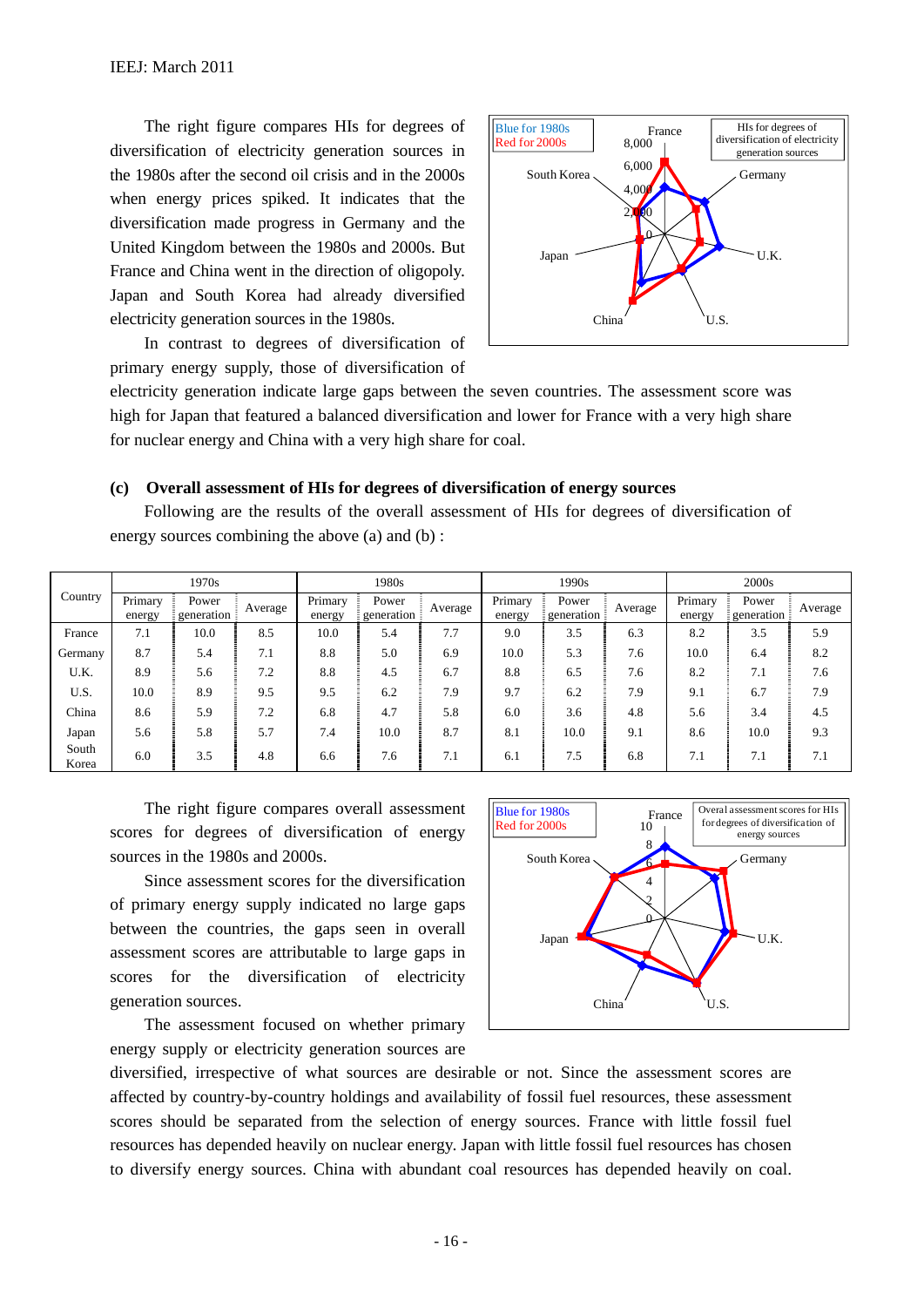Countries have thus made different choices. Although we have computed assessment scores for these countries' energy diversification, these scores cannot be used for assessing policies behind the different degrees of diversification. We must take note of this point in using this assessment model.

# **2-4 Transportation Risk Management : Degree of Dependence on Choke Points for Crude Oil Transportation**

#### **2-4-1 Definition of Choke Points and Their Significance for Energy Security**

Choke points are narrow straits used globally as parts of maritime transportation routes. If choke points are blockaded, stable energy supply in energy resources importing countries may be affected gravely and immediately. In this sense, choke points are a very important factor for energy security. Although there are maritime transportation routes where natural gas and coal carriers pass frequently, we have selected the degree of dependence on choke points for transportation of crude oil alone because oil accounts for major shares of primary energy supply in all research target countries and because maritime transportation does not necessarily have large weights for natural gas and coal due to their fuel characteristics.

#### **2-4-2 Choke Points Selected for Assessment**

For our assessment model, we selected the following four choke points that have seen massive oil transportation and actual interruptions to tanker passages :

- ・Hormuz Strait: The strait is located at the exit of the Persian Gulf known as a big oil producing area. Mines were laid during the Iran-Iraq War in the 1980s. At the end of 2006, oil transportation through the strait totaled 16.5-17.0 million barrels per day.
- ・Malacca Strait: Massive Middle Eastern and African crude oil bound for East Asia passes the strait. Pirate attacks, oil spills caused by ship collisions and low visibility caused by dense fog have been seen at the strait. At the end of 2006, oil transportation through the strait totaled 15 million bpd.
- ・Bab-el-Mandeb Strait: The strait is located between Yemen and Somalia. Pirate attacks have occurred at the strait over recent years. At the end of 2006, oil transportation through the strait totaled 3.3 million bpd.
- ・Suez Canal: Middle Eastern oil bound for Europe passes the canal. After the six-day war in 1967, the canal was closed for eight years. At the end of 2006, oil transportation through the canal totaled 4.5 million bpd.

#### **2-4-3 Concept of Crude Oil Passing Choke Points**

Although multiple routes are conceivable for the transportation of crude oil, we have set the following preconditions for our estimation :

- ・All Middle Eastern crude oil bound for Europe is deemed to have passed the Suez Canal.
- ・All Saudi Arabian crude oil bound for Europe is deemed to have been shipped from Yanbu on the Red Sea side and transported to Europe without passing the Hormuz or Bab-el-Mandeb Strait.
- ・Middle Eastern crude oil bound for the United States is deemed to have been transported without passing the Malacca Strait, although such crude oil can be expected to have passed the strait.
- ・Ports for shipping Indonesian crude oil exist in the Malacca Strait. For our estimation, 50% of Indonesia-produced crude oil is deemed to have been exported to East Asia via the Malacca Strait.
- ・The above paces of crude oil transportation through the choke points are deemed to have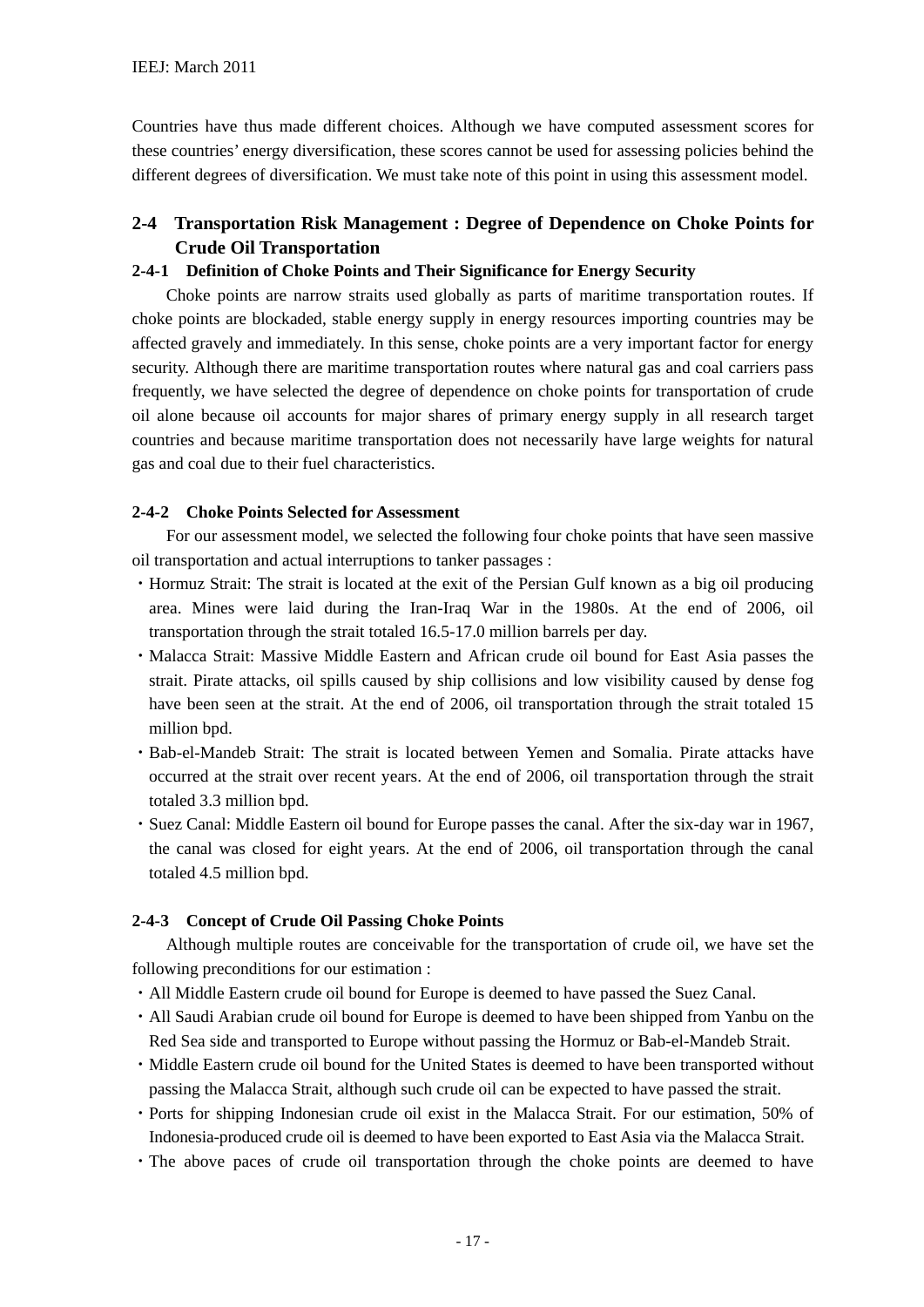remained unchanged over the research target period.

Based on the above preconditions, choke points for the research target countries and their crude oil import source countries are selected as follows :

| Country              | Crude oil                                                   | Choke points for crude oil transportation      |
|----------------------|-------------------------------------------------------------|------------------------------------------------|
|                      | Iran, Iraq, Kuwait, Qatar, UAE                              | $(1)$ Hormuz, $(2)$ Bab-el-Mandeb, $(3)$ Suez  |
| France               | Oman                                                        | $(1)$ Bab-el-Mandeb, $(2)$ Suez                |
| Germany<br>U.K.      | Saudi Arabia                                                | $(1)$ Suez                                     |
|                      | Indonesia                                                   | $(1)$ Bab-el-Mandeb, $(2)$ Suez                |
| U.S.                 | Iran, Iraq, Kuwait, Qatar, Saudi Arabia, UAE                | $(1)$ Hormuz                                   |
|                      | Indonesia                                                   | $(1)$ Malacca                                  |
|                      | Iran, Iraq, Kuwait, Qatar, Saudi Arabia, UAE                | $(1)$ Hormuz, $(2)$ Malacca                    |
| China                | Oman, Western Africa, Europe, South America (Atlantic side) | $(1)$ Malacca                                  |
| Japan<br>South Korea | Northern Africa                                             | $(1)$ Suez, $(2)$ Bab-el-Mandeb, $(3)$ Malacca |
|                      | 50% of Indonesia-produced crude                             | (1) Malacca                                    |

#### **2-4-4 Adopted Statistics/Materials and Research Target Periods**

- ・IEA "Oil Information" for 1978-2008. For South Korea, the research period is between 1994 and 2008.
- ・Data for China are from China's import statistics between 1990 and 2008.

#### **2-4-5 Details of Computation Procedure**

The percentage share for crude oil imported via choke points for each research target country was computed as an indicator of the degree of dependence on choke points for crude oil transportation. Oil producing countries specified in the above IEA statistics were adopted for our estimation. The research target countries are deemed to have imported no crude oil from "others" in the statistics. However, the former USSR is deemed to be one country. Crude oil may pass multiple choke points depending on the combination of specific research target countries and oil producing nations (for example, Japan's crude oil imports from Northern Africa including Libya pass the Suez Canal, the Bab-el-Mandeb Strait and the Malacca Strait as shown in the above table). In this case, crude oil import volume is counted for each passage. Therefore, the degree of dependence on choke points for crude oil transportation may exceed 100% for some countries.

#### **2-4-6 Computation Results**

Computation results are as follows :

|                        |                      |                                    | 1970s                                            |                          |                      |                                    | 1980s                                            |       |
|------------------------|----------------------|------------------------------------|--------------------------------------------------|--------------------------|----------------------|------------------------------------|--------------------------------------------------|-------|
| Country                | Choke point<br>share | Ratio to<br><b>OECD</b><br>average | Inverse of<br>ratio to<br><b>OECD</b><br>average | Score                    | Choke point<br>share | Ratio to<br><b>OECD</b><br>average | Inverse of<br>ratio to<br><b>OECD</b><br>average | Score |
| France                 | 155.1                | 146                                | 0.0069                                           | 2.6                      | 89.7                 | 123                                | 0.0081                                           | 3.2   |
| Germany                | 80.4                 | 75                                 | 0.0133                                           | 5.1                      | 30.3                 | 42                                 | 0.024                                            | 9.4   |
| U.K.                   | 193.6                | 182                                | 0.0055                                           | 2.1                      | 87.1                 | 120                                | 0.0084                                           | 3.3   |
| U.S.                   | 41.1                 | 39                                 | 0.0259                                           | 10.0                     | 28.6                 | 39                                 | 0.0255                                           | 10.0  |
| China                  |                      | $\overline{\phantom{a}}$           |                                                  | $\overline{\phantom{0}}$ |                      | ٠                                  |                                                  |       |
| Japan                  | 162.4                | 152                                | 0.0066                                           | 2.5                      | 138.9                | 191                                | 0.0052                                           | 2.1   |
| South Korea            | ٠                    | ٠                                  |                                                  | ۰.                       | ٠                    | ٠                                  |                                                  |       |
| <b>OECD</b><br>average | 106.6                |                                    |                                                  |                          | 72.8                 |                                    |                                                  |       |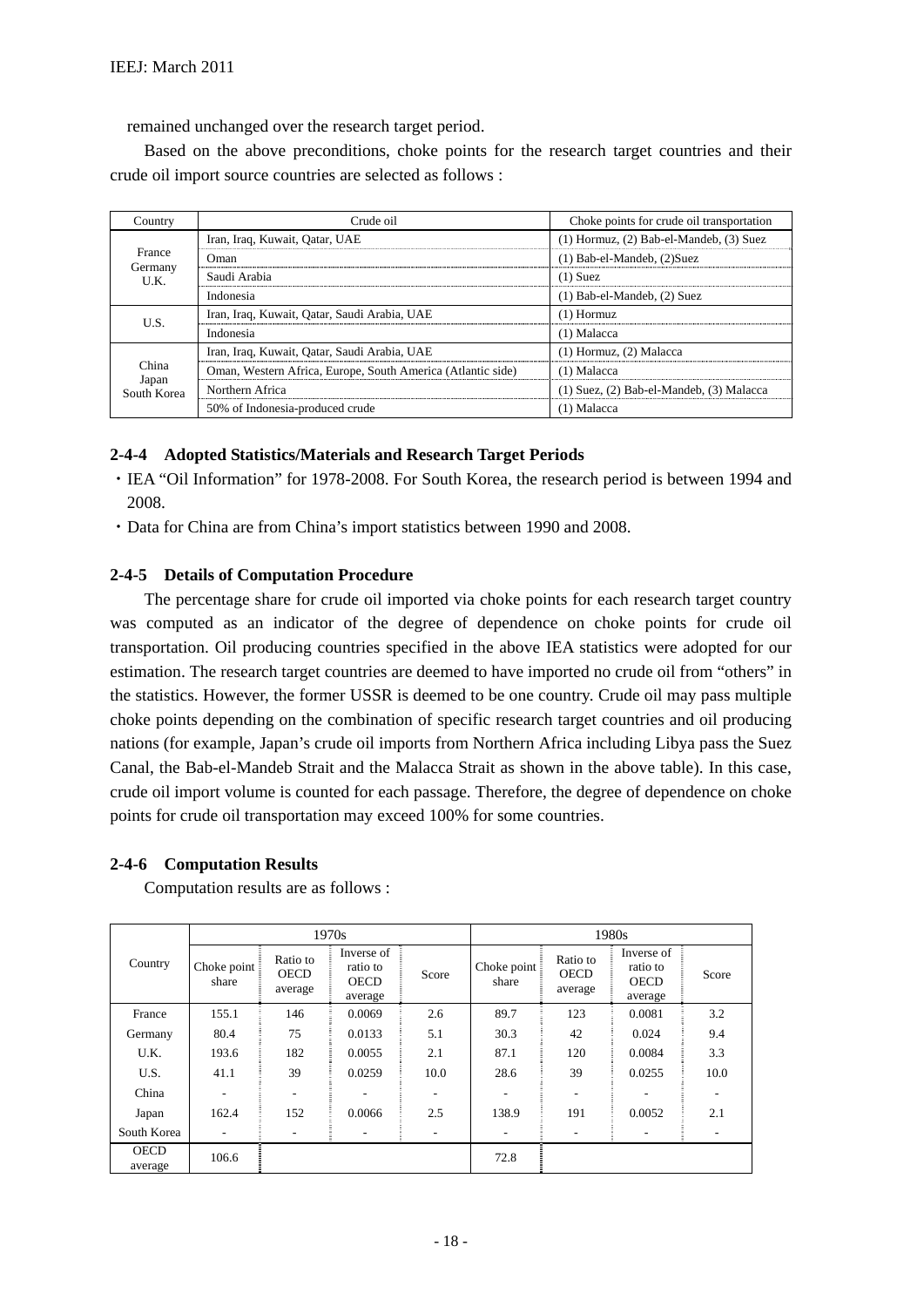|                        |                      |                                    | 1990s                                            |       |                      |                                    | 2000s                                            |       |
|------------------------|----------------------|------------------------------------|--------------------------------------------------|-------|----------------------|------------------------------------|--------------------------------------------------|-------|
| Country                | Choke point<br>share | Ratio to<br><b>OECD</b><br>average | Inverse of<br>ratio to<br><b>OECD</b><br>average | Score | Choke point<br>share | Ratio to<br><b>OECD</b><br>average | Inverse of<br>ratio to<br><b>OECD</b><br>average | Score |
| France                 | 72.4                 | 101                                | 0.0099                                           | 2.0   | 51.8                 | 80                                 | 0.0124                                           | 0.6   |
| Germany                | 14.6                 | 20                                 | 0.0492                                           | 10.0  | 5.0                  | 8                                  | 0.1277                                           | 6.4   |
| U.K.                   | 33.5                 | 47                                 | 0.0214                                           | 4.4   | 3.2                  | 5                                  | 0.2000                                           | 10.0  |
| U.S.                   | 25.1                 | 35                                 | 0.0285                                           | 5.8   | 23.4                 | 36                                 | 0.0276                                           | 1.4   |
| China                  | 77.5                 | 108                                | 0.0092                                           | 1.9   | 104.6                | 162                                | 0.0062                                           | 0.3   |
| Japan                  | 150.0                | 209                                | 0.0048                                           | 1.0   | 171.4                | 266                                | 0.0038                                           | 0.2   |
| South Korea            | 149.8                | 209                                | 0.0048                                           | 1.0   | 156.4                | 243                                | 0.0041                                           | 0.2   |
| <b>OECD</b><br>average | 71.6                 |                                    |                                                  |       | 64.4                 |                                    |                                                  |       |



The figures compare percentage degrees of dependence on choke points for crude oil transportation for France, Germany, the United Kingdom, the United States and Japan in the 1980s after the second oil crisis and in the 2000s when energy prices spiked. They indicate that the degrees declined for four research target countries other than Japan. The narrower graph area size for the 2000s indicates that the degree of dependence on choke points for the five research target countries as a whole decreased.

European countries with North Sea crude oil, as well as the United States that imports crude oil from Venezuela and other South American countries, have been able to reduce their degrees of dependence on the Middle East and on choke points. In contrast, it has been difficult for East Asian countries to reduce their dependence on choke points even by reducing their dependence on Middle Eastern crude oil because their crude oil imports from Africa and South America pass the Malacca Strait. The availability of crude oil that does not pass the Malacca Strait is limited for these countries. Naturally, assessment scores were lower for East Asian countries including Japan and South Korea.

The dependence on choke points has some correlationship with the dependence on Middle Eastern crude oil. For reference, degrees of dependence on choke points (choke point shares), degrees of dependence on Middle Eastern crude oil and crude oil self-sufficiency rates for the seven research target countries are compared as follows :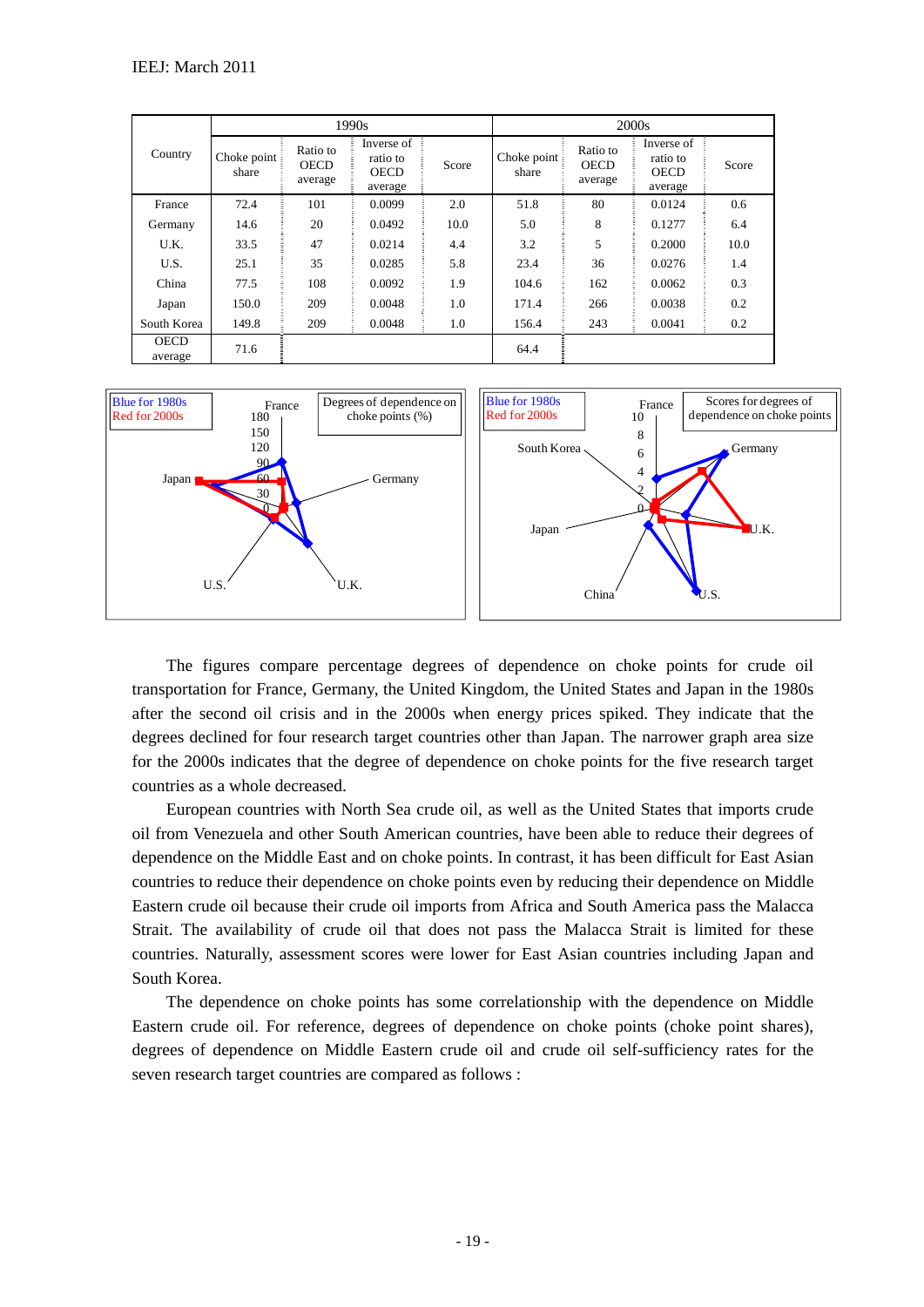| Country     | Category                                            | 1970s | 1980s | 1990s | 2000s |
|-------------|-----------------------------------------------------|-------|-------|-------|-------|
|             | Choke point share                                   | 155.1 | 89.7  | 72.4  | 51.8  |
| France      | Degree of dependence on<br>Middle Eastern crude oil | 76.9  | 47.6  | 44.3  | 27.6  |
|             | Crude oil self-sufficiency<br>rate                  | 1.7   | 3.6   | 3.5   | 1.7   |
|             | Choke point share                                   | 80.4  | 30.3  | 14.6  | 5.0   |
| Germany     | Degree of dependence on<br>Middle Eastern crude oil | 36.6  | 20.2  | 14.8  | 8.6   |
|             | Crude oil self-sufficiency<br>rate                  | 4.9   | 5.6   | 3.6   | 3.8   |
|             | Choke point share                                   | 193.6 | 87.1  | 33.5  | 3.2   |
| U.K.        | Degree of dependence on<br>Middle Eastern crude oil | 83.2  | 44.2  | 20.3  | 3.9   |
|             | Crude oil self-sufficiency<br>rate                  | 20.4  | 135.9 | 122.7 | 115.1 |
|             | Choke point share                                   | 41.1  | 28.6  | 25.1  | 23.4  |
| U.S.        | Degree of dependence on<br>Middle Eastern crude oil | 35.3  | 22.6  | 24.4  | 23.2  |
|             | Crude oil self-sufficiency<br>rate                  | 67.3  | 66.4  | 49.1  | 37.8  |
|             | Choke point share                                   |       |       | 77.5  | 104.6 |
| China       | Degree of dependence on<br>Middle Eastern crude oil |       |       | 47.8  | 47.6  |
|             | Crude oil self-sufficiency<br>rate                  |       |       | 100.5 | 64.4  |
|             | Choke point share                                   | 162.4 | 138.9 | 150.0 | 171.4 |
| Japan       | Degree of dependence on<br>Middle Eastern crude oil | 77.6  | 70.3  | 79.1  | 88.0  |
|             | Crude oil self-sufficiency<br>rate                  | 0.3   | 0.3   | 0.4   | 0.3   |
|             | Choke point share                                   |       |       | 149.8 | 156.4 |
| South Korea | Degree of dependence on<br>Middle Eastern crude oil |       |       | 74.7  | 79.6  |
|             | Crude oil self-sufficiency<br>rate                  |       |       | 0.1   | 0.5   |

#### **2-5 Domestic Risk Management : Electricity Supply Reliability**

We paid attention to the electricity supply reliability, one of the major energy supply pillars, as a domestic risk management indicator and adopted the reserve electricity supply rate as a specific index. But we must note that the reserve supply rate is an annual average and different from a reserve supply rate at an electricity demand peak.

#### **2-5-1 Adopted Statistics/Materials and Research Target Periods**

・Japan Electric Power Information Center's "Overseas Electric Power Industry Statistics," etc. for 1970-2006. But the research period for China is limited to two years -- 2005 and 2006 -- due to the availability of data. For South Korea, the research period is between 1990 and 2006.

#### **2-5-2 Details of Computation Procedure**

The reserve electricity supply rate  $(\%)$  is defined as  $(1 -$  Electricity demand peak / Total electricity generation capacity) \* 100. For each decade and country, we computed an average total electricity generation capacity and an average electricity demand peak, and the ratio of a reserve electricity supply rate to the OECD average for each country and decade. The total electricity generation capacity includes private generation capacity.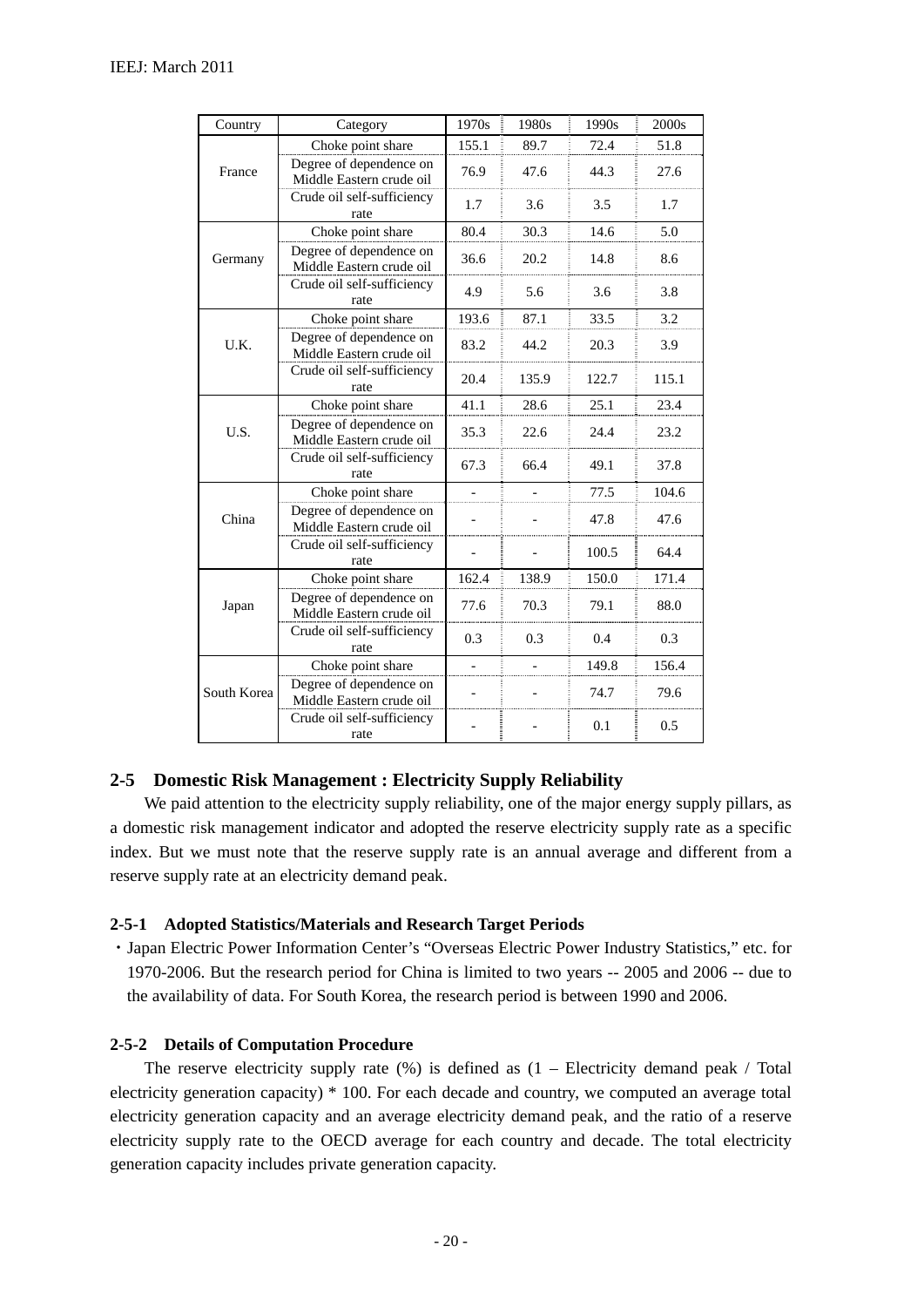**2-5-3 Computation Results** 





The above left figure compares reserve electricity supply rates for France, Germany, the United Kingdom, the United States and Japan in the 1980s after the second oil crisis and in the 2000s when energy prices spiked and indicate that the graph area size for the 2000s is narrower. This means that the reserve electricity supply rate declined for the five research target countries as a whole.

France and Germany received high scores between the 1970s and 1990s. In the 2000s, China, Japan and Germany received high scores. But scores for many research target countries were close. No extremely low score was seen. From the 1980s to 1990s, reserve electricity supply rates declined for all other than Germany. Although the decline might be linked to electric utility industry reforms in Europe and the United States, the fact that the rate soared in Germany that should have been very susceptible to the effects of such reforms indicates that we should not easily link the reserve supply rate fall to the reform.

#### **2-6 Demand Conservation : Energy Consumption per GDP**

In this section, we paid attention to the demand conservation as another major item of energy security in addition to the energy supply side and selected energy consumption per GDP (energy intensity) as a specific demand conservation indicator.

#### **2-6-1 Adopted Statistics/Materials and Research Target Periods**

・IEA "Energy Balances of OECD, Non-OECD Countries" 1971-2007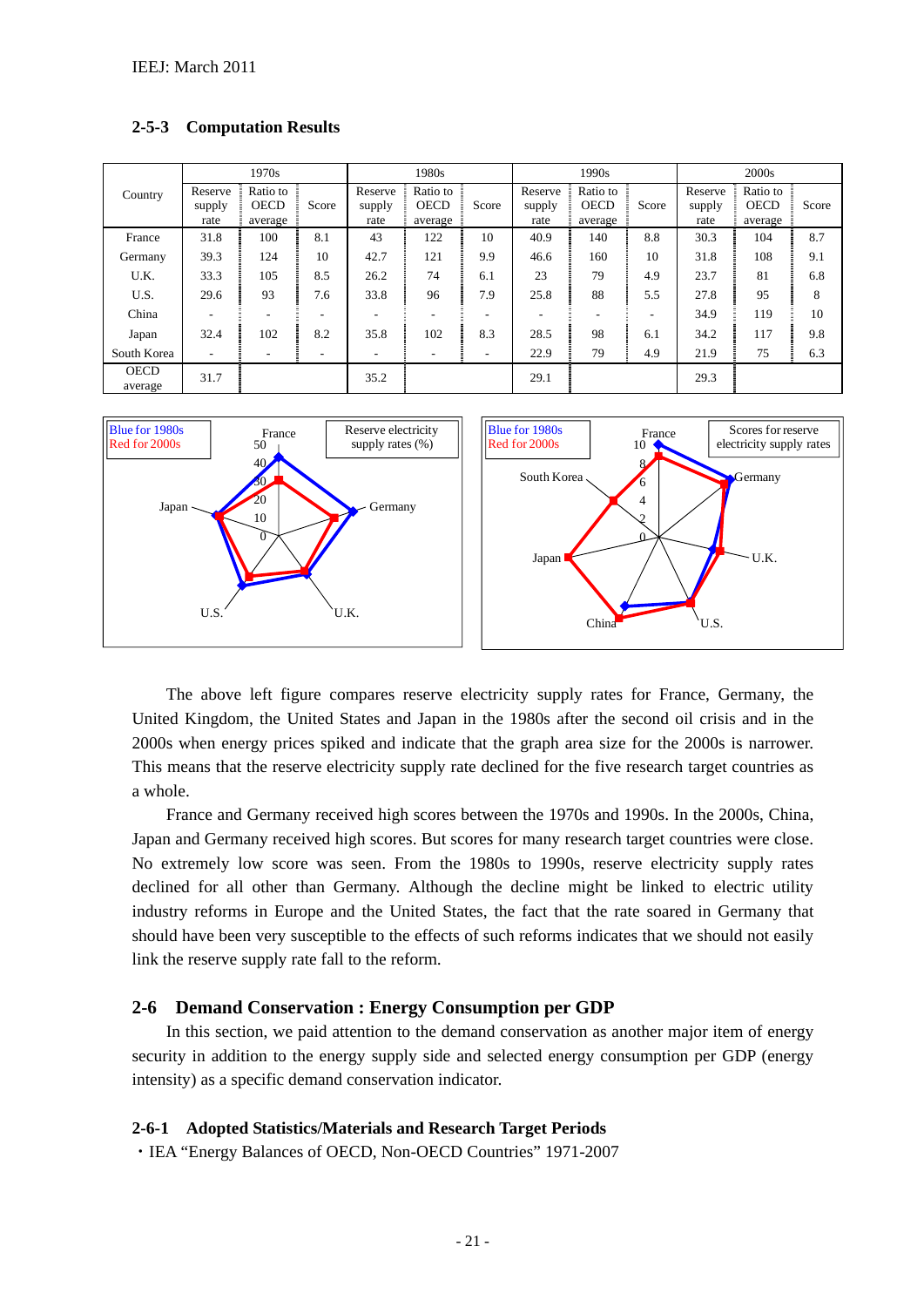#### **2-6-2 Details of Computation Procedure**

Energy intensity is defined as primary energy supply / GDP. We computed the ratios of the seven research target countries' energy intensities to the OECD average as assessment values by dividing these intensities by the average. As a lower assessment value indicates a better condition, we adopted inverses of assessment values as assessment scores.

### **2-6-3 Computation Results**

|                        |                     |                                    | 1970                                             |       |                     |                                    | 1980                                                       |       |
|------------------------|---------------------|------------------------------------|--------------------------------------------------|-------|---------------------|------------------------------------|------------------------------------------------------------|-------|
| Country                | Energy<br>intensity | Ratio to<br><b>OECD</b><br>average | Inverse of<br>ratio to<br><b>OECD</b><br>average | Score | Energy<br>intensity | Ratio to<br><b>OECD</b><br>average | Inverse of<br>ratio to<br><b>OECD</b><br>average           | Score |
| France                 | 0.2355              | 79                                 | 0.0126                                           | 5.8   | 0.2130              | 86                                 | 0.0116                                                     | 5.2   |
| Germany                | 0.3098              | 104                                | 0.0096                                           | 4.4   | 0.2675              | 108                                | 0.0092                                                     | 4.2   |
| U.K.                   | 0.2541              | 86                                 | 0.0117                                           | 5.4   | 0.2026              | 82                                 | 0.0122                                                     | 5.5   |
| U.S.                   | 0.3906              | 132                                | 0.0076                                           | 3.5   | 0.3042              | 123                                | 0.0081                                                     | 3.7   |
| China                  | 3.6764              | 1.240                              | 0.0008                                           | 0.4   | 2.3484              | 951                                | 0.0011                                                     | 0.5   |
| Japan                  | 0.1371              | 46                                 | 0.0216                                           | 10.0  | 0.1113              | 45                                 | 0.0222                                                     | 10.0  |
| South Korea            | 0.2873              | 97                                 | 0.0103                                           | 4.8   | 0.3064              | 124                                | 0.0081                                                     | 3.6   |
| <b>OECD</b><br>average | 0.2966              |                                    |                                                  |       | 0.2469              |                                    |                                                            |       |
|                        |                     |                                    | 1990                                             |       |                     |                                    | 2000                                                       |       |
| Country                | Energy<br>intensity | Ratio to<br><b>OECD</b><br>average | Inverse of<br>ratio to<br><b>OECD</b><br>average | Score | Energy<br>intensity | Ratio to<br><b>OECD</b><br>average | Inverse of $\bar{z}$<br>ratio to<br><b>OECD</b><br>average | Score |
| France                 | 0.2065              | 95                                 | 0.0105                                           | 5.3   | 0.1879              | 97                                 | 0.0103                                                     | 5.6   |
| Germany                | 0.2004              | 92                                 | 0.0108                                           | 5.4   | 0.1739              | 90                                 | 0.0112                                                     | 6.1   |
| U.K.                   | 0.1747              | 80                                 | 0.0124                                           | 6.2   | 0.1370              | 71                                 | 0.0142                                                     | 7.7   |
| U.S.                   | 0.2575              | 119                                | 0.0084                                           | 4.2   | 0.2179              | 112                                | 0.0089                                                     | 4.8   |
| China                  | 1.3067              | 601                                | 0.0017                                           | 0.8   | 0.8649              | 446                                | 0.0022                                                     | 1.2   |
| Japan                  | 0.1085              | 50                                 | 0.0200                                           | 10.0  | 0.1056              | 54                                 | 0.0184                                                     | 10.0  |
| South Korea            | 0.3563              | 164                                | 0.0061                                           | 3.0   | 0.3408              | 176                                | 0.0057                                                     | 3.1   |
| <b>OECD</b>            |                     |                                    |                                                  |       |                     |                                    |                                                            |       |

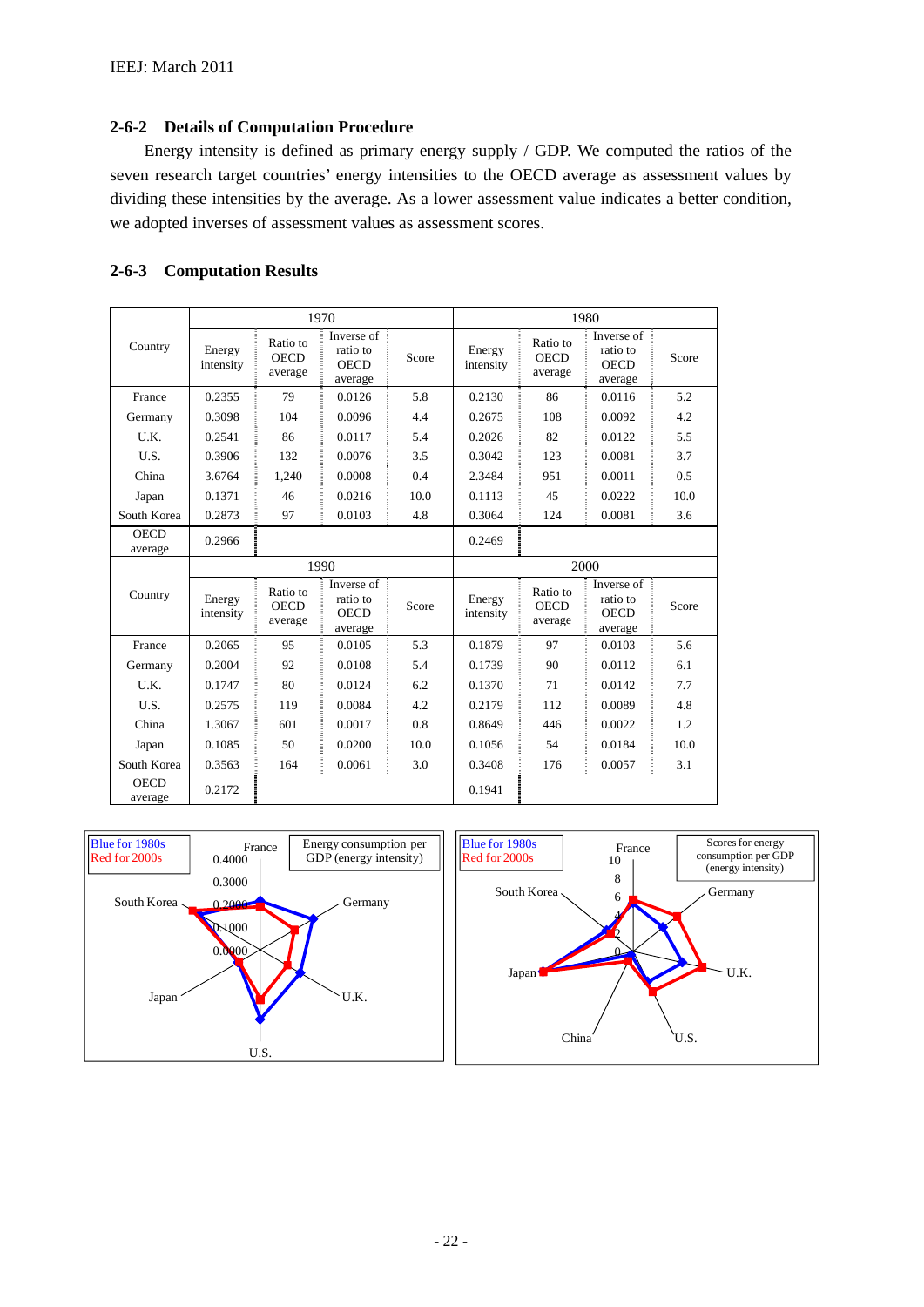The above left figure compares energy intensities in six research target countries other than China in the 1980s after the second oil crisis and in the 2000s when energy prices spiked. Energy intensities declined in five countries excluding South Korea. The smaller graph area size in the 2000s indicates an energy intensity decline for the six countries as a whole, or a progress in energy conservation.

Japan logged an energy intensity score that was dominantly high for each decade. South Korea's energy intensity is high, though overshadowed by China's even higher intensity, indicating that South Korea will have to further improve energy efficiency. Among other countries excluding Japan, the United Kingdom and Germany posted remarkable improvements in energy intensity. The two countries have improved energy efficiency under specific policy goals for industrial and commercial sectors, indicating that Japan may not necessarily be guaranteed to retain a dominantly high assessment score in the future.

# **2-7 Supply Interruption Risk Management : Number of Days of On-land Oil Reserves**

In this section, we paid attention to oil reserves for assessing the degree of energy supply interruption risk management and selected the number of days of on-land oil reserves as a specific indicator.

### **2-7-1 Adopted Statistics/Materials and Research Target Periods**

・IEA "Oil Market Report" from May-end 1983 to January 2009. No data exist for China that has not joined the IEA. Data for South Korea are for the period between 1997-end and 2008-end.

#### **2-7-2 Details of Computation Procedure**

We extracted the number of days of on-land oil reserves for each country and each decade from the above report and computed the ratios of the numbers for the six research target countries to the OECD average by dividing the numbers by the average. As the number of days of on-land oil reserves at the end of each year is selected for the assessment, we must take note of the fact that oil reserves here do not include offshore reserves.

|             |                         | 1980s       |                 |           | 1990s       |       |           | 2000s                    |       |
|-------------|-------------------------|-------------|-----------------|-----------|-------------|-------|-----------|--------------------------|-------|
| Country     | Number of $\frac{1}{2}$ | Ratio to    |                 | Number of | Ratio to    |       | Number of | Ratio to                 |       |
|             | days of                 | <b>OECD</b> | Score           | days of   | <b>OECD</b> | Score | days of   | <b>OECD</b>              | Score |
|             | reserves                | average     |                 | reserves  | average     |       | reserves  | average                  |       |
| France      | 72.9                    | 77          | 6.1             | 76.0      | 87          | 7.0   | 88.3      | 108                      | 7.9   |
| Germany     | 118.6                   | 125         | 10.0            | 108.0     | 123         | 10.0  | 107.2     | 131                      | 9.6   |
| U.K.        | 76.1                    | 80          | 6.4             | 62.3      | 71          | 5.8   | 57.7      | 71                       | 5.1   |
| U.S.        | 95.1                    | 100         | 8.0             | 89.5      | 102         | 8.3   | 81.3      | 100                      | 7.3   |
| China       |                         |             | $\qquad \qquad$ |           |             |       |           | $\overline{\phantom{a}}$ |       |
| Japan       | 100.1                   | 106         | 8.4             | 103.8     | 119         | 9.6   | 112.1     | 137                      | 10.0  |
| South Korea |                         |             |                 | 33.0      | 38          | 3.1   | 56.3      | 69                       | 5.0   |
| <b>OECD</b> | 94.9                    |             |                 | 87.5      |             |       | 81.7      |                          |       |
| average     |                         |             |                 |           |             |       |           |                          |       |

#### **2-7-3 Computation Results**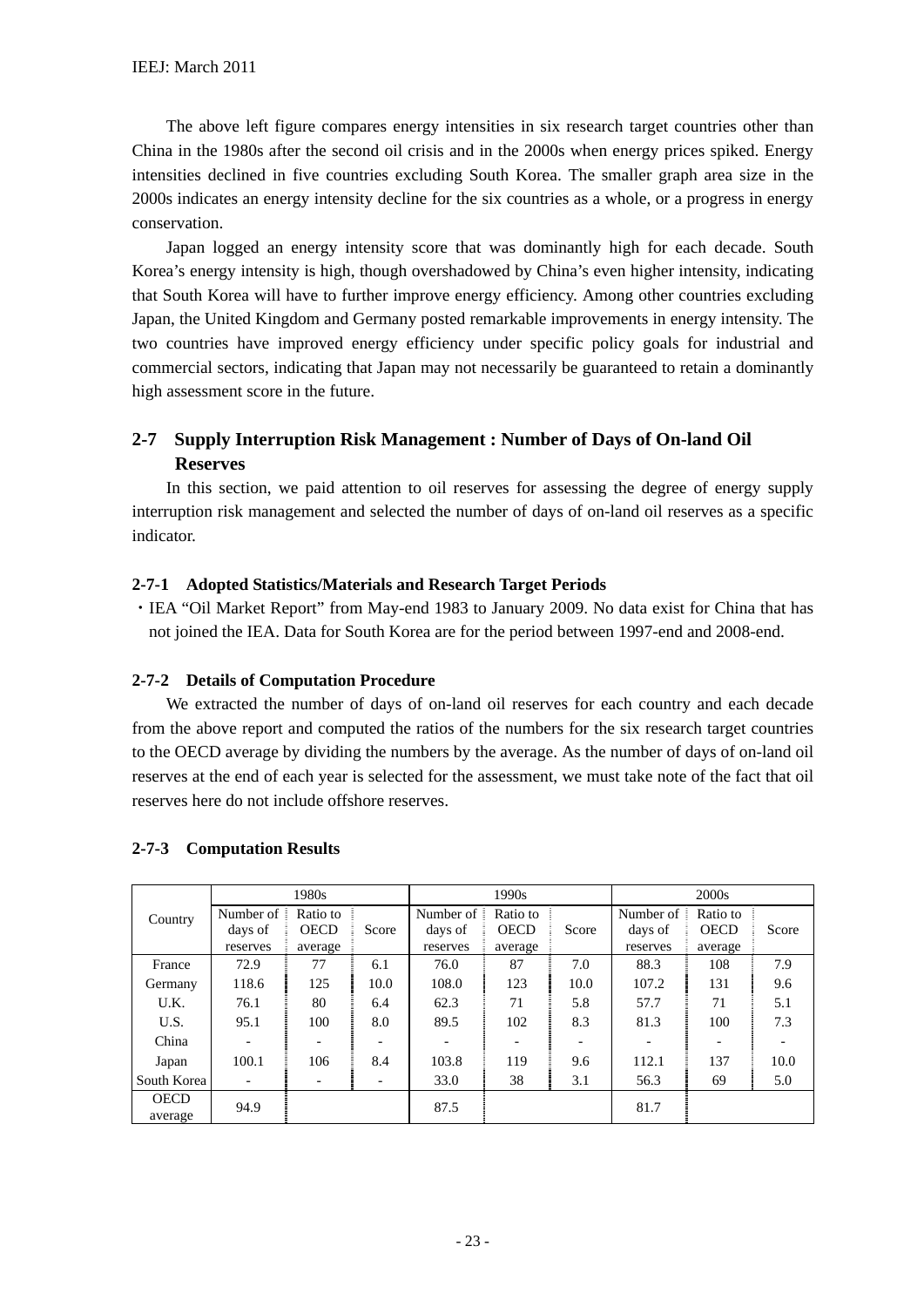

The above left figure compares the numbers of days of reserves for France, Germany, the United Kingdom, the United States and Japan in the 1980s after the second oil crisis and in the 2000s when energy prices spiked. Oil reserves increased in France and Japan from the 1980s to the 2000s and decreased in Germany, the United Kingdom and the United States.

Assessment scores are indicated in the above right figure. Germany and Japan post slightly higher scores. But no large gaps exist between the scores excluding those for South Korea and that for the United Kingdom in the 2000s. This may be because the IEA has recommended the IEA member countries to keep emergency oil reserves at an equivalent to 90 or more days of net oil imports. Scores are higher for countries that have secured the recommended number of days of reserves and are lower for those that have been increasing reserves toward the target. But the research target countries might have had some perception gaps regarding the necessity of oil reserves. For example, the United Kingdom, as an oil-producing country, is specially allowed to keep the reserves at a level that is 25% less than the IEA target. In operating this assessment model, we may have to take into account possible offshore oil reserves and pipeline infiltration.

#### **2-8 Overview**

In this section, we analyze the meanings of the seven key indicators' assessment results for energy security.

#### **2-8-1 Primary Energy Self-sufficiency Rate**

The primary energy self-sufficiency rate depends heavily on the presence of domestic energy resources. Resource-rich countries can raise their respective rates with policies to promote the development of resources. Resource-poor countries have little room to dramatically raise their rates with policies as far as their energy supply is structurally dominated by fossil fuels. They must expand nuclear and renewable energy uses to raise their rates. In fact, France has raised its primary energy self-sufficiency rate to a high level by improving its energy supply structure.

#### **2-8-2 Diversification of Energy Import Source Countries**

Each research target country tends to depend on energy supply from foreign countries that are rich with resources and geographically close. There are limits on the diversification of energy import source countries as the geographical distribution of resources is uneven. Since any increase in energy supply from high-risk countries does not contribute to improving energy security, each country must take country risks into account in selecting energy import source countries. But we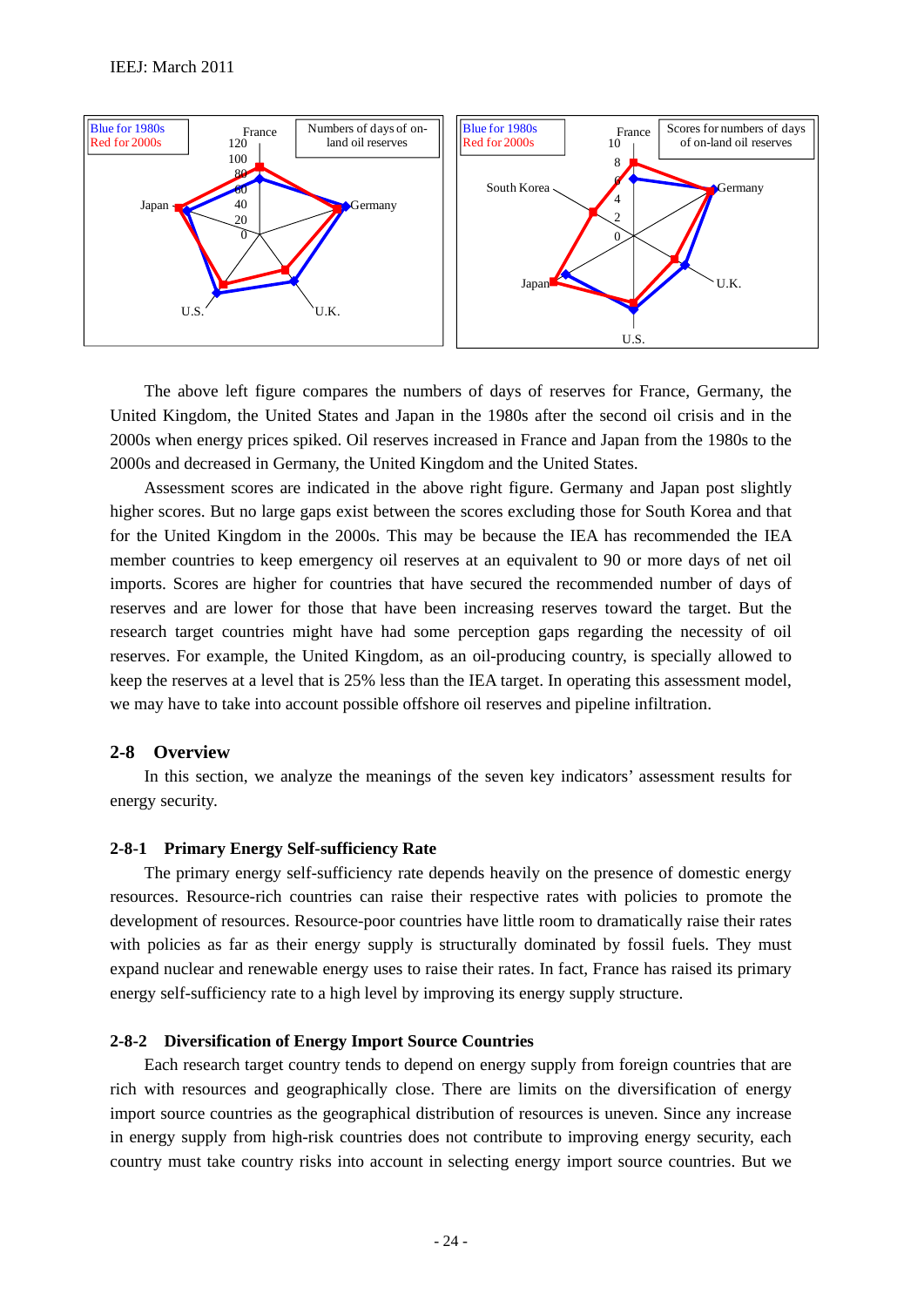must take note of the fact that some real conditions fail to be reflected in our assessment results. For example, the United States' perception of risks regarding Venezuela with a high country risk may deviate from the country risk assessment value.

#### **2-8-3 Diversification of Energy Sources**

Since the oil crises, reduction of the dependence on oil has become a major policy target in many countries. As a matter of course, however, ways to cut dependence on oil have differed from country to country depending on the presence or absence of domestic resources and the availability of resources. For example, France has enhanced its nuclear power generation, while the United Kingdom and Germany have expanded natural gas use.

# **2-8-4 Transportation Risk Management : Degree of Dependence on Choke Points for Crude Oil Transportation**

It is difficult for any policy to address the choke points that depend on geographical relations between energy resource importing and exporting countries. Each country may have to diversify its energy import source countries and energy sources to help reduce its dependence on choke points for crude oil transportation. We here took up the dependence on choke points as an indicator to depict energy security features of major countries. Low scores for Japan and South Korea and a high score for the United Kingdom simply reflect their respective energy security features. Choke points exist on routes of transportation of energy sources other than crude oil, including pipelines for the transportation of Russian gas to Europe. An analysis of transportation risk management for other energy sources is left as a challenge for the future.

#### **2-8-5 Domestic Risk Management : Electricity Supply Reliability**

Electricity supply reliability depends heavily on domestic electric utility industry systems. The promotion of deregulation in the industry may cause competition progress, cost-cutting pressures, investment cuts and a decline in surplus capacity. The promotion of renewable energies may lead to a drop in demand for grid electricity, needs for backup electricity sources and an increase in surplus capacity. In this sense, we may have to analyze the relationship between energy security and changes in domestic electric utility industry systems. Our assessment model failed to produce sufficient data leading to any specific conclusion on the relationship. Therefore, the relationship between energy security and electric utility industry systems is left as a challenge for the future.

Supply risk management (including supply multiplexing and securement of alternatives) is required for petroleum products and gas as well as electricity.

#### **2-8-6 Demand Conservation : Energy Consumption per GDP (Energy Intensity)**

The importance of demand conservation for energy security depends heavily on energy demand and energy self-sufficiency rates, as symbolized by lower assessment scores for China and the United States with higher energy self-sufficiency rates and by a higher score for Japan with a lower rate. At a time when all countries are stepping up energy conservation efforts, however, how long Japan could maintain its superiority is uncertain.

#### **2-8-7 Supply Interruption Risk Management : Number of Days of On-land Oil Reserves**

Oil reserve policy postures depend on the dependence on oil imports. A lower score for the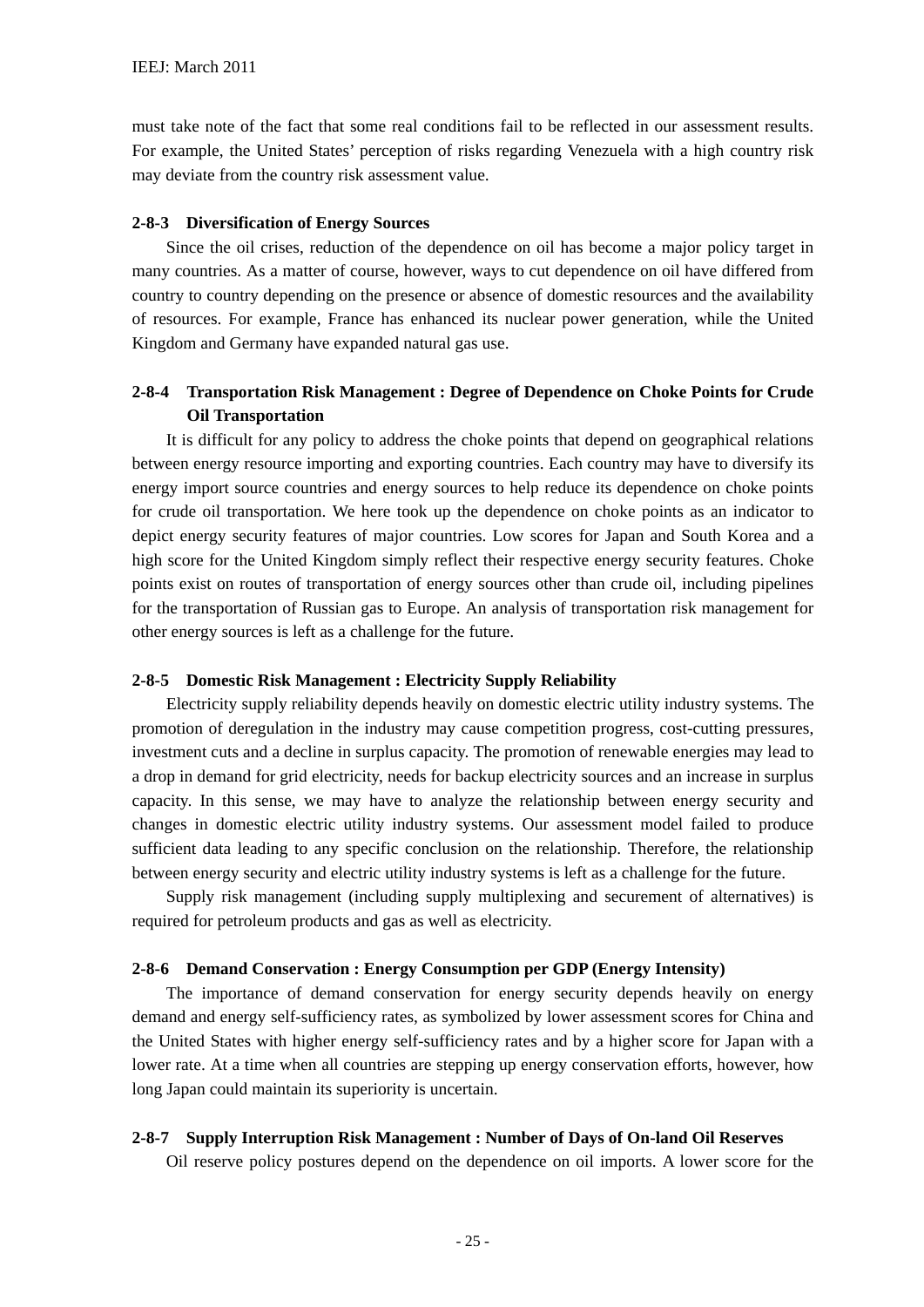United Kingdom indicates that the country has increased its oil production through its North Sea oilfield development and reduced its dependence on oil through natural gas development efforts to obtain a 25% cut in the IEA-imposed oil reserve target equivalent to 90 days' net imports. It may be desirable to analyze supply interruption risk management for other energy sources than oil, including European efforts to manage natural gas supply interruption risks.

# **3. Characteristics of National Energy Security Policies**

After comparing key assessment items of the research target countries in the previous chapter, we give a brief analysis of assessment items and supplementary indicators for each research target country in this chapter.

| Score<br>Indicator                                          | 1970s                    | 1980s | 1990s | 2000s | <b>Blue for 1980s</b><br>France<br>Primary enegry self-<br>Red for 2000s<br>sufficiency rate |
|-------------------------------------------------------------|--------------------------|-------|-------|-------|----------------------------------------------------------------------------------------------|
| . Primary energy self-sufficiency rate                      | 2.5                      | 3.8   | 4.6   | 4.9   | 10                                                                                           |
| 2. HI for diversification of energy import source countries | 5.3                      | 6.1   | 6.9   | 5.1   | 8<br>HI for diversifica-<br>Energy consumption<br>per GDP (energy<br>tion of import source   |
| 3. HI for diversification of energy sources                 | 8.5                      | 7.7   | 6.3   | 5.9   | intensity)<br>countries                                                                      |
| 4. Dependence on choke points                               | 2.6                      | 3.2   | 2.0   | 0.6   |                                                                                              |
| 5. Reserve electricity supply rate                          | 8.1                      | 10.0  | 8.8   | 8.7   | HI for diversifica-<br>Reserve electricity<br>tion of energy<br>supply rate                  |
| 6. Energy consumption per GDP (energy intensity)            | 5.8                      | 5.2   | 5.3   | 5.6   | sources                                                                                      |
| 7. Number of days of on-land oil reserves                   | $\overline{\phantom{0}}$ | 6.1   | 7.0   | 7.9   | Number of days of /<br>Dependence on                                                         |
| Simple average of seven indicators]                         | 5.5                      | 6.0   | 5.8   | 5.5   | on-land oil reserves<br>choke points                                                         |

**3-1 France – Expansion of Nuclear Energy Use –** 

Assessment results for each decade and indicator for France are as follows :

First, we would like to comment on how France has secured energy resources.

France has positively and from an early start promoted its nuclear energy development as it has been poor with fossil energy resources other than coal. As a result, it has successfully raised its primary energy self-sufficiency rate covering nuclear energy while making up for a decline in its coal self-sufficiency rate. France's positive nuclear energy development policy has surely made effective contributions to raising its energy self-sufficiency rate.

While promoting nuclear energy development. France has striven to reduce its dependence on oil and diversify oil and gas import source countries. As a result, it has made relative progress in diversifying import source countries. But its score for the diversification of energy sources is lower due to nuclear energy's dominant share of primary energy supply. Given that the efforts to develop and diffuse nuclear energy have led to a strong nuclear industry representing the country and to its greater presence in the global competition for resources, however, the lower score does not necessarily mean any poor performance.

France, as well as other countries, has reduced its dependence on choke points for crude oil transportation by striving to diversify crude oil import source countries. But the United Kingdom's sharp cut in dependence has worked to relatively reduce the international assessment score for France.

Next, we would like to comment on energy supply interruption countermeasures, risk management and demand conservation.

France has stably secured on-land oil reserves including both private and public sector inventories, as indicated by the relatively higher assessment score.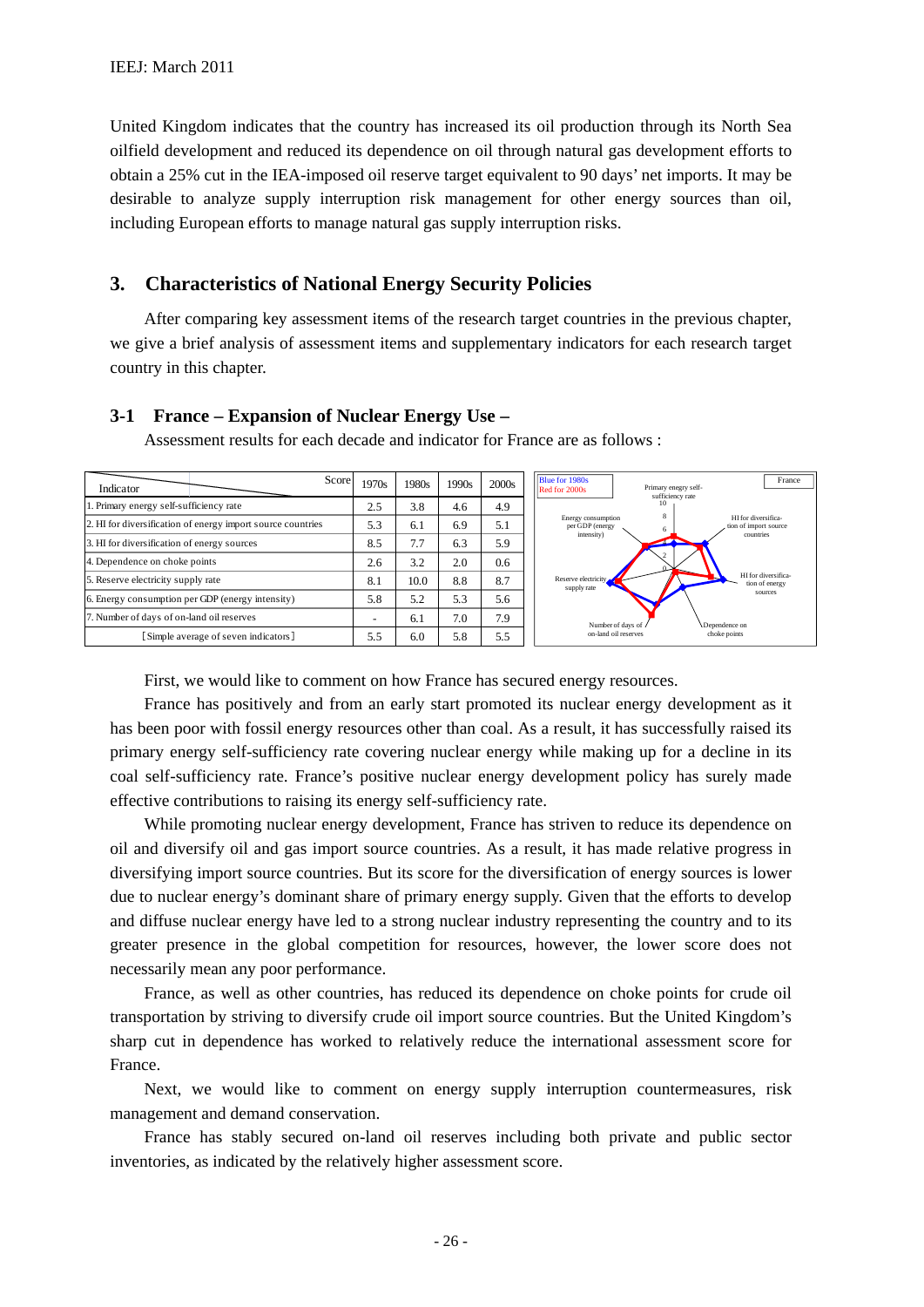France had maintained the reserve electricity supply rate at a higher level through the expansion of nuclear power generation. But the rate has declined to 30% due to a downward revision of a nuclear power generation plan since the 1980s and the electric utility industry deregulation under the 1996 EU electricity directive. Among the research target countries, however, France still features a relatively high reserve electricity rate. As France has adopted energy demand conservation as one of energy policy goals since the Socialist Party created its energy policy in the 1980s, it posts the fourth highest energy efficiency score after Japan, Germany and the United Kingdom. France may have room to further improve its energy efficiency as it plans to cut final energy consumption by 2% per year until 2015 and by 2.5% until 2030. It is thus expected to make progress in energy conservation.

| Score<br>Indicator                                          | 1970s | 1980s            | 1990s | 2000 <sub>s</sub> | Blue for 1980s<br>Germany<br>Primary enegry self-<br>Red for 2000s                    |
|-------------------------------------------------------------|-------|------------------|-------|-------------------|---------------------------------------------------------------------------------------|
| 1. Primary energy self-sufficiency rate                     | 5.1   | 5.0              | 3.9   | 3.9               | sufficiency rate<br>10                                                                |
| 2. HI for diversification of energy import source countries | 5.1   | 4.2              | 3.7   | 1.9               | HI for diversifica-<br>Energy consumption<br>per GDP (energy<br>tion of import source |
| 3. HI for diversification of energy sources                 | 7.1   | 6.9              | 7.6   | 8.2               | intensity)<br>countries                                                               |
| 4. Dependence on choke points                               | 5.1   | 9.4              | 10.0  | 6.4               |                                                                                       |
| 5. Reserve electricity supply rate                          | 10.0  | 9.9              | 10.0  | 9.1               | HI for diversifica-<br>Reserve electricity<br>tion of energy<br>supply rate           |
| 6. Energy consumption per GDP (energy intensity)            | 4.4   | 4.2              | 5.4   | 6.1               | sources                                                                               |
| 7. Number of days of on-land oil reserves                   | -     | 10.0             | 10.0  | 9.6               | Number of days of<br>Dependence on                                                    |
| [Simple average of seven indicators]                        | 6.1   | $\overline{1}$ . | 7.2   | 6.4               | choke points<br>on-land oil reserves                                                  |

#### **3-2 Germany – Dependence on Russia for Oil and Gas Supply –**

Assessment results for each decade and indicator for Germany are as follows :

First, we would like to comment on how Germany has secured energy resources.

Germany has aspired to expand the introduction of renewable energies as it intends to refrain from depending heavily on nuclear energy despite a decline in production of coal, the only energy source for which Germany had a high self-sufficiency rate. While the introduction of renewable energies has accelerated under the 2000 renewable energy law, natural gas imports have increased. Therefore, the overall energy self-sufficiency rate is still low. The relevant assessment score is not so high. Germany has increased its dependence on Russia for oil and natural gas supply while reducing its dependence on Middle Eastern crude oil substantially. Therefore, its assessment score regarding the diversification of energy import source countries has declined. Meanwhile, a decline in coal's share of primary energy supply has been combined with an increase in shares for natural gas, nuclear and renewable energies to make progress in the diversification of energy sources.

Next, we would like to comment on energy supply interruption countermeasures, risk management and demand conservation.

Germany has substantially reduced its dependence on choke points for crude oil transportation in line with a drop in its dependence on Middle Eastern crude. But the United Kingdom's sharp cut in dependence has worked to relatively reduce the international assessment score for Germany. Natural gas pipeline route countries have become a great matter of concern to Germany, although the matter has failed to be reflected in our assessment model. It is now striving to develop bypass pipeline routes.

Although Germany had kept its reserve electric supply rate at very high levels until the 1990s, the rate for the 2000s has fallen to 32% due to electric utilities' reduction of reserve power generation capacity as part of their business efficiency improvement efforts since the late 1990s.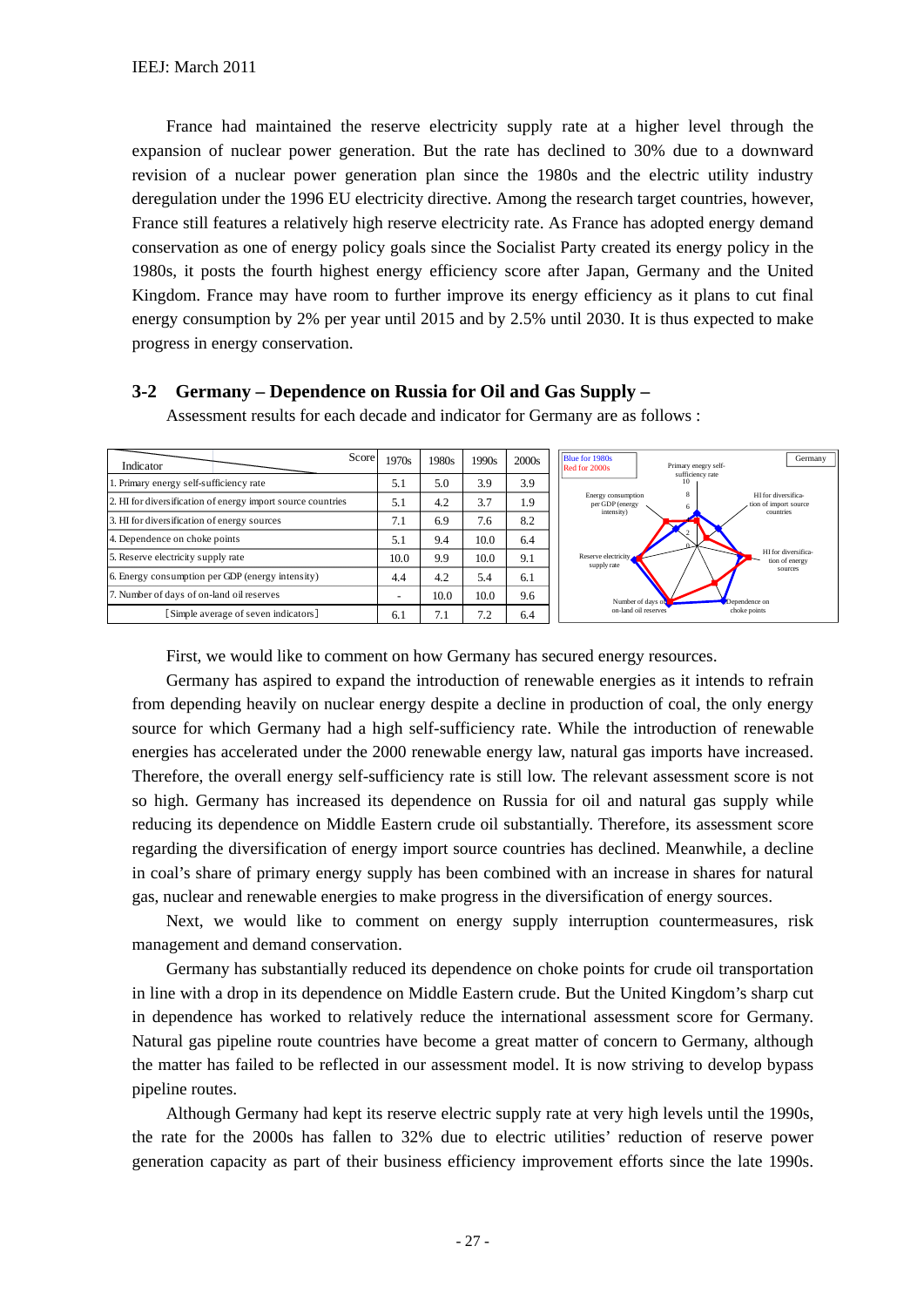We will have to closely watch how Germany's reserve electricity supply rate would be influenced by the EU-wide revision of grid reliability standards after grid reliability shortages caused the Western European blackout in November 2006.

Since the 1990s after the German unification, Germany has striven to structurally improve the former East Germany's energy industry and demand to improve its energy efficiency. Its relative assessment score regarding energy efficiency has leveled off due to more remarkable efficiency improvements in other countries. For the future, Germany has put forward its goal of doubling energy productivity by 2020 from the 1990 level under the EU energy efficiency and service directive. Germany has promoted private-sector oil reserves as well as stockpiling through the German National Petroleum Stockpiling Agency**,** known as EBV, securing on-land oil reserves equivalent to more than 100 days' net imports since the 1980s. The excellent performance is reflected in the high assessment score.

| Score<br>Indicator                                          | 1970s                | 1980s | 1990s | 2000s                | <b>Blue for 1980s</b><br>U.K.<br>Primary enegry self-<br>Red for 2000s<br>sufficiency rate |
|-------------------------------------------------------------|----------------------|-------|-------|----------------------|--------------------------------------------------------------------------------------------|
| 1. Primary energy self-sufficiency rate                     | 6.1                  | 10.0  | 10.0  | 10.0                 |                                                                                            |
| 2. HI for diversification of energy import source countries | 4.3                  | 6.2   | 4.1   | 2.6                  | HI for diversifica-<br>Energy consumption<br>per GDP (energy<br>, tion of import source    |
| 3. HI for diversification of energy sources                 | 7.2                  | 6.7   | 7.6   | 7.6                  | intensity)<br>countries                                                                    |
| 4. Dependence on choke points                               | ົ<br>$\mathcal{L}$ . | 3.3   | 4.4   | 10.0                 |                                                                                            |
| 5. Reserve electricity supply rate                          | 8.5                  | 6.1   | 4.9   | 6.8                  | HI for diversifica-<br>Reserve electricity<br>tion of energy<br>supply rate                |
| 6. Energy consumption per GDP (energy intensity)            | 5.4                  | 5.5   | 6.2   | 7.7                  | sources                                                                                    |
| 7. Number of days of on-land oil reserves                   | ۰                    | 6.4   | 5.8   | 5.1                  | Number of days of /<br>Dependence on                                                       |
| [Simple average of seven indicators]                        | 5.6                  | 6.3   | 6.1   | −<br>$^{\prime}$ . I | on-land oil reserves<br>choke points                                                       |

**3-3 U.K. – North Sea Gas Field Development –** 

Assessment results for each decade and indicator for the United Kingdom are as follows :

First, we would like to comment on how the United Kingdom has secured energy resources.

The United Kingdom had traditionally maintained its energy self-sufficiency rate at around 100% thanks to its domestic coal resources. Even since its coal self-sufficiency rate declined substantially on inflow of cheaper coals imports, the United Kingdom has kept its energy self-sufficiency rate at high levels by taking advantage of North Sea oil and gas development. Its energy self-sufficiency score is the highest among the research target countries. But oil and gas production has been declining. Without progress in the development of renewable and nuclear energies, its energy self-sufficiency rate could decline substantially. The diversification of energy import source countries has made little progress as Norway has maintained a dominant share of the United Kingdom's crude oil and natural gas imports. Although the country had promoted the diversification of energy sources through the expansion of nuclear and natural gas use until the 1980s, its excessive dependence on natural gas has recently become a major problem. Regarding the dependence on choke points for crude oil transportation, the United Kingdom has been the only dominant winner among the research target countries over recent years thanks to its heavy dependence on domestic North Sea and Norwegian crude oil.

Next, we would like to comment on energy supply interruption countermeasures, risk management and demand conservation.

The United Kingdom features the lowest reserve electricity supply rate among the Western research target countries. This may be because the electric utility industry deregulation and electricity wholesale transactions since the 1980s have led the industry to eliminate high-cost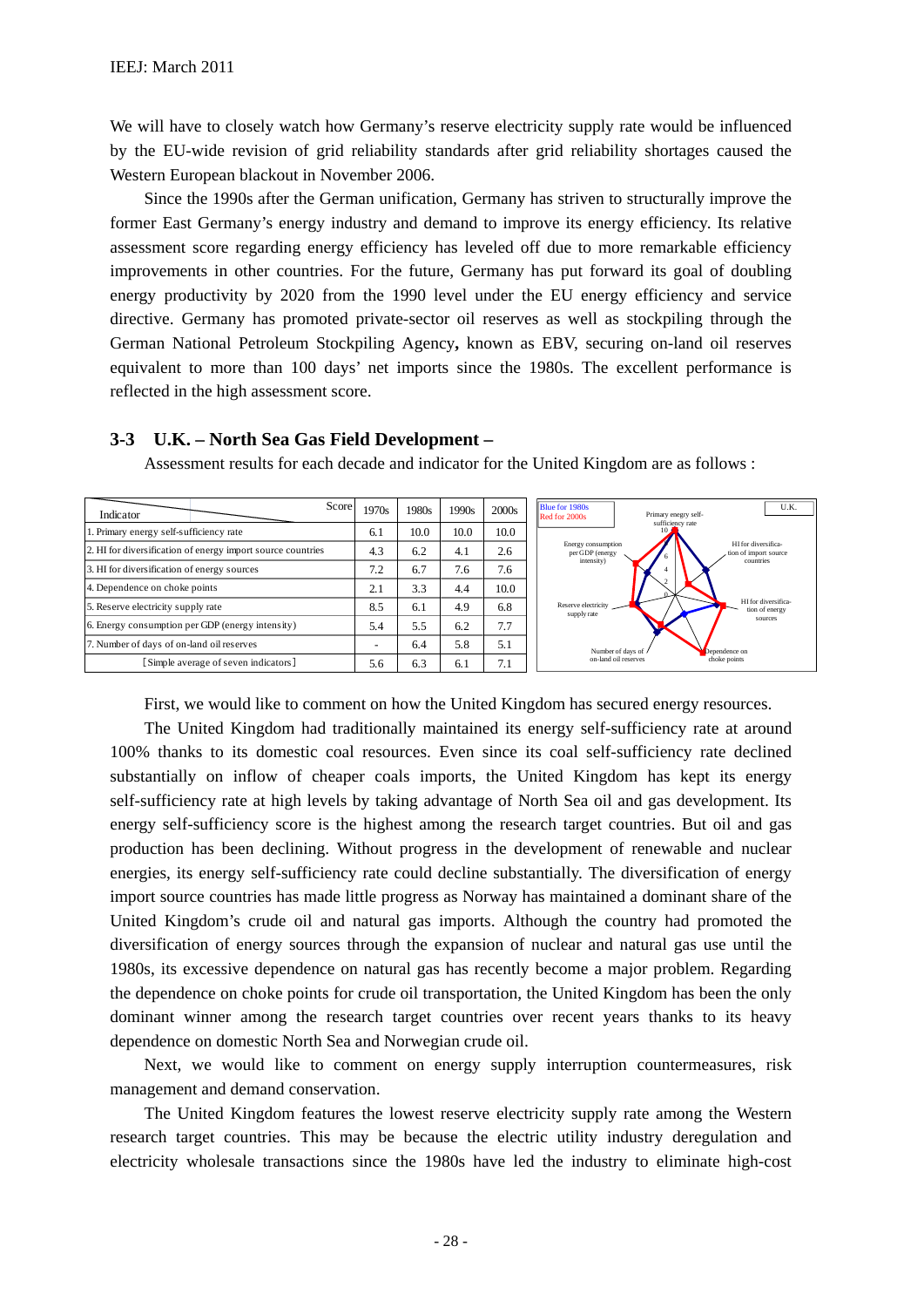electricity sources and reduce investment in electricity source development. As the United Kingdom substantially increased its electric grid capacity as a key element of the electricity supply reliability in 1986, it is inappropriate to assess the country's electricity supply reliability by the reserve electricity supply rate alone.

As for energy efficiency, the United Kingdom posts the second best score after Japan among the research target countries. In response to the 2002 EU building-energy-efficiency directive, the United Kingdom has improved its energy consumption efficiency. Particularly, it improved the household sector's energy efficiency, outdoing Japan. In its 2007 energy efficiency action plan, the United Kingdom established sector-by-sector energy conservation measures, indicating that further energy efficiency improvement can be expected.

The assessment score for crude oil reserves for the United Kingdom is low. This is because the oil producing country is required to stockpile less crude oil than oil importing countries. The United Kingdom, though with private sector oil reserves, has thus had relatively less reserves than other countries. In this sense, its low score is reasonable.



#### **3-4 U.S. – Abundant Domestic Resources –**

Assessment results for each decade and indicator for the United States are as follows :

First, we would like to comment on how the United States has secured energy resources.

The United States, while having abundant energy resources, is the world's largest energy consumer. Although its crude oil self-sufficiency rate has declined on a production fall, it has expanded coal and natural gas production to meet demand. It has thus kept the energy self-sufficiency rate at relatively high levels, boasting of the third highest score after the United Kingdom and China among the research target countries. But the United States heavily depends on Canada, Mexico, Venezuela and the Middle East for oil supply, on Canada for natural gas supply and on Colombia for coal supply, failing to diversify energy import source countries. Even since oil crises, it has made no policy efforts to diversify import source countries. Canadian, Mexican and Venezuelan crude oil accounts for a large share of U.S. oil imports, contributing to the country's high assessment score regarding the dependence on choke points for crude oil transportation. Its assessment score for the diversification of energy sources is relatively high as it has traditionally developed and used domestic coal and natural gas.

Next, we would like to comment on energy supply interruption countermeasures, risk management and demand conservation.

As the electric utility industry deregulation has led to the stagnation of equipment investment since the second half of the 1990s, the U.S. reserve electricity supply rate has been lower since the 1990s among Western countries that have implemented the electric utility industry deregulation.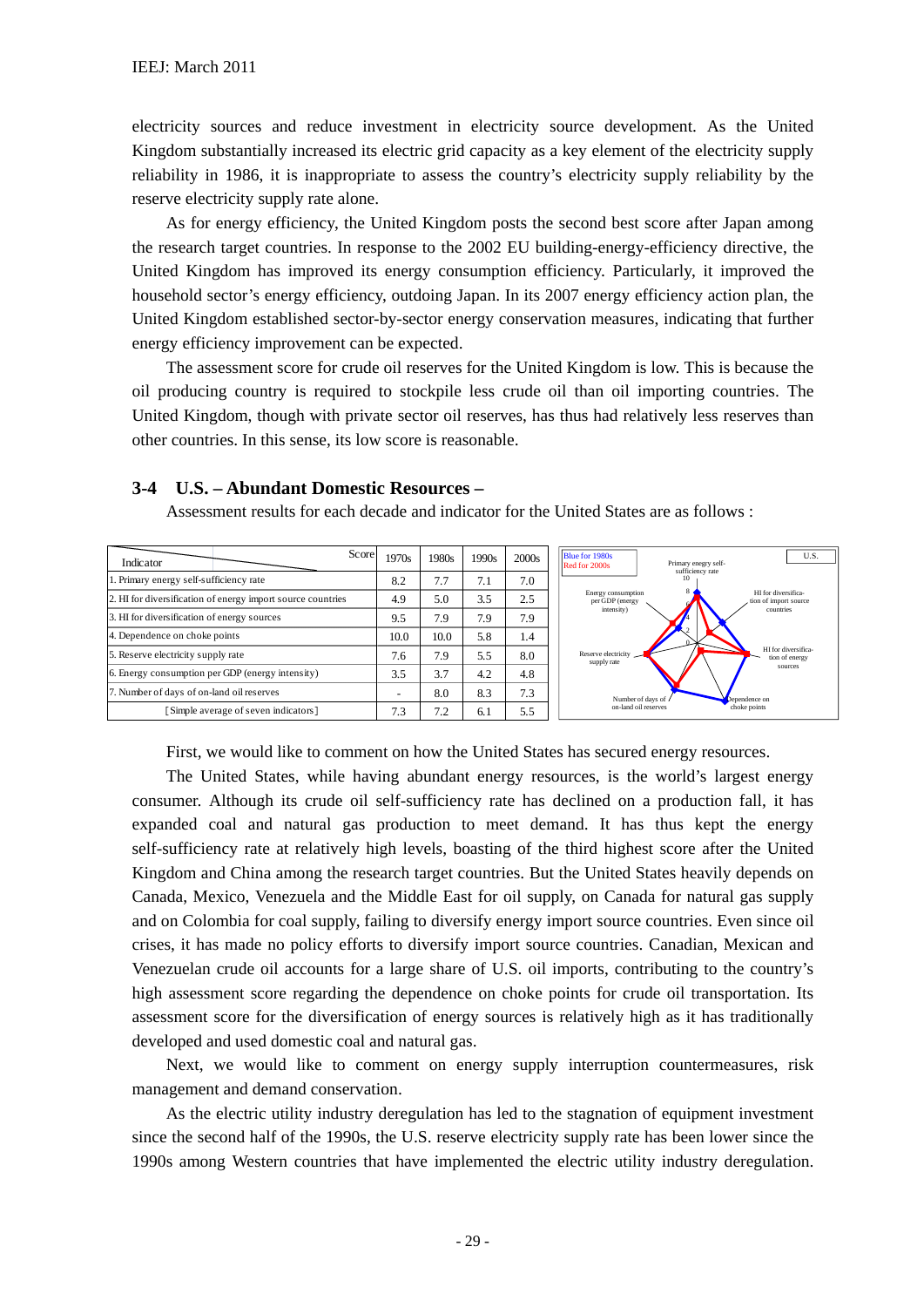The energy intensity score for the United States had been lower than for other Western countries before energy conservation policies under the 1992 Energy Policy Act reduced the U.S. energy intensity by 12.8% from 2000 to 2006 to indicate a sign of improvement. The United States has had strategic petroleum reserves without private sector reserves as seen in Japan and featured flexible measures to increase and release reserves.

# **3-5 China – Diversification and Consumption Conservation Left as Future Challenges –**

Assessment results for each decade and indicator for China are as follows :



First, we would like to comment on how China has secured energy resources.

China has domestic coal and oil resources. Until the 1980s when energy consumption was still limited, China had maintained full energy self-sufficiency. As energy demand has expanded rapidly on fast economic growth, China has increased its dependence on oil imports. It became a net oil importer in the 1990s and started LNG import in 2006. Nuclear power generation was introduced in China only in the 1990s, falling short of contributing to boosting the energy self-sufficiency rate. China has attempted to diversify oil import source countries by widening the range of its oil import source countries to cover Russia, Vietnam, Venezuela and African countries such as Angola. But the limited range of natural gas import source countries and coal's large share of energy supply indicate that the diversification of energy sources and import source countries is left as a future challenge. China posts a slightly higher assessment score for the dependence on choke points for crude oil transportation than Japan and South Korea as oil imports still slip below total consumption. If oil imports increase further, however, China may have to consider reducing its dependence on Middle Eastern crude oil. As China's inland region borders with many countries including Central Asian nations, Russia, India and Southeast Asian nations, the country has an option to import oil and gas via pipelines. But a full geopolitical analysis may be required on such option.

Next, we would like to comment on energy supply interruption countermeasures, risk management and demand conservation.

As electricity source development has been accelerated since around 2003, China's reserve electricity supply rate for power generation capacity averaged about 35% for 2005 and 2006, the highest among the research target countries for the 2000s for which Chinese data are available. But the development of electricity transmission cables and other infrastructure facilities and fuel transportation systems has failed to catch up with rapid economic growth, causing frequent blackouts even in the mid-2000s. If electric grid development is put into the assessment model, the assessment results may be different.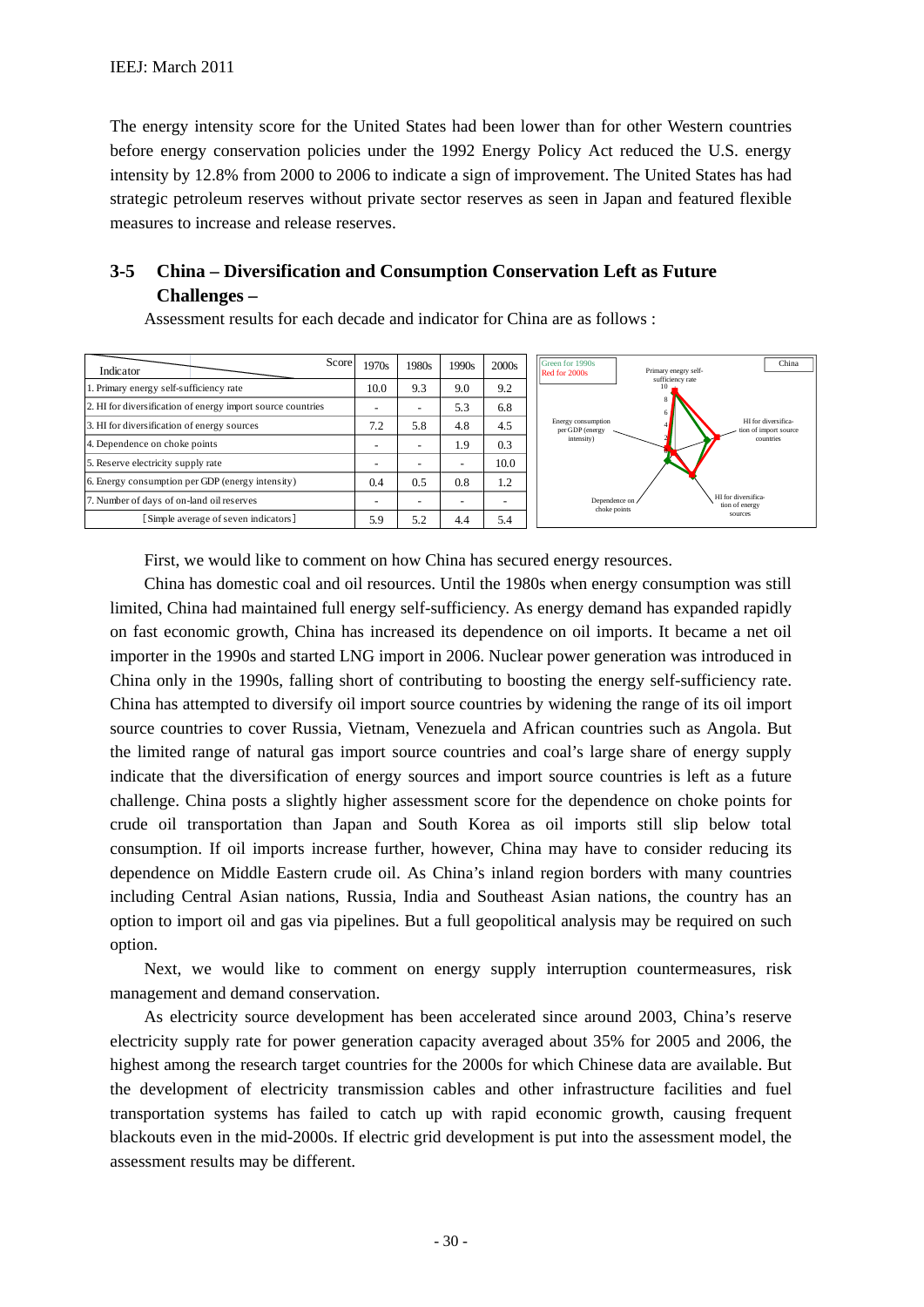China logs the lowest score for energy consumption efficiency among the research target countries. The Chinese government, which had given top priority to economic growth for a long time, has started full-fledged efforts to improve energy efficiency. The 11th five-year development plan called for reducing energy intensity by 20% during the 2006-2010 period. The 2008 revised energy conservation law emphasizes the importance of energy conservation as a solution to energy supply shortages. As a result, China achieved an energy intensity cut of about 14% by the first half of 2009. It can be expected to make fast progress in energy conservation.

We refrained from subjecting China's oil reserves to our assessment in the absence of appropriate statistics or materials. But China has promoted the construction of national oil reserve bases since the early 2000s. Its oil reserves in 2009 are estimated to have covered 59 days' net imports.

### **3-6 South Korea – Domestic Risk Management Improved, Resources Securement Seen as a Future Challenge –**

| Score<br>Indicator                                          | 1970s | 1980s | 1990s | 2000s | Green for 1990s<br>South Korea<br>Primary enegry self-<br>Red for 2000s                                          |
|-------------------------------------------------------------|-------|-------|-------|-------|------------------------------------------------------------------------------------------------------------------|
| 1. Primary energy self-sufficiency rate                     | 1.0   | 1.5   | 1.7   | 1.8   | sufficiency rate                                                                                                 |
| 2. HI for diversification of energy import source countries | 8.1   | 5.7   | 5.5   | 2.7   | HI for diversifica- tion<br>Energy consumption<br>per GDP (energy<br>of import source<br>intensity)<br>countries |
| 3. HI for diversification of energy sources                 | 5.7   | 8.7   | 9.1   | 9.3   |                                                                                                                  |
| 4. Dependence on choke points                               | 2.5   | 2.1   | 1.0   | 0.2   | Reserve electricity<br>HI for diversifica- tion                                                                  |
| 5. Reserve electricity supply rate                          | 8.2   | 8.3   | 6.1   | 9.8   | supply rate<br>of energy sources                                                                                 |
| 6. Energy consumption per GDP (energy intensity)            | 10.0  | 10.0  | 10.0  | 10.0  |                                                                                                                  |
| 7. Number of days of on-land oil reserves                   |       | 8.4   | 9.6   | 10.0  | Number of days of on-/<br>Dependence on choke<br>land oil reserves<br>points                                     |
| [Simple average of seven indicators]                        | 5.9   | 6.4   | 6.1   | 6.3   |                                                                                                                  |

Assessment results for each decade and indicator for South Korea are as follows :

First, we would like to comment on how South Korea has secured energy resources.

In a manner to follow Japan's course of action, South Korea has shifted its key energy source from coal to oil and to natural gas, resulting in a substantial fall in its fossil energy self-sufficiency rate. In the past, South Korea featured a high coal self-sufficiency rate. But the rate suffered a substantial decline that has been offset by the introduction of nuclear energy. South Korea's present primary energy self-sufficiency rate is as low as Japan's, belonging to a lower rate group among industrial countries. While diversifying natural gas import source countries to cover the Middle East, Indonesia and Australia, South Korea still depends heavily on Middle Eastern crude oil. Therefore, its assessment score for the diversification of energy import source countries is as low as Japan's. For the same reason, South Korea's score for the dependence on choke points for crude oil transportation is also low. South Korea has made some progress in the diversification of energy sources through its positive introduction and diffusion of nuclear energy and natural gas. But its score for the diversification of energy sources is not so good among the research target countries. In order to make further progress in the diversification of energy sources, South Korea may have to switch from oil to renewable energies.

Next, we would like to comment on energy supply interruption countermeasures, risk management and demand conservation.

South Korea features a high level of electricity supply risk management. While its reserve electricity supply rate has remained around 20%, the average annual power outage duration has been limited to 18.80 minutes per household and the average power outage frequency to 0.45 per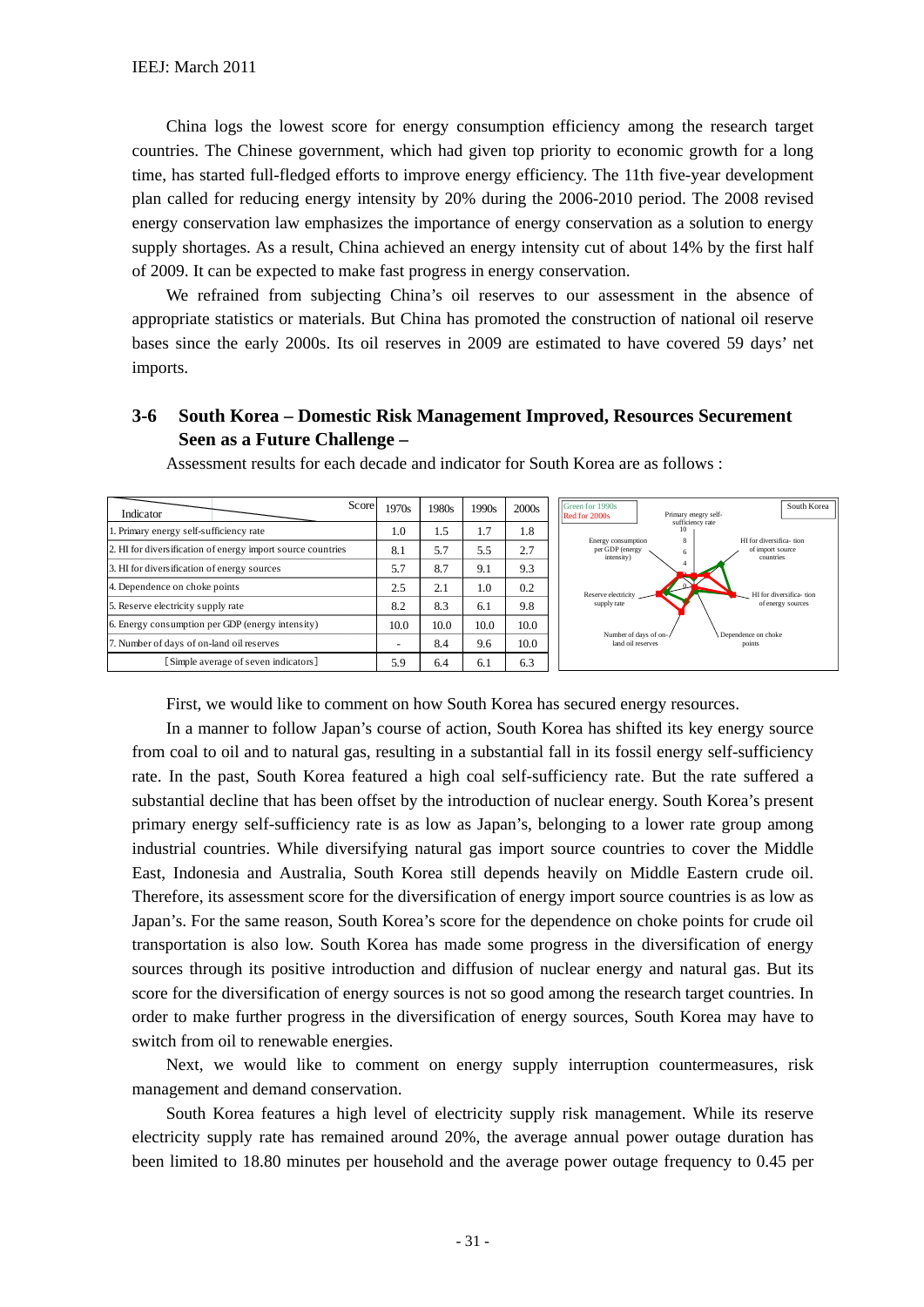year. South Korea's international assessment score for electricity supply risk management is high, indicating that it has built a stable electricity supply network. South Korea has started efforts to improve energy efficiency relatively earlier than other Asian countries. But such efforts have fallen short of gaining any high score in international assessment. Under the 2008-2030 basic national energy plan, South Korea has established the fourth energy use rationalization plan calling for energy intensity to be cut by 11.3% by 2012. It is seeking to reduce energy intensity by 46% by 2030.

South Korea joined the IEA only in 2002 and has just begun to stockpile oil reserves. With both government and private sector oil reserves, South Korea has recently achieved the IEA-imposed oil reserve target equivalent to 90 days' net imports. Average oil reserves for the 2000s are limited to about 56 days' net imports, forcing its score for oil reserves to be lower among the research target countries.

#### 2.8 2.4 1.5 1.8 2.8 7.2 6.1 3.0 4.8 7.1 6.8 7.1  $-$  1.0 0.2 4.9 6.3 4.8 3.6 3.0 3.1  $3.1$   $5.0$ 3.8 5.1 3.8 3.8 Indicator <br>1970s | 1980s | 1990s | 2000s Score 1970s 1980s 5. Reserve electricity supply rate 6. Energy consumption per GDP (energy intensity) Number of days of on-land oil reserves [Simple average of seven indicators] 1. Primary energy self-sufficiency rate 2. HI for diversification of energy import source countries 3. HI for diversification of energy sources 4. Dependence on choke points 2 4 6 8 10 Primary enegry selfsufficiency rate HI for diversification of import source countries HI for diversification of energy sources Dependence on choke points Number of days of on-land oil reserves ve electri supply rate Energy consumption per GDP (energy intensity) Blue for 1980s<br>
Red for 2000s<br>
Primary enegry self-<br>
Primary enegry self-

**3-7 Japan – Excellent Performance in Domestic Risk Management –** 

Assessment results for each decade and indicator for Japan are as follows :

First, we would like to comment on how Japan has secured energy resources.

Japan's energy self-sufficiency rate has been persistently low. Its relevant international assessment score has been low even since its fuel switch from coal to oil and to nuclear energy and natural gas because these energy sources other than nuclear are not produced domestically. Japan's international assessment score for the diversification of energy import source countries has been low due to its heavy dependence on Middle Eastern crude oil and Australian coal. Its score for the dependence on choke points for crude oil transportation is also low due to the heavy dependence on Middle Eastern crude oil. While Japan has relatively diversified natural gas import source countries, its overall diversification of energy import source countries has stagnated. Japan posts the highest assessment score for the diversification of energy sources among the research target countries as it has expanded the use of natural gas and nuclear energy to replace oil in a well-balanced manner.

Next, we would like to comment on energy supply interruption countermeasures, risk management and demand conservation.

Japan's domestic electricity infrastructure has been well developed. Since the creation of the Central Electric Power Council in 1958, Japanese power utilities have cooperatively operated their electricity transmission networks. Japan's electric grid reliability has been persistently high. In 2005, the Electric Power System Council of Japan was inaugurated to maintain and improve the electricity supply reliability under the electric utility industry deregulation. As a certain level of power generation capacity has been maintained even since the deregulation, general power utilities' reserve supply rate has remained around 35% in the past excluding the 1990s.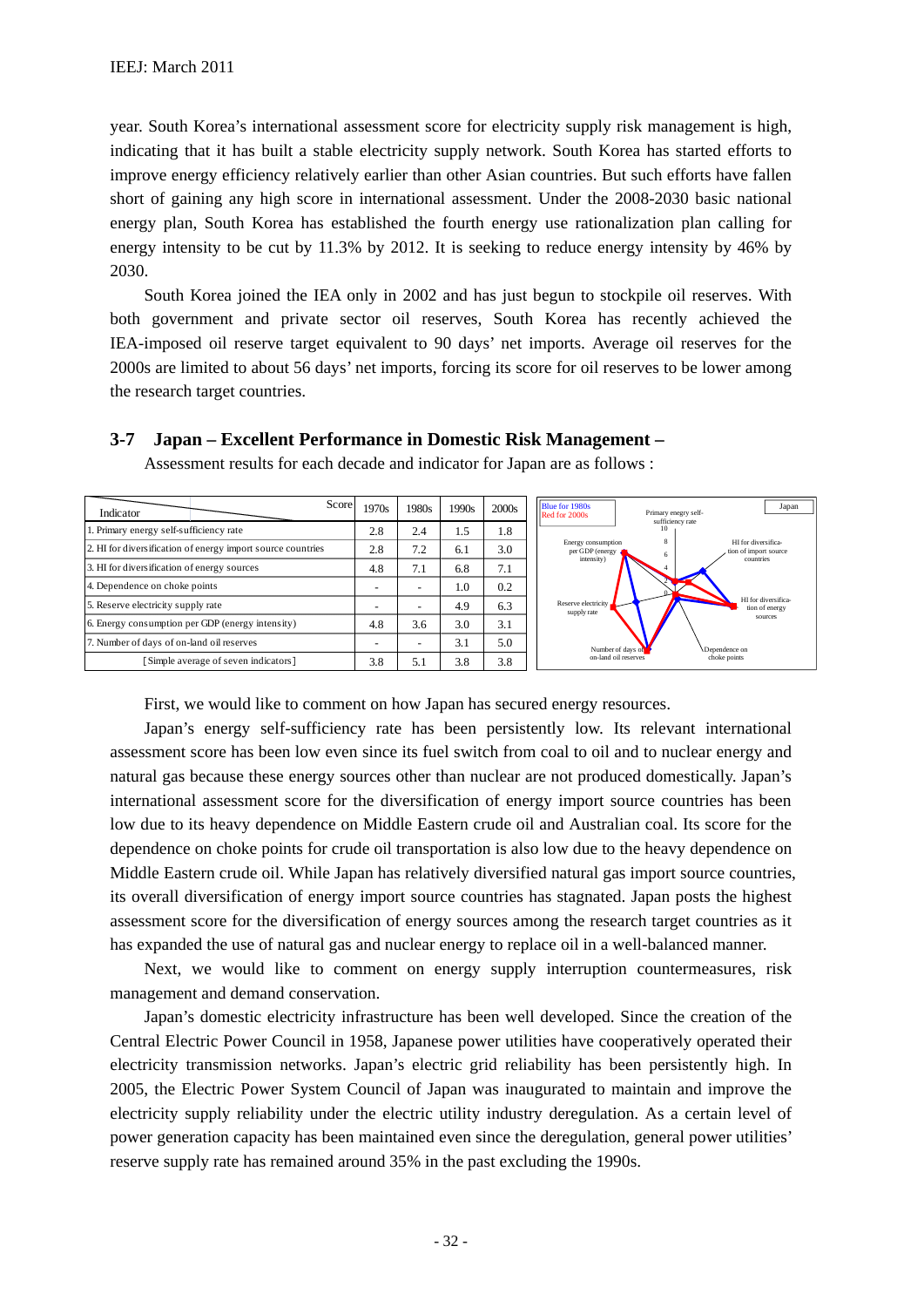Japan has taken the initiative in the world in improving energy efficiency by introducing positive improvement policies early. Through enhanced energy conservation efforts under the 1979 Act on the Rational Use of Energy, known as the energy conservation law, Japan in the 1980s achieved an energy intensity level that is not so different from the present level. The energy intensity regulation scope has been expanded to cover transportation and commercial sectors, electrical appliances and housing. The 2006 new national energy strategy calls for reducing energy intensity by 30% by 2030. Oil reserves have been widely recognized as an important factor for energy security in Japan. The nation's on-land oil reserves have been equivalent to more than 100 days' net imports since the 1980s. Its international assessment score for oil reserves in the 2000s is the highest among the research target countries.

Japan's weak and strong points found through its comparison with the other research target countries are cited in the following table :

| <b>Weak points</b>                           | <b>Strong points</b>                                |
|----------------------------------------------|-----------------------------------------------------|
| • Japan has no domestic fossil energy        | <b>· Japan has strong motives to enhance energy</b> |
| resources.                                   | security.                                           |
| • Large geological/geographical handicaps    | • Japan has made great achievements in              |
| It is difficult for Japan to substantially   | domestic measures (including energy                 |
| raise the energy self-sufficiency rate,      | conservation and the maintenance of a high          |
| diversify energy import source countries     | reserve electricity supply rate and massive         |
| and reduce its dependence on choke points    | oil reserves).                                      |
| for crude oil transportation.                | • Energy conservation and other low-carbon          |
| • Relative decline in capabilities to obtain | technologies have developed into the source         |
| resources                                    | for international competitiveness.                  |
| (Decline in competitiveness)                 |                                                     |

Japan has no domestic major energy resources, is geographically far from oil/gas producing countries and depends on many choke points for transportation of crude oil from oil producing countries. These weak points are preconditions given to Japan. The only solution for Japan is to take measures while recognizing the preconditions. The preconditions have led to Japan's strong point – the existence of strong motives to enhance energy security. These motives have served as the driver of risk management measures including energy conservation and the maintenance of a high reserve electricity supply rate and massive oil reserves. Energy conservation and other low-carbon technologies and institutions for their diffusion have developed into the source for the Japanese energy industry's international competitiveness.

Meanwhile, concerns have emerged about a relative decline in Japan's presence in international competition for oil, gas, uranium and other resources. But this weak point is different from the abovementioned precondition of poor domestic resources. Japan must overcome this weak point with conviction to secure stable energy supply. If Japan can increase its presence in international competition for resources by taking advantage of excellent energy conservation technologies that have achieved one of the world's lowest energy intensity levels and of power generation technologies including nuclear and highly efficient coal thermal plant technologies that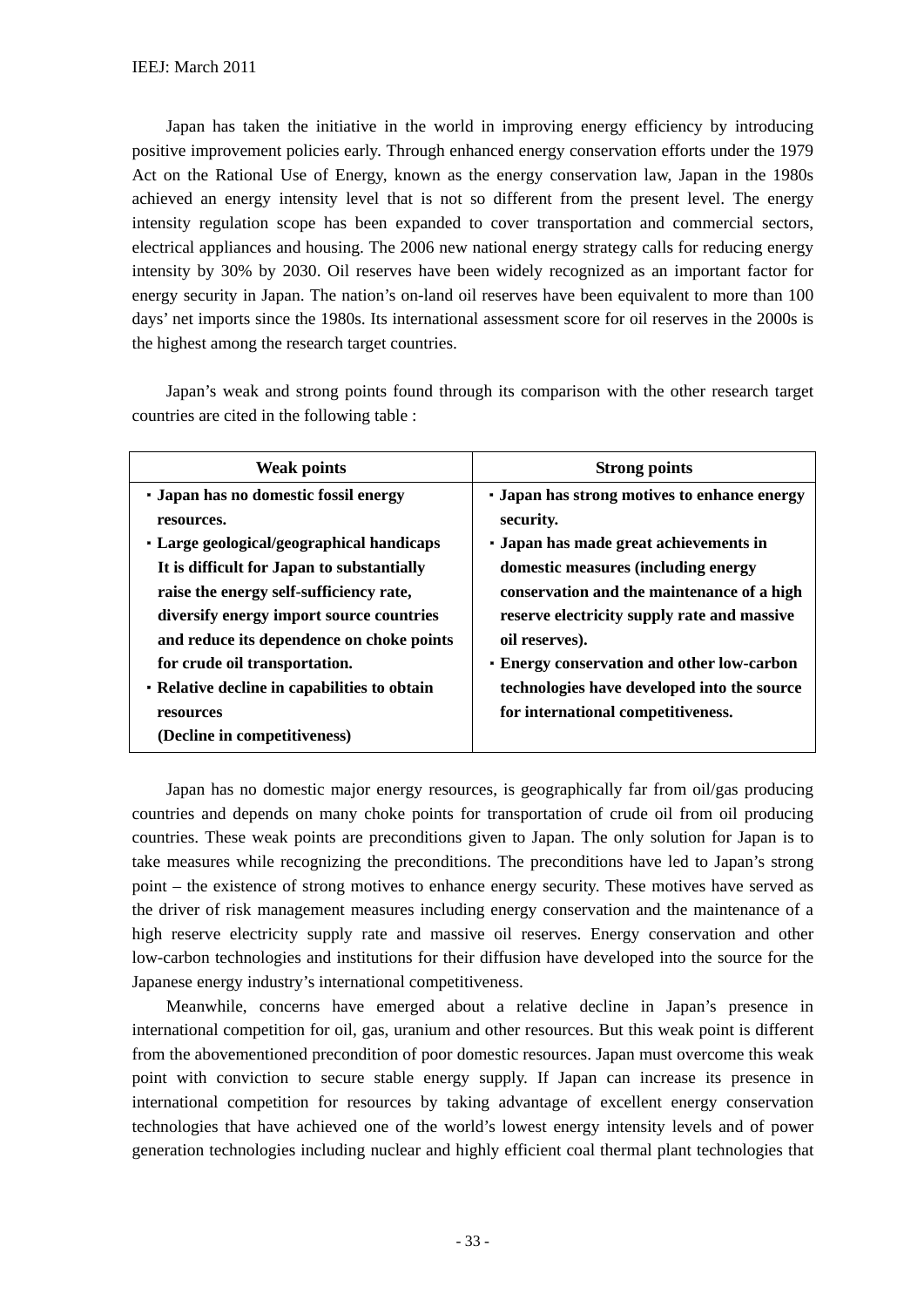have enabled Japan to have a well-balanced energy portfolio, the nation's energy security may be improved dramatically.

#### **4. Overview and Implications**

Our analysis has so far looked into characteristics and effects of each research target country's energy security policy in each decade based on energy security component indicators. We have built on the analysis to classify the research target countries into two groups – resources securement-oriented and risk management-oriented nations – based on their energy security policy characteristics in order to further specify their national features. Specifically, a simple average of scores for the first to fourth key indicators (the primary energy self-sufficiency rate, the degree of diversification of energy import source countries, the degree of diversification of energy sources and the dependence on choke points for crude oil transportation) was computed for each country to indicate the degree of resources securement, or the degree of expansion of measures to secure necessary sufficient energy supply stably and cheaply. A simple average of the fifth to seventh key indicators (the electricity supply reliability, the energy consumption per GDP and the number of days of oil reserves) was computed for each country to represent the degree of risk management, or the degree of expansion of energy supply interruption countermeasures and risk management measures.

The computation results are given in Fig. 4-1. Circles represent these countries' economic (GDP) sizes. According to the results, the United Kingdom and China are resource securement-oriented countries that give greater priority to stable energy supply. Japan, Germany and France are risk management-oriented countries that give greater priority to energy supply interruption countermeasures and demand conservation than to stable energy supply. Given that the United Kingdom and China had been energy producers (exporters), that Japan and France have not



**Fig. 4-1 Degrees of Resource Securement and Risk Management by Country**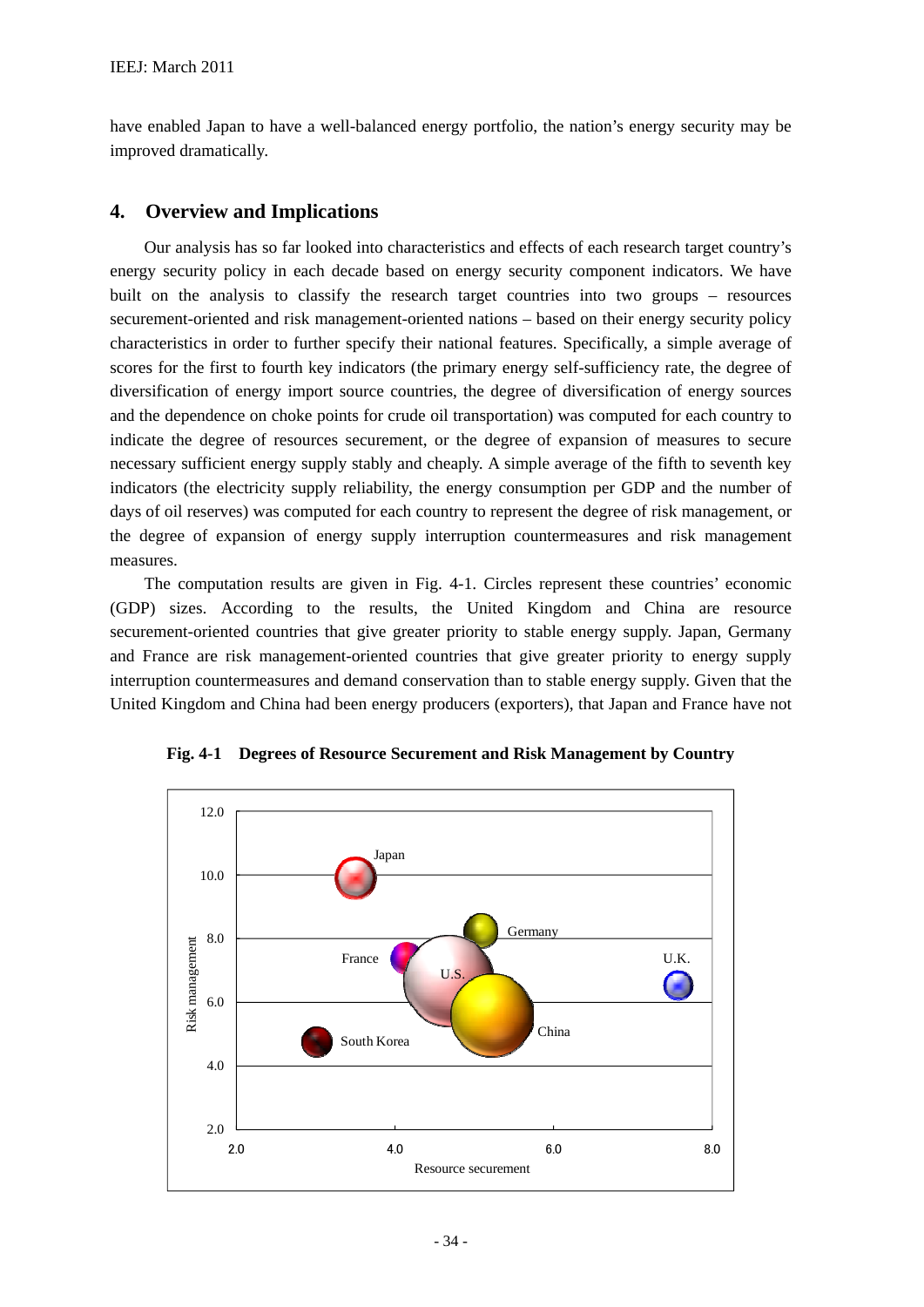been energy producers but importers, and that such preconditions have supported their respective economic, social and technological development, the computation results can be interpreted as reasonable. Such simple indicators can reflect these countries' policy characteristics.

The averages here are of these indicators for the 2000s alone to show the present characteristics of the research target countries.

Our analysis has indicated that Japan has persistently seen its energy self-sufficiency rate at lower levels than the other research target countries (the United States, the United Kingdom, France, Germany, China and South Korea) since the 1970s and offset the weak point with consumption conservation (reduction of energy intensity) and the diversification of overseas resources securement risks (the diversification of energy sources). Like Japan, South Korea is an East Asian maritime country poor with domestic energy resources. But Japan has persistently gone ahead of South Korea in cutting energy intensity and diversifying energy sources. Japan's energy security policy has supported the world's second largest GDP size even with the lowest energy self-sufficiency rate among the research target countries, and can be assessed as successful so far.

In the future, however, we expect to see rapid population growth and economic growth in China and India, the relevant intensification of competition for resources, new diplomatic strategies of resource producing countries, global warming prevention measures' constraints on resources and other energy resource-related developments which had not been seen in the 20th century. We also believe that we may have to pay attention to the actual and projected development of energy conservation, renewable energy, nuclear and other low-carbon technologies, and industrial policies and structures of countries with these low-carbon technologies as even more important elements of energy security.

In this chapter, we put forward policy proposals to maintain or improve energy security components as defined in this report.

#### **4-1 Securement of Domestic/Quasidomestic Energy**

Under the assessment method adopted for this research, countries like Japan poor with domestic oil and natural gas resources may have difficulties gaining high assessment scores for the securement of domestic/quasidomestic energy<sup>2</sup>. Even if so, it is important to proceed with such measures as the positive introduction of nuclear power generation and the promotion of renewable energy introduction. Based on the realities regarding the securement of domestic fuels, Japan should maintain its policy priority to the further stable securement of overseas resources, the diversification of energy sources and the steady development and diffusion of renewable energies.

## **4-2 Securement of Overseas Energy Resources and Management of Transportation Risks**

Assessment results in this research indicate that Japan has diversified energy sources relatively better while posting high degrees of oligopoly among resource import source countries and of dependence on choke points for crude oil transportation. But such phenomenon is seen in many industrial countries, indicating that Japan's energy source diversification efforts are not necessarily excellent. As far as all research target countries depend on oil for most of primary energy supply

<sup>&</sup>lt;sup>2</sup> Under a method that was not adopted for our research model, stakes in oil, gas, coal, uranium and other overseas resources are counted as domestic resources to boost the energy self-sufficiency rate. Some people have called for positive efforts to buy stakes in overseas resources.